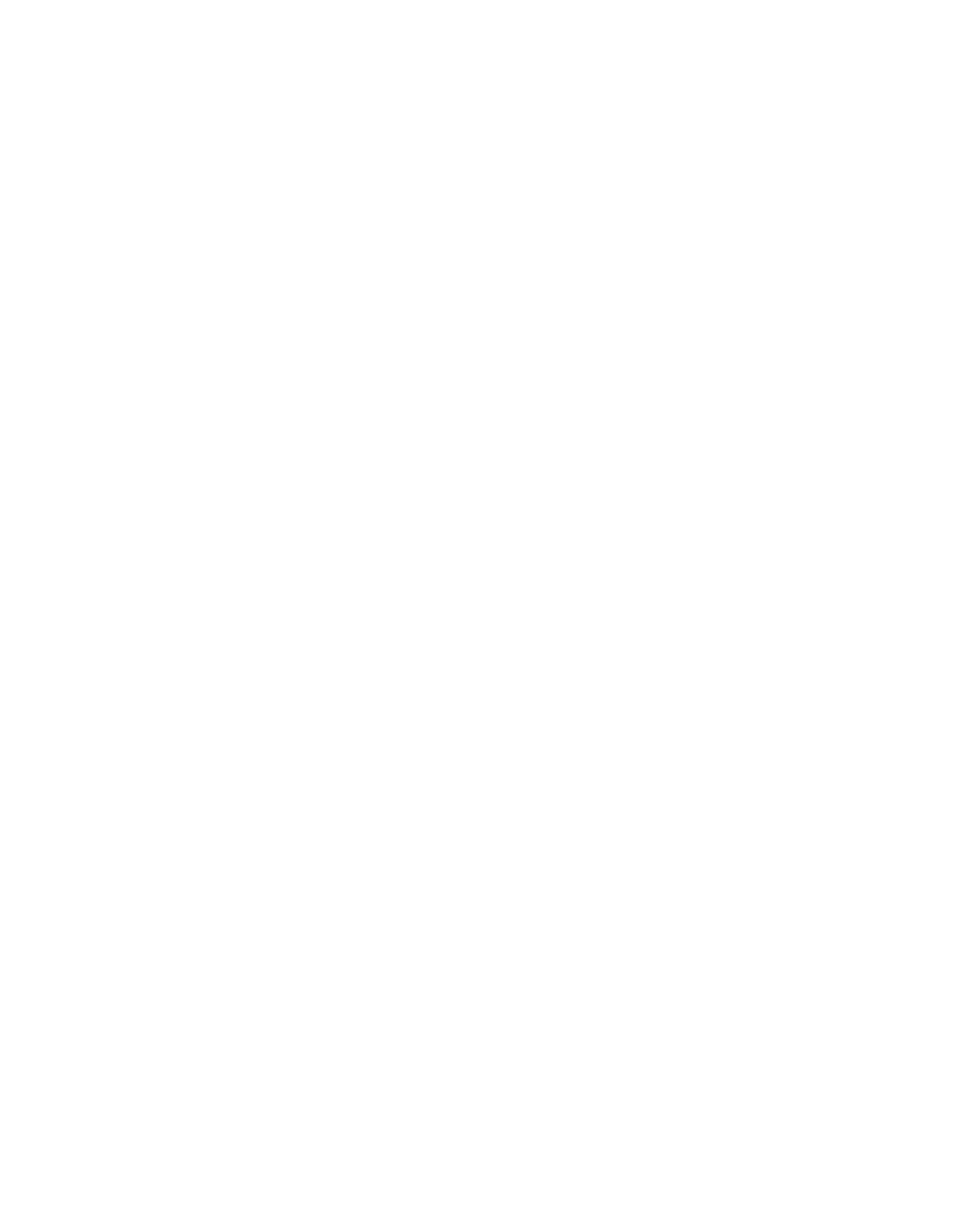

Cir 328 AN/190

# Unmanned Aircraft Systems (UAS)

**Approved by the Secretary General and published under his authority** 

**International Civil Aviation Organization**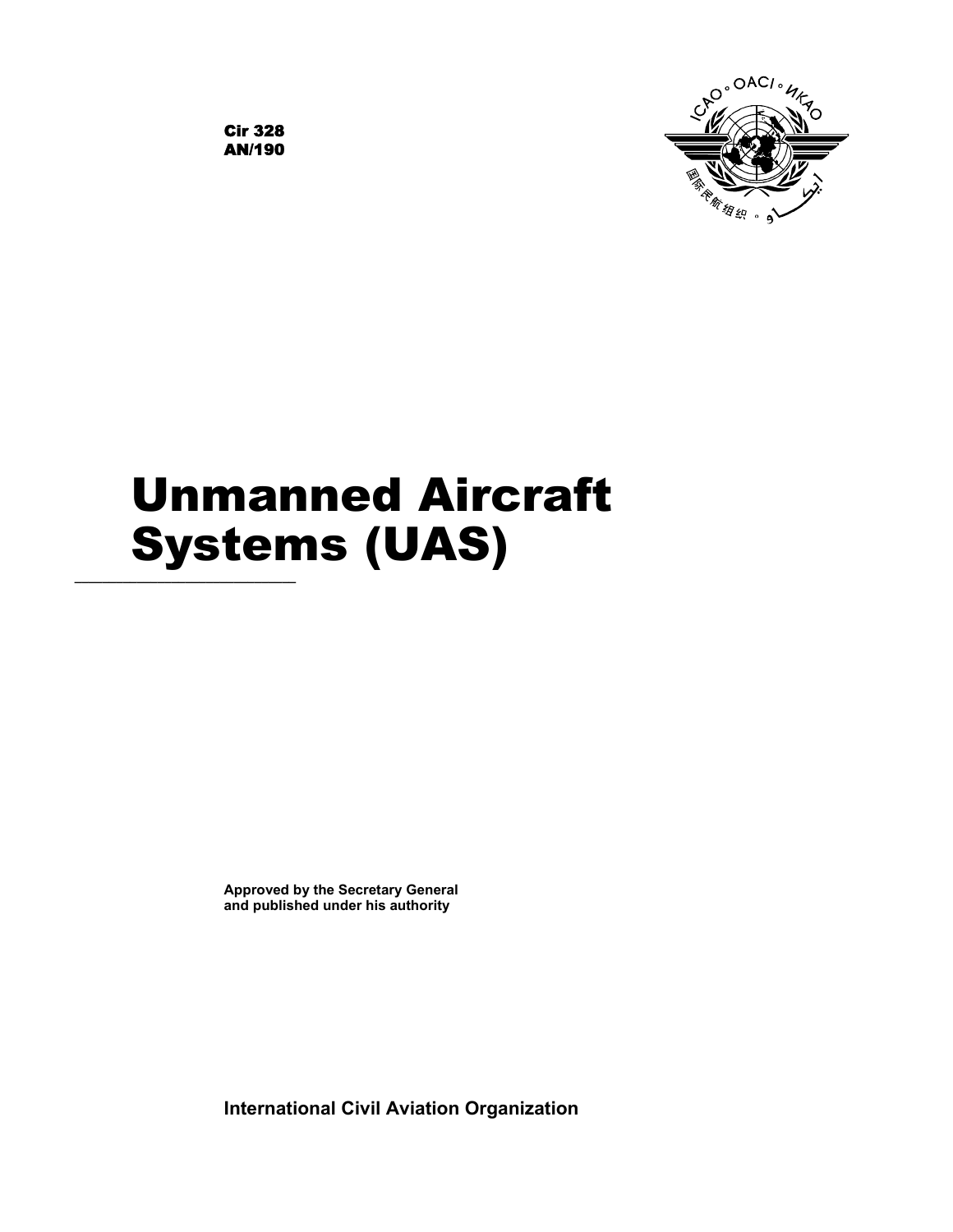Published in separate Arabic, Chinese, English, French, Russian and Spanish editions by the INTERNATIONAL CIVIL AVIATION ORGANIZATION 999 University Street, Montréal, Quebec, Canada H3C 5H7

For ordering information and for a complete listing of sales agents and booksellers, please go to the ICAO website at www.icao.int

**ICAO Cir 328,** *Unmanned Aircraft Systems (UAS)* Order Number: CIR328 ISBN 978-92-9231-751-5

© ICAO 2011

All rights reserved. No part of this publication may be reproduced, stored in a retrieval system or transmitted in any form or by any means, without prior permission in writing from the International Civil Aviation Organization.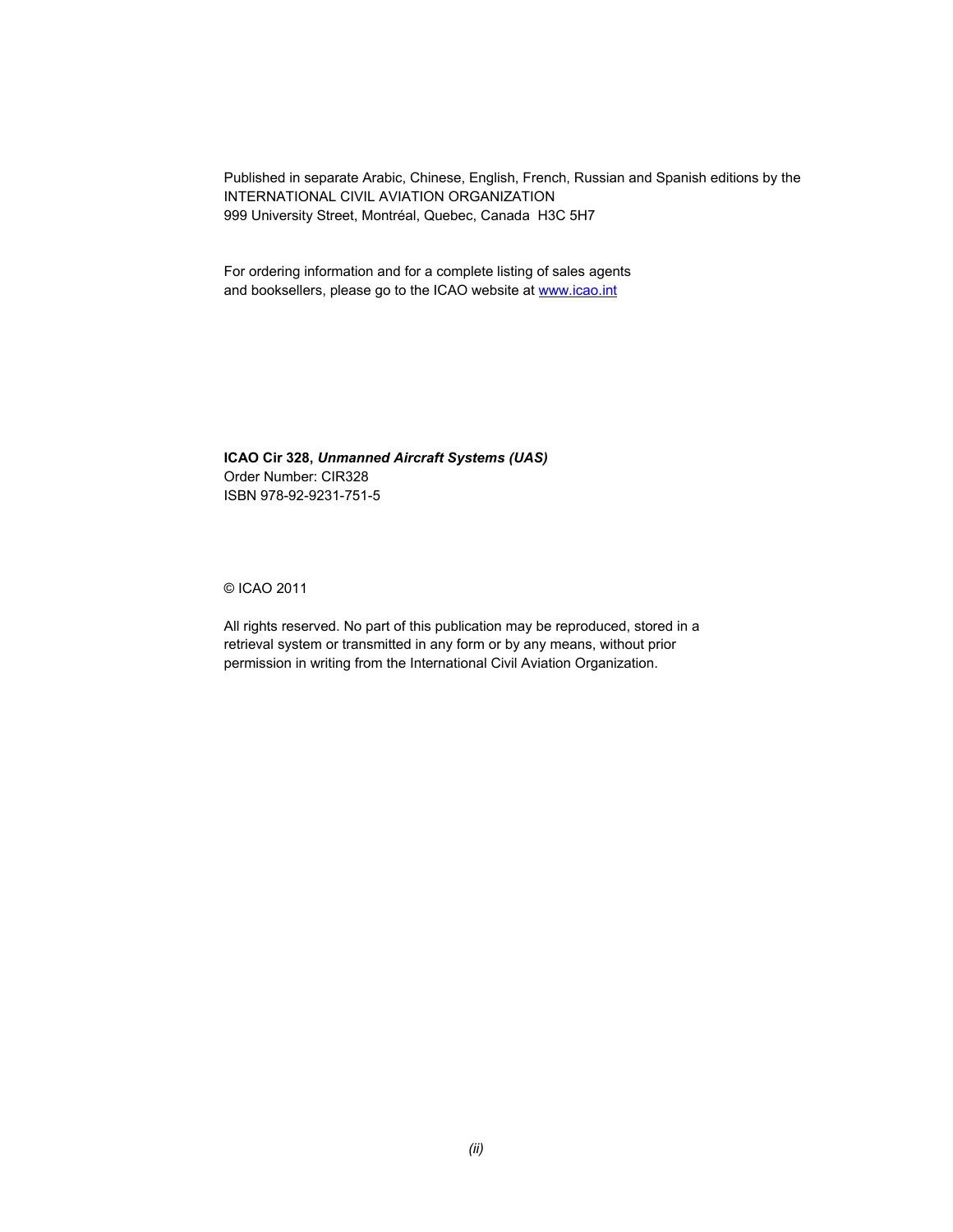# **FOREWORD**

Civil aviation has to this point been based on the notion of a pilot operating the aircraft from within the aircraft itself and more often than not with passengers on board. Removing the pilot from the aircraft raises important technical and operational issues, the extent of which is being actively studied by the aviation community. Many of these issues will be identified in this circular.

Unmanned aircraft systems (UAS) are a new component of the aviation system, one which ICAO, States and the aerospace industry are working to understand, define and ultimately integrate. These systems are based on cuttingedge developments in aerospace technologies, offering advancements which may open new and improved civil/ commercial applications as well as improvements to the safety and efficiency of all civil aviation. The safe integration of UAS into non-segregated airspace will be a long-term activity with many stakeholders adding their expertise on such diverse topics as licensing and medical qualification of UAS crew, technologies for detect and avoid systems, frequency spectrum (including its protection from unintentional or unlawful interference), separation standards from other aircraft, and development of a robust regulatory framework.

The goal of ICAO in addressing unmanned aviation is to provide the fundamental international regulatory framework through Standards and Recommended Practices (SARPs), with supporting Procedures for Air Navigation Services (PANS) and guidance material, to underpin routine operation of UAS throughout the world in a safe, harmonized and seamless manner comparable to that of manned operations. This circular is the first step in reaching that goal.

ICAO anticipates that information and data pertaining to UAS will evolve rapidly as States and the aerospace industry advance their work. This circular therefore serves as a first snapshot of the subject.

## **Comments**

Comments from States on this circular, particularly with respect to its application and usefulness, would be appreciated. These comments will be taken into account in the preparation of subsequent material and should be addressed to:

 $\mathcal{L}_\text{max}$  , where  $\mathcal{L}_\text{max}$ 

 The Secretary General International Civil Aviation Organization 999 University Street Montréal, Quebec, Canada H3C 5H7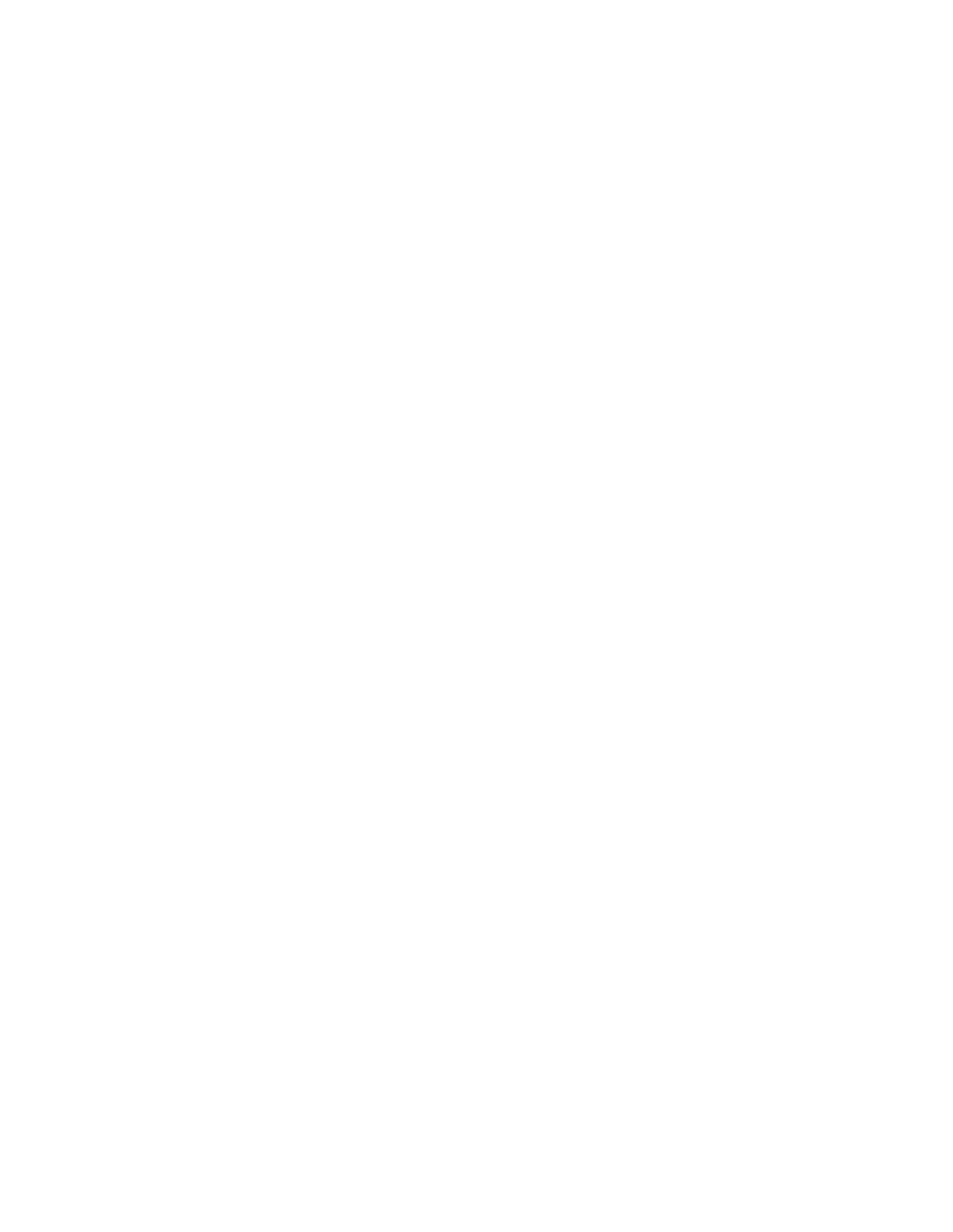# **TABLE OF CONTENTS**

|            | Page              |
|------------|-------------------|
|            | (vii)             |
|            | (ix)              |
|            | (x <sub>i</sub> ) |
| Chapter 1. |                   |
|            | 1                 |
|            |                   |
|            | 1                 |
|            | $\overline{2}$    |
|            | $\overline{2}$    |
| Chapter 2. | 3                 |
|            | 3                 |
|            | 3                 |
|            | 4                 |
|            | 4                 |
|            | 5                 |
|            | 5                 |
|            | 7                 |
|            | 7                 |
|            | 7                 |
|            | 8                 |
|            | 8                 |
|            | 8                 |
|            | 9                 |
|            | 10                |
|            | 11                |
|            | 11                |
|            | 11                |
| Chapter 5. | 15                |
|            | 15                |
|            | 15                |
|            | 17                |
|            | 17                |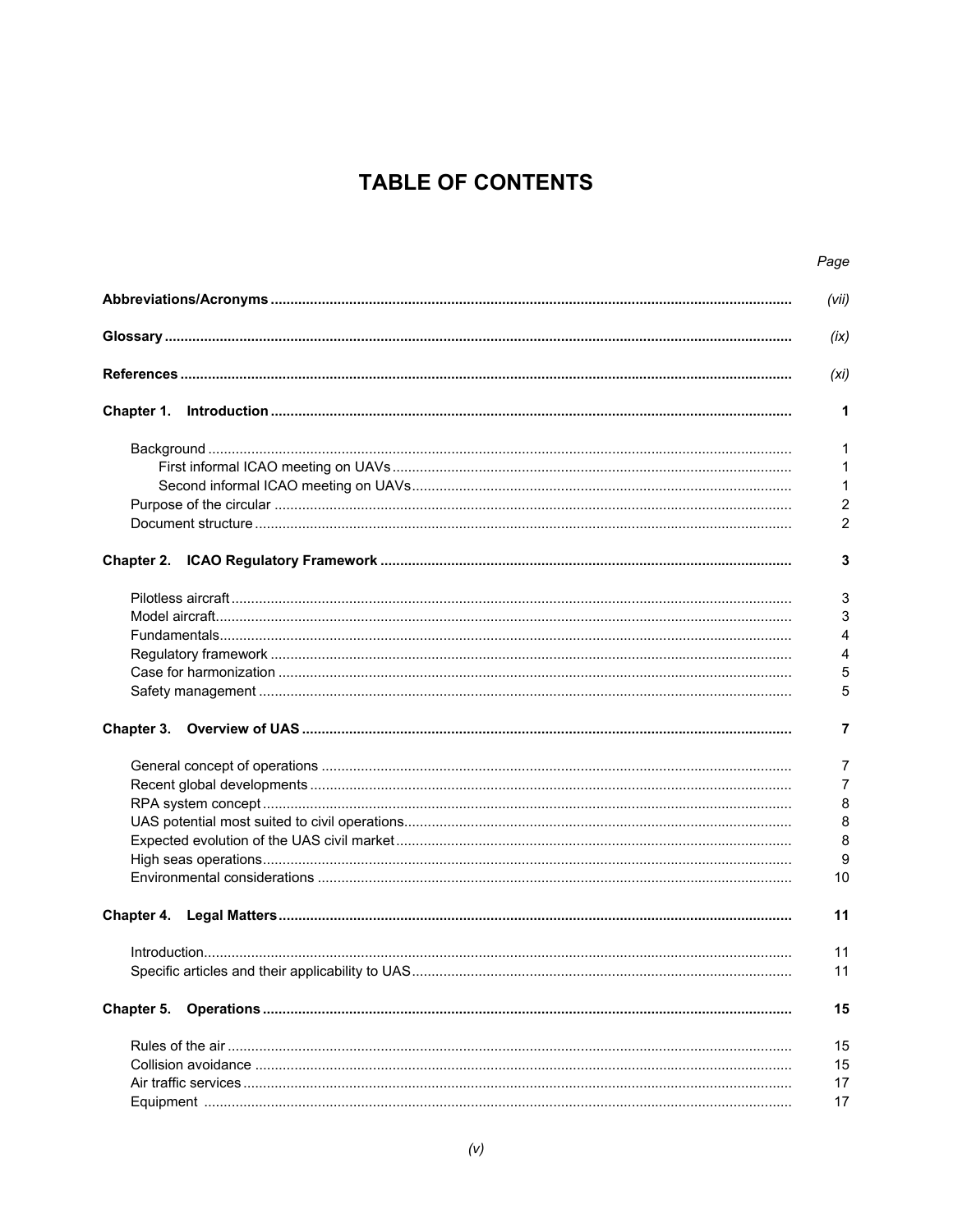# Page

|            | 18 |
|------------|----|
|            | 19 |
|            | 21 |
|            | 21 |
|            | 22 |
|            | 22 |
|            | 23 |
|            | 24 |
| Chapter 6. | 25 |
|            | 25 |
|            | 26 |
|            | 28 |
|            | 29 |
|            | 29 |
|            | 29 |
|            | 30 |
|            | 31 |
|            | 32 |
|            | 32 |
|            |    |
|            | 33 |
|            |    |
|            | 33 |
|            | 34 |
|            | 34 |
|            | 35 |
|            |    |
|            | 35 |
|            | 35 |
|            | 35 |
|            | 36 |
|            | 36 |
|            | 36 |
|            | 37 |
|            | 37 |
|            | 37 |
|            |    |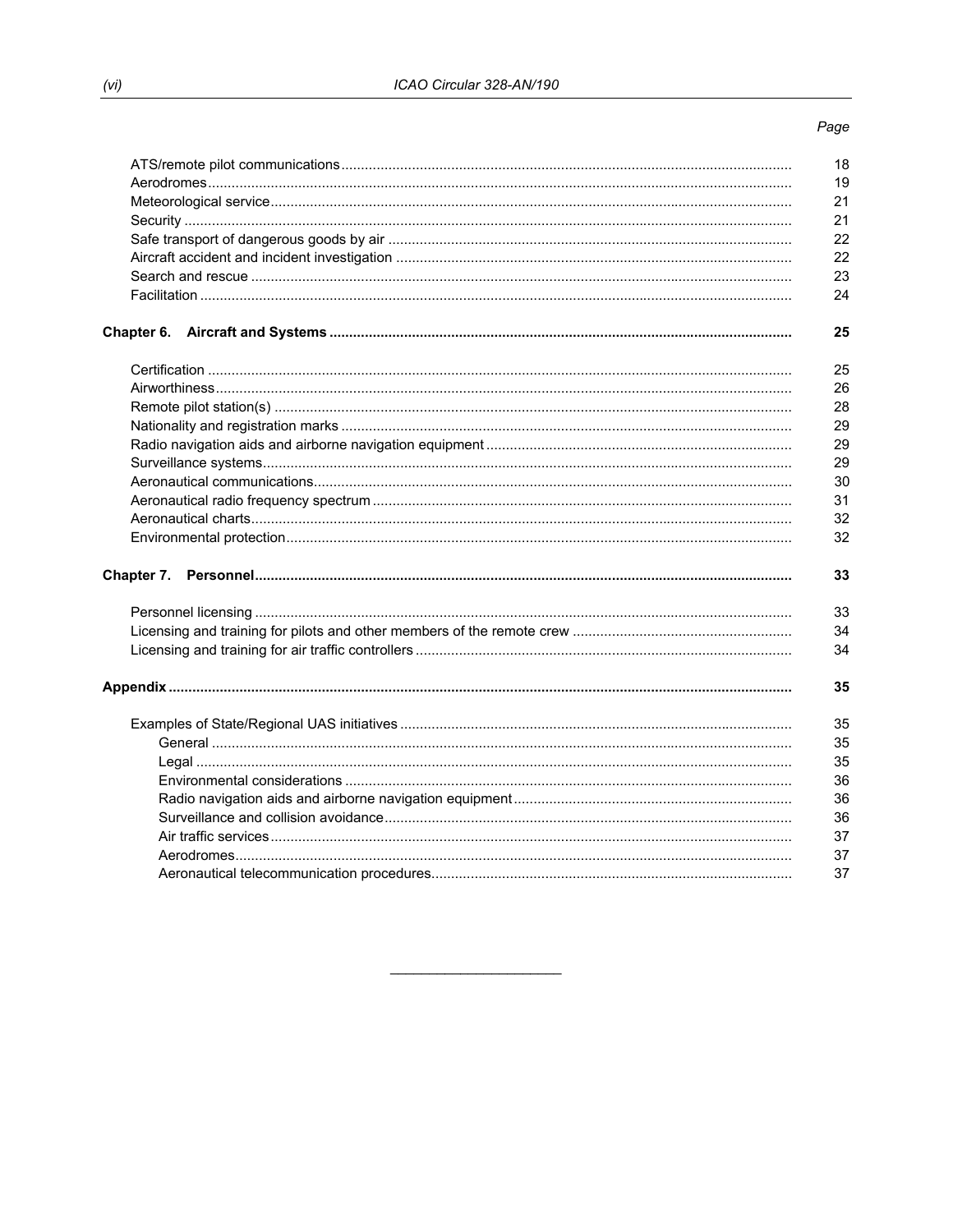# **ABBREVIATIONS/ACRONYMS**

| ACAS           | Airborne collision avoidance system                |
|----------------|----------------------------------------------------|
| ADS-B          | Automatic dependent surveillance - broadcast       |
| AM(R)S         | Aeronautical mobile (route) service                |
| $AMS(R)$ S     | Aeronautical mobile satellite (route) service      |
| <b>ARNS</b>    | Aeronautical radio navigation service              |
| <b>ARNSS</b>   | Aeronautical radio navigation satellite service    |
| ATC            | Air traffic control                                |
| <b>ATM</b>     | Air traffic management                             |
| <b>ATS</b>     | Air traffic services                               |
| C <sub>2</sub> | Command and control                                |
| C <sub>3</sub> | Command, control and communications                |
| CAA            | <b>Civil Aviation Authority</b>                    |
| <b>CPDLC</b>   | Controller-pilot data link communications          |
| <b>EASA</b>    | European Aviation Safety Agency                    |
| <b>EUROCAE</b> | European Organisation for Civil Aviation Equipment |
| ΗF             | High frequency                                     |
| <b>ICAO</b>    | International Civil Aviation Organization          |
| <b>IFR</b>     | Instrument flight rules                            |
| ITU            | International Telecommunication Union              |
| <b>PANS</b>    | Procedures for Air Navigation Services             |
| QOS            | Quality of service                                 |
| <b>RPA</b>     | Remotely-piloted aircraft                          |
| <b>RPAS</b>    | Remotely-piloted aircraft system                   |
| <b>RTCA</b>    | RTCA, Inc.                                         |
| SAR            | Search and rescue                                  |
| <b>SARPs</b>   | <b>Standards and Recommended Practices</b>         |
| <b>SATCOM</b>  | Satellite communication                            |
| SMS            | Safety management system(s)                        |
| SSP            | State safety programme                             |
| UA             | Unmanned aircraft                                  |
| <b>UAS</b>     | Unmanned aircraft system(s)                        |
| UAV.           | Unmanned aerial vehicle (obsolete term)            |
| UOC            | UAS operator certificate                           |
| <b>VDL</b>     | VHF digital link                                   |
| <b>VFR</b>     | Visual flight rules                                |
| <b>VHF</b>     | Very high frequency                                |
| <b>VLOS</b>    | Visual line-of-sight                               |
| VMC            | Visual meteorological conditions                   |
| WRC            | <b>World Radiocommunication Conference</b>         |
|                |                                                    |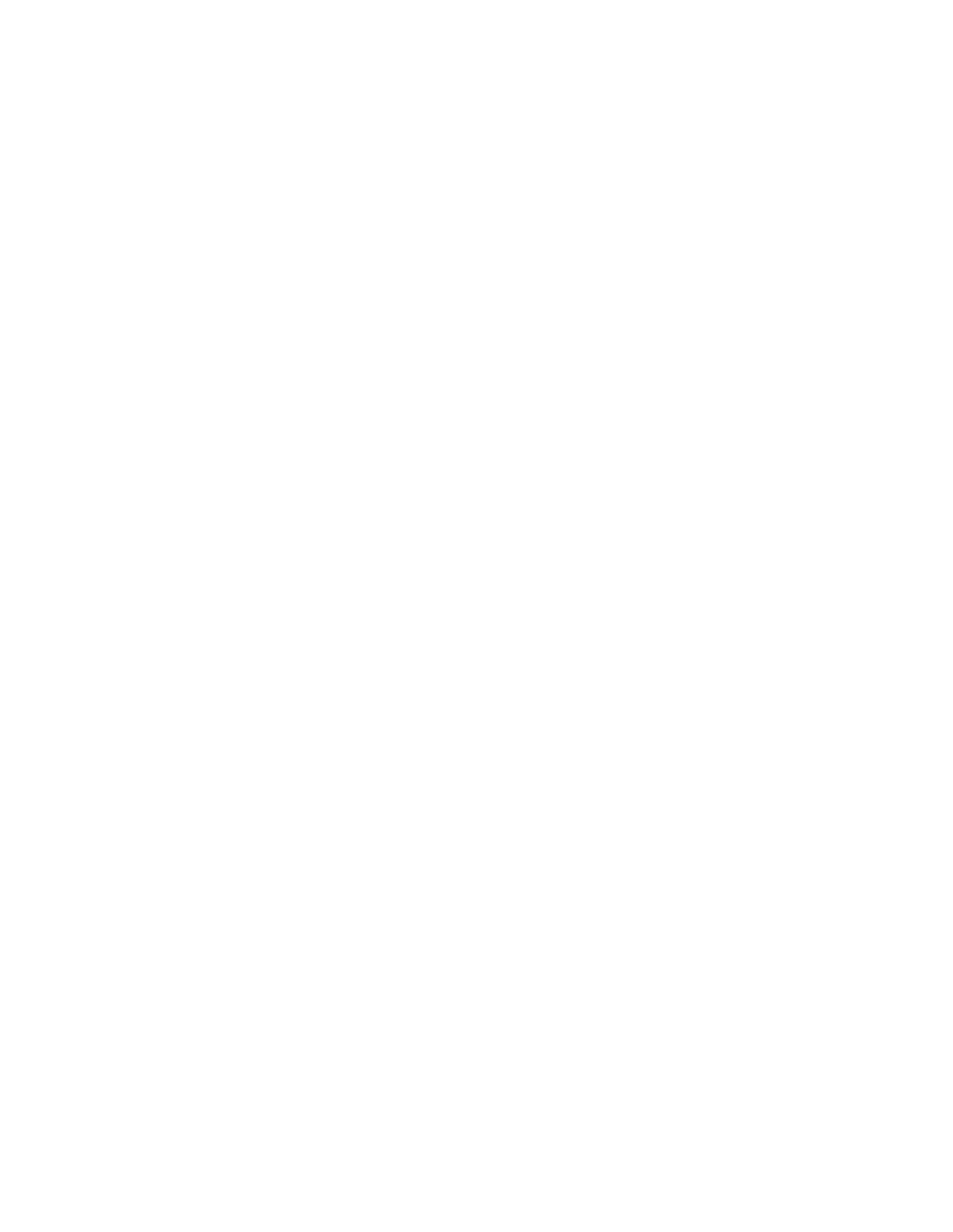# **GLOSSARY**

#### **Explanation of Terms**

 *Note.— The terms contained herein are used in the context of this circular. Except where indicated, they have no official status within ICAO. Where a formally recognized ICAO definition is included herein for convenience, this is noted*  with an \*. Where a term is used differently from a formally recognized ICAO definition, this is noted with an \*\*.

- *Aircraft\*.* Any machine that can derive support in the atmosphere from the reactions of the air other than the reactions of the air against the earth's surface.
- *Aircraft category\*.* Classification of aircraft according to specified basic characteristics, e.g. aeroplane, helicopter, glider, free balloon.
- *Autonomous aircraft.* An unmanned aircraft that does not allow pilot intervention in the management of the flight.
- *Autonomous operation.* An operation during which a remotely-piloted aircraft is operating without pilot intervention in the management of the flight.
- *Command and control link.* The data link between the remotely-piloted aircraft and the remote pilot station for the purposes of managing the flight.
- *Commercial operation.* An aircraft operation conducted for business purposes (mapping, security surveillance, wildlife survey, aerial application, etc.) other than commercial air transport, for remuneration or hire.
- *Crew member\*.* A person assigned by an operator to duty on an aircraft during a flight duty period.
- *Detect and avoid.* The capability to see, sense or detect conflicting traffic or other hazards and take the appropriate action to comply with the applicable rules of flight.
- *Flight crew member\*.* A licensed crew member charged with duties essential to the operation of an aircraft during a flight duty period.
- *Flight recorder\*\*.* Any type of recorder installed in the aircraft for the purpose of complementing accident/incident investigation. In the case of remotely-piloted aircraft, it also includes any type of recorder installed in a remote pilot station for the purpose of complementing accident/incident investigation.
- *Flight time aeroplanes\*.* The total time from the moment an aeroplane first moves for the purpose of taking off until the moment it finally comes to rest at the end of the flight.
- *Flight time helicopters\*.* The total time from the moment a helicopter's rotor blades start turning until the moment the helicopter finally comes to rest at the end of the flight, and the rotor blades are stopped.
- *Flying pilot.* A person who operates the flying controls of an aircraft and is responsible for the flight trajectory of the aircraft.
- *Handover.* The act of passing piloting control from one remote pilot station to another.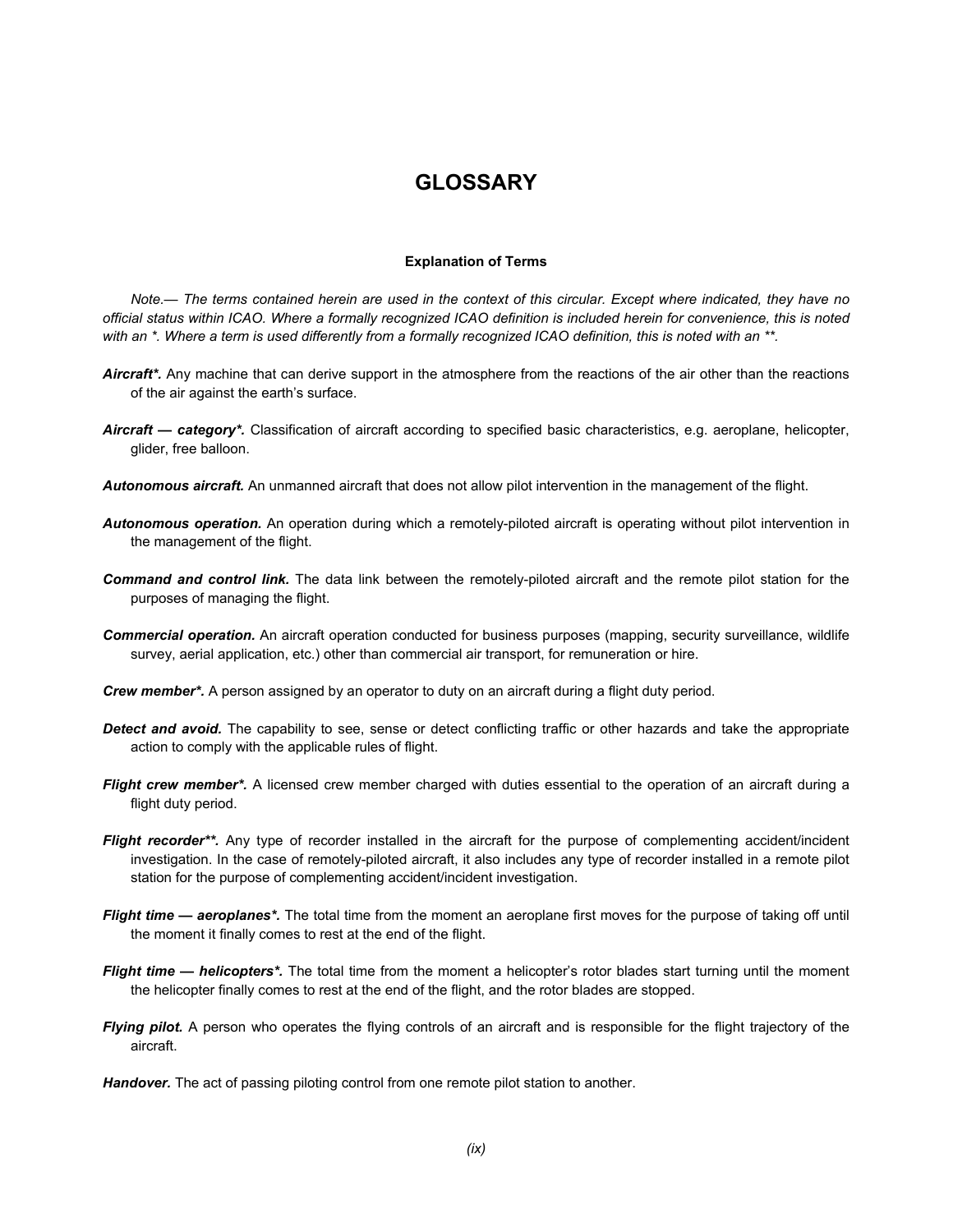- *Instrument flight time\*.* Time during which a pilot is piloting an aircraft solely by reference to instruments and without external reference points.
- Lost link. The loss of command and control link contact with the remotely-piloted aircraft such that the remote pilot can no longer manage the aircraft's flight.
- *Operational control\*.* The exercise of authority over the initiation, continuation, diversion or termination of a flight in the interest of safety of the aircraft and the regularity and efficiency of the flight.
- *Operator\*.* A person, organization or enterprise engaged in or offering to engage in an aircraft operation.
- *Pilot (to)<sup>\*</sup>*. To manipulate the flight controls of an aircraft during flight time.
- *Pilot-in-command\*.* The pilot designated by the operator, or in the case of general aviation, the owner, as being in command and charged with the safe conduct of a flight.
- *Radio line-of-sight.* A direct electronic point-to-point contact between a transmitter and a receiver.
- *Remote crew member.* A licensed crew member charged with duties essential to the operation of a remotely-piloted aircraft, during flight time.
- *Remote pilot.* The person who manipulates the flight controls of a remotely-piloted aircraft during flight time.

*Remote pilot station.* The station at which the remote pilot manages the flight of an unmanned aircraft.

*Remotely-piloted.* Control of an aircraft from a pilot station which is not on board the aircraft.

*Remotely-piloted aircraft.* An aircraft where the flying pilot is not on board the aircraft.

 *Note.—* This is a subcategory of unmanned aircraft.

- *Remotely-piloted aircraft system.* A set of configurable elements consisting of a remotely-piloted aircraft, its associated remote pilot station(s), the required command and control links and any other system elements as may be required, at any point during flight operation.
- *RPA observer.* A remote crew member who, by visual observation of the remotely-piloted aircraft, assists the remote pilot in the safe conduct of the flight.

*Segregated airspace.* Airspace of specified dimensions allocated for exclusive use to a specific user(s).

*Unmanned aircraft.* An aircraft which is intended to operate with no pilot on board.

*Unmanned aircraft system.* An aircraft and its associated elements which are operated with no pilot on board.

*Visual line-of-sight operation.* An operation in which the remote crew maintains direct visual contact with the aircraft to manage its flight and meet separation and collision avoidance responsibilities.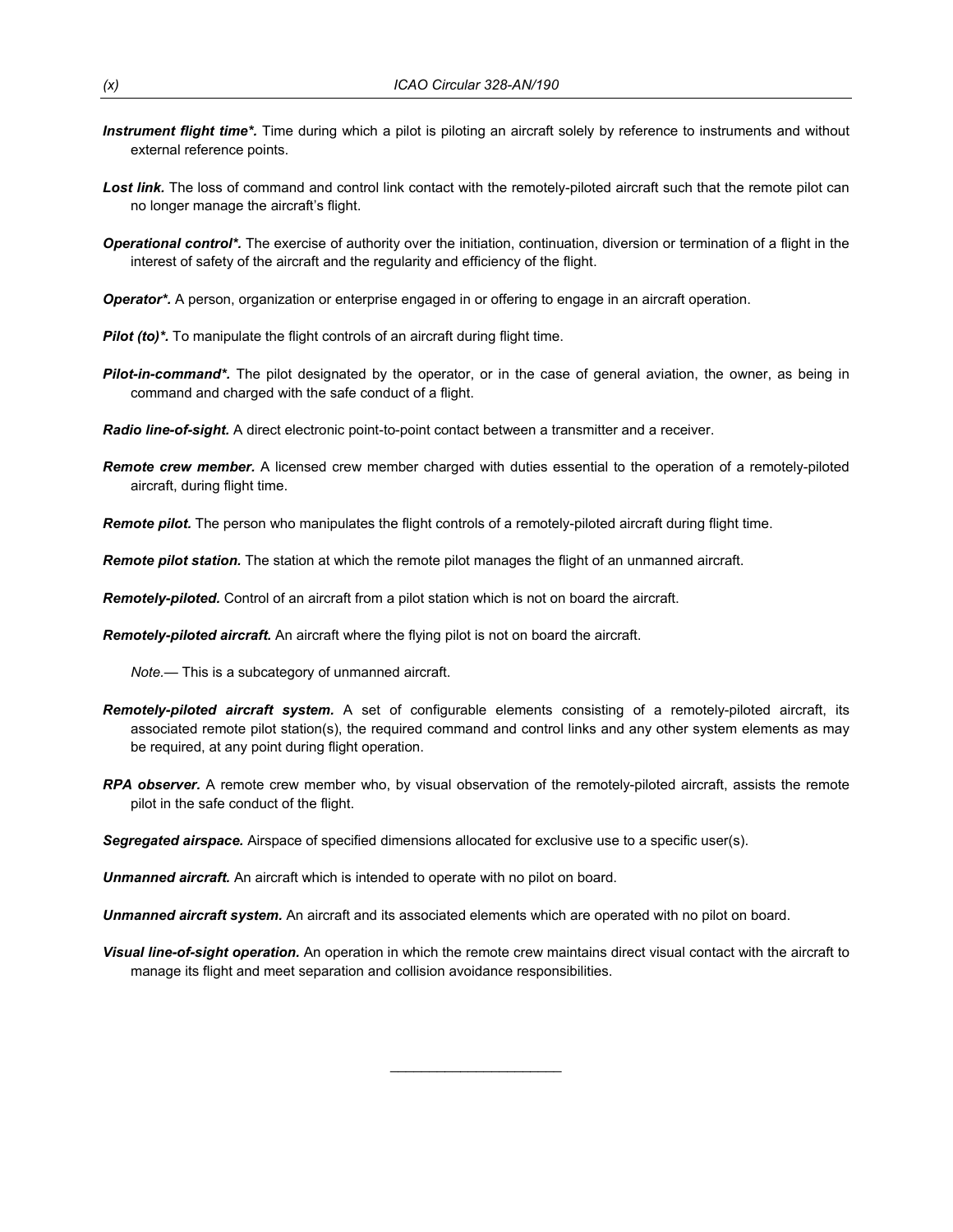# **REFERENCES**

## **ICAO DOCUMENTS**

- Annex 1 *Personnel Licensing* Annex 2 — *Rules of the Air* Annex 3 — *Meteorological Service for International Air Navigation* Annex 6 — *Operation of Aircraft* Part I — *International Commercial Air Transport — Aeroplanes* Annex 7 — *Aircraft Nationality and Registration Marks*
- Annex 8 *Airworthiness of Aircraft*
- Annex 10 *Aeronautical Telecommunications*
	- Volume II *Communication Procedures including those with PANS status*

Volume IV — *Surveillance and Collision Avoidance Systems*

Annex 11 — *Air Traffic Services*

Annex 13 — *Aircraft Accident and Incident Investigation*

Annex 14 — *Aerodromes*

Volume I — *Aerodrome Design and Operations*

- Annex 16 *Environmental Protection* 
	- Volume I *Aircraft Noise* 
		- Volume II *Aircraft Engine Emissions*
- Annex 18 *The Safe Transport of Dangerous Goods by Air*
- Doc 4444 *Procedures for Air Navigation Services Air Traffic Management* (PANS-ATM)
- Doc 7300 *Convention on International Civil Aviation*, signed at Chicago on 7 December 1944 and amended by the ICAO Assembly
- Doc 8643 *Aircraft Type Designators*
- Doc 9284 *Technical Instructions for the Safe Transport of Dangerous Goods by Air*
- Doc 9854 *Global Air Traffic Management Operational Concept*
- Doc 9863 *Airborne Collision Avoidance System (ACAS) Manual*
- Doc 9869 *Manual on Required Communication Performance (RCP)*

## **OTHER DOCUMENTS**

RTCA, DO-304, Guidance Material and Considerations for Unmanned Aircraft Systems Issued 03-22-07 • Prepared by SC-203

This document addresses all Unmanned Aircraft Systems (UAS) and UAS operations being considered for realistic implementation in the United States National Airspace System (NAS) in the foreseeable future. It is intended to educate the community and used to facilitate future discussions on UAS standards. It provides the aviation community with a definition of UAS, a description of the operational environment, and a top-level functional breakdown. The guidance material provides a framework for developing standards through RTCA Special Committee 203.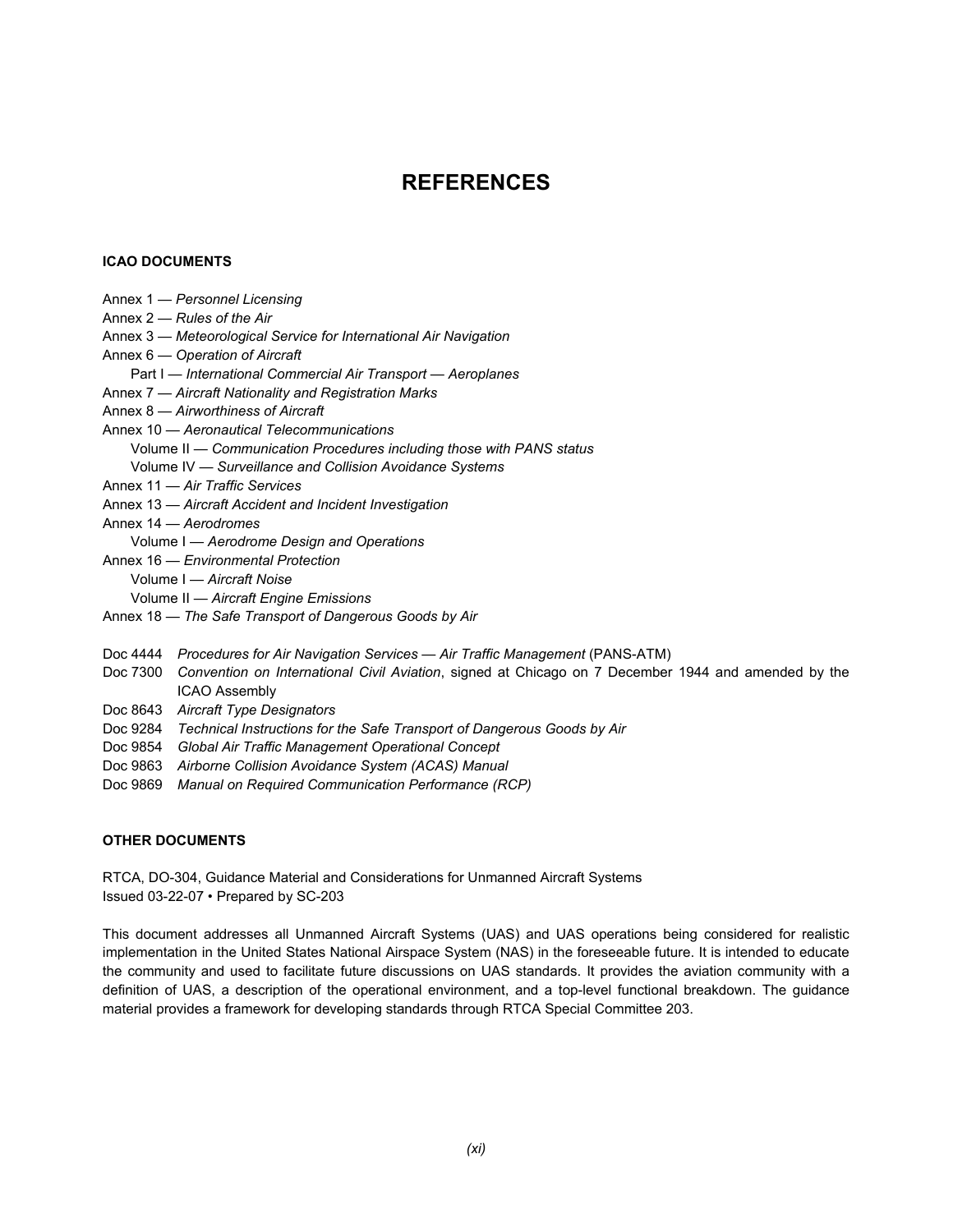EASA, Policy Statement – Airworthiness Certification Policy of Unmanned Aircraft Systems (UAS) Doc E.Y013-01 • Issued 25-08-2009

This policy establishes general principles for type-certification (including environmental protection) of an unmanned aircraft system. The policy represents a first step in the development of a comprehensive civil UAS regulation. This policy statement is an interim solution to aid acceptance and standardization of UAS certification procedures in Europe.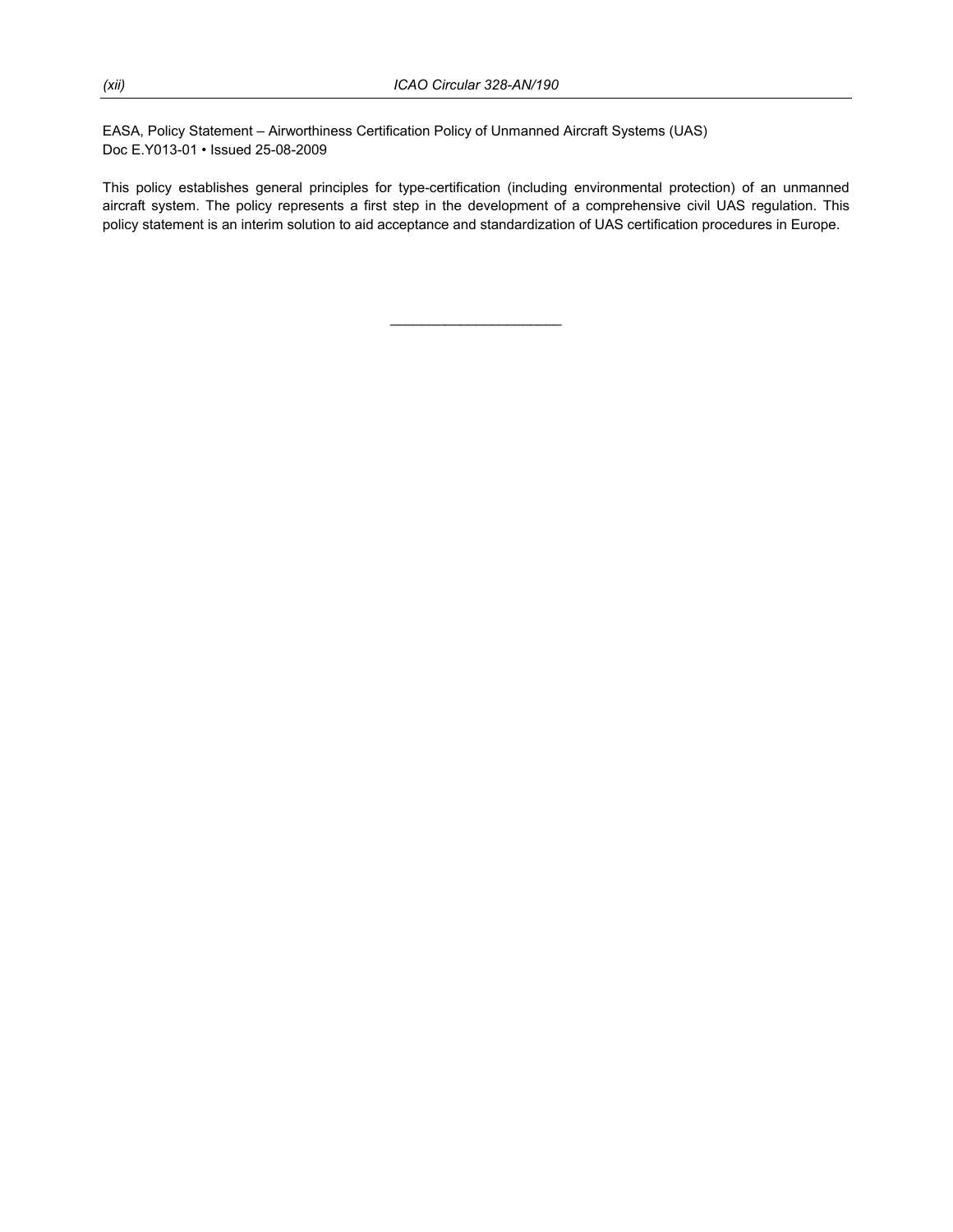# **Chapter 1**

# **INTRODUCTION**

## **BACKGROUND**

1.1 On 12 April 2005, during the first meeting of its 169th Session, the Air Navigation Commission requested the Secretary General to consult selected States and international organizations with respect to: present and foreseen international civil unmanned aerial vehicle (UAV) activities in civil airspace; procedures to obviate danger to civil aircraft posed by UAVs operated as State aircraft; and procedures that might be in place for the issuance of special operating authorizations for international civil UAV operations.

## *First informal ICAO meeting on UAVs*

1.2 Subsequent to the above, the first ICAO exploratory meeting on UAVs was held in Montreal on 23 and 24 May 2006. Its objective was to determine the potential role of ICAO in UAV regulatory development work. The meeting agreed that although there would eventually be a wide range of technical and performance specifications and standards, only a portion of those would need to become ICAO SARPs. It was also determined that ICAO was not the most suitable body to lead the effort to develop such specifications. However, it was agreed that there was a need for harmonization of terms, strategies and principles with respect to the regulatory framework and that ICAO should act as a focal point.

## *Second informal ICAO meeting on UAVs*

1.3 The second informal ICAO meeting (Palm Coast, Florida, January 2007) concluded that work on technical specifications for UAV operations was well underway within both RTCA and EUROCAE and was being adequately coordinated through a joint committee of their two working groups. The main issue for ICAO was, therefore, related to the need to ensure safety and uniformity in international civil aviation operations. In this context, it was agreed that there was no specific need for new ICAO SARPs at that early stage. However, there was a need to harmonize notions, concepts and terms. The meeting agreed that ICAO should coordinate the development of a strategic guidance document that would guide the regulatory evolution. Even though non-binding, the guidance document would be used as the basis for development of regulations by the various States and organizations. As regulatory material developed by States and organizations gained maturity, such material could be proposed for inclusion in the ICAO guidance document. The document would then serve as the basis for achieving consensus in the later development of SARPs.

1.4 The meeting felt strongly that the eventual development of SARPs should be undertaken in a wellcoordinated manner. Because this was a newly emerging technology it was felt that there was a unique opportunity to ensure harmonization and uniformity at an early stage and that all ICAO efforts should be based on a strategic approach and should support the emerging work of other regulatory bodies. The meeting had also suggested that from this point onwards, the subject should be referred to as unmanned aircraft systems (UAS), in line with RTCA and EUROCAE agreements.

1.5 Finally, it was concluded that ICAO should serve as a focal point for global interoperability and harmonization, to develop a regulatory concept, to coordinate the development of UAS SARPs, to contribute to the development of technical specifications by other bodies, and to identify communication requirements for UAS activity.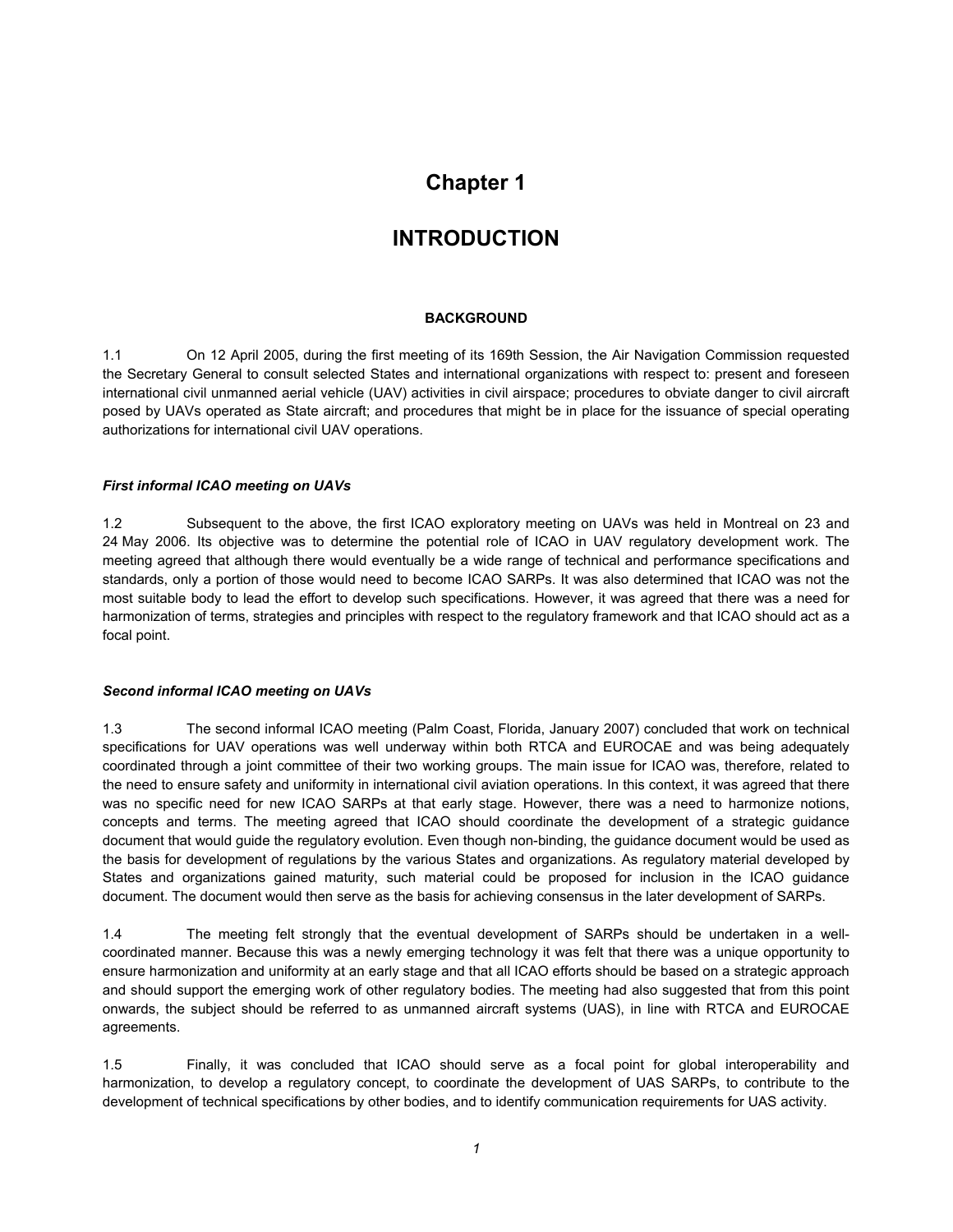#### **PURPOSE OF THE CIRCULAR**

1.6 The purpose of this circular is to:

- a) apprise States of the emerging ICAO perspective on the integration of UAS into non-segregated airspace and at aerodromes;
- b) consider the fundamental differences from manned aviation that such integration will involve; and
- c) encourage States to help with the development of ICAO policy on UAS by providing information on their own experiences associated with these aircraft.

1.7 Unmanned aircraft (UA) are, indeed, aircraft; therefore, existing SARPs apply to a very great extent. The complete integration of UAS at aerodromes and in the various airspace classes will, however, necessitate the development of UAS-specific SARPs to supplement those already existing.

#### **DOCUMENT STRUCTURE**

1.8 UAS issues span all of aviation, and as such, it is an ongoing challenge to determine the most effective and efficient means of addressing the broad scope of topics. This document is organized to reflect the three traditional areas of aviation: operations, equipment and personnel. This systems approach will facilitate a comprehensive view of the issues, as well as better align the discussions with the appropriate disciplines.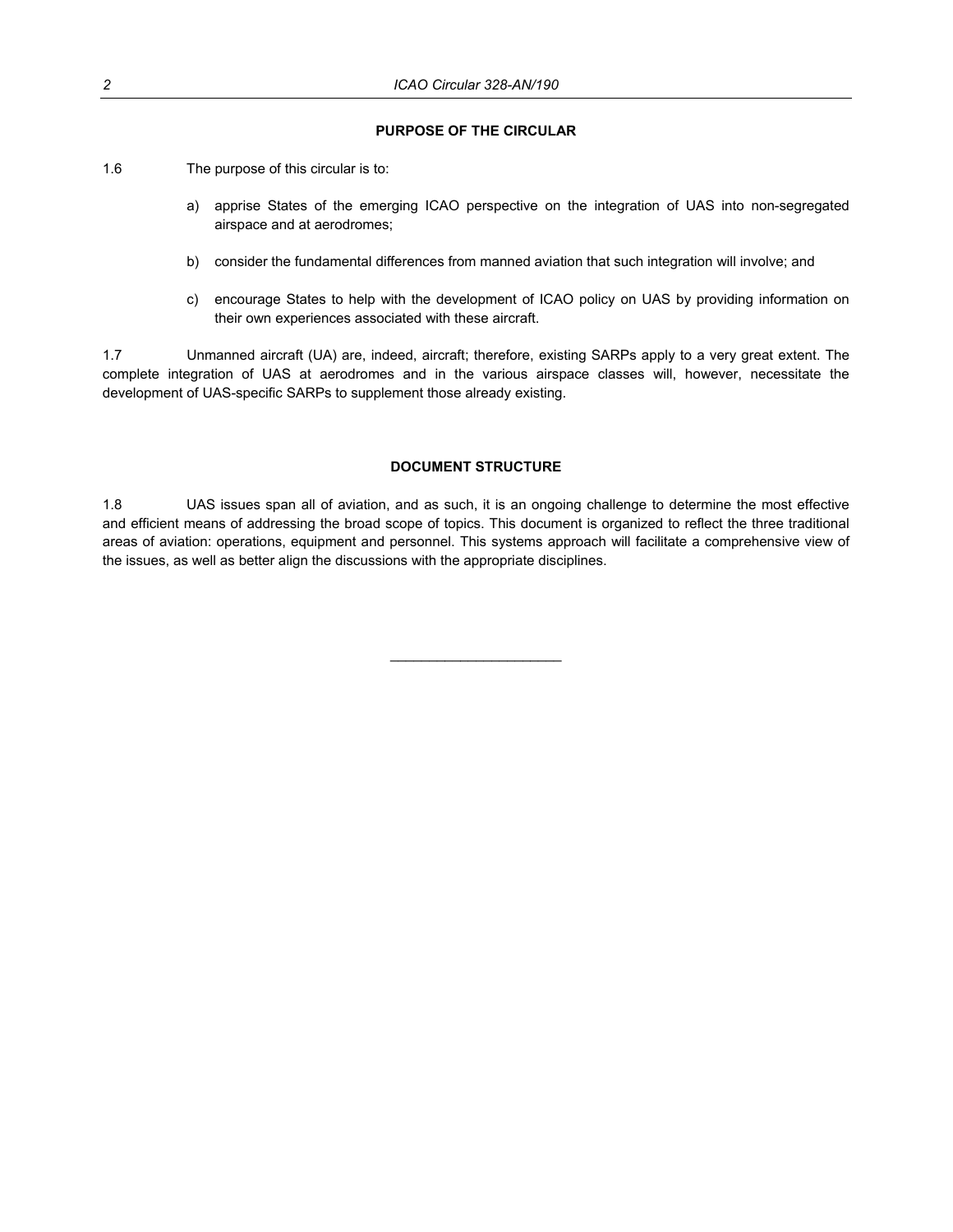# **Chapter 2**

# **ICAO REGULATORY FRAMEWORK**

## **PILOTLESS AIRCRAFT**

**Article 8** of the *Convention on International Civil Aviation*, signed at Chicago on 7 December 1944 and amended by the ICAO Assembly (Doc 7300) (hereinafter referred to as "the Chicago Convention") stipulates that:

No aircraft capable of being flown without a pilot shall be flown without a pilot over the territory of a contracting State without special authorization by that State and in accordance with the terms of such authorization….

2.1 The *Global Air Traffic Management Operational Concept* (Doc 9854) states "An unmanned aerial vehicle is a pilotless aircraft, in the sense of Article 8 of the Convention on International Civil Aviation, which is flown without a pilot-in-command on-board and is either remotely and fully controlled from another place (ground, another aircraft, space) or programmed and fully autonomous." This understanding of UAVs was endorsed by the 35th Session of the ICAO Assembly.

2.2 The regulatory framework under development by ICAO is being shaped within the context of the above statement. All UA, whether remotely-piloted, fully autonomous or a combination thereof, are subject to the provisions of Article 8. Only the remotely-piloted aircraft (RPA), however, will be able to integrate into the international civil aviation system in the foreseeable future. The functions and responsibilities of the remote pilot are essential to the safe and predictable operation of the aircraft as it interacts with other civil aircraft and the air traffic management (ATM) system. Fully autonomous aircraft operations are not being considered in this effort, nor are unmanned free balloons nor other types of aircraft which cannot be managed on a real-time basis during flight.

2.3 Integrating remotely-piloted UA into non-segregated airspace and at aerodromes can likely be achieved in the medium-term. The premise behind the regulatory framework and the means by which contracting States will be able to grant special authorizations is that these UAS will meet the identified minimum requirements needed to operate safely alongside manned aircraft. The remotely-located pilot with the fundamental responsibilities of pilot-in-command is a critical element in reaching this status. It is possible that States may be able to accommodate UA which are not remotely-piloted through use of special provisions or in segregated airspace; however this accommodation is not equivalent to integration.

#### **MODEL AIRCRAFT**

2.4 In the broadest sense, the introduction of UAS does not change any existing distinctions between model aircraft and aircraft. Model aircraft, generally recognized as intended for recreational purposes only, fall outside the provisions of the Chicago Convention, being exclusively the subject of relevant national regulations, if any.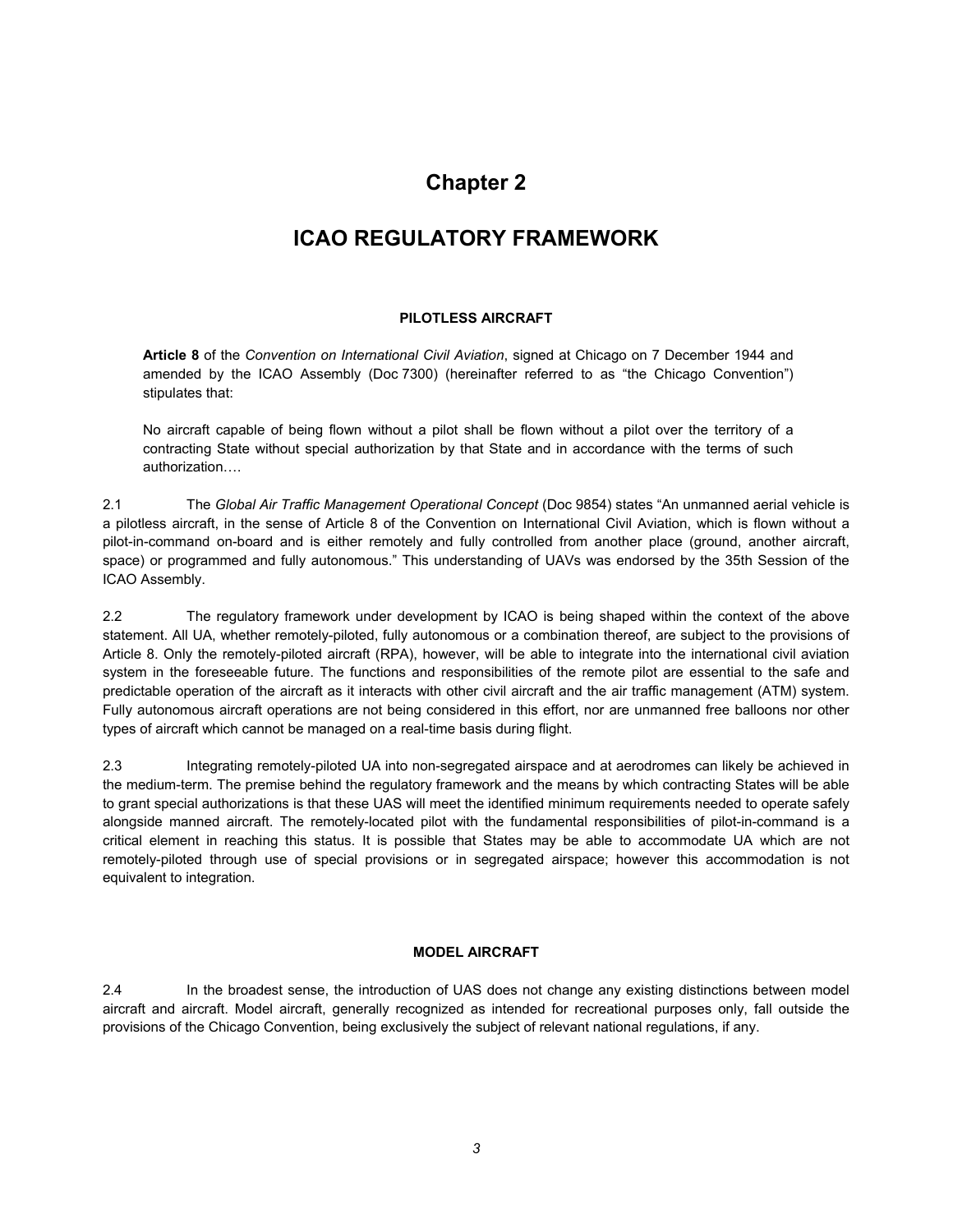#### **FUNDAMENTALS**

2.5 ICAO recognizes many categories of aircraft, among them balloons, gliders, aeroplanes and rotorcraft. Aircraft can be land, sea or amphibious. Whether the aircraft is manned or unmanned does not affect its status as an aircraft. Each category of aircraft will potentially have unmanned versions in the future. This point is central to all further issues pertaining to UA and provides the basis for addressing airworthiness, personnel licensing, separation standards, etc.

2.6 To the maximum extent possible, all terms in common use in ICAO documents will remain unchanged by the introduction of UAS. The definition of "operator" remains unchanged from existing use while "controller" equates only to "air traffic controller". With regard to "pilot", the function of this position remains unchanged despite the person or persons being located other than on board the aircraft. To distinguish those pilots who conduct their piloting duties from other than on board the aircraft, the term "remote pilot" will be applied. Consideration of the applicability of the terms "pilotless" and "flown without a pilot", as contained in Article 8 of the Chicago Convention, is elaborated in Chapter 4.

2.7 Another fundamental of the assessment undertaken by ICAO is that a UA will not, for the foreseeable future, have passengers on board for remuneration. This point relates directly to many of the existing SARPs contained in Annex 6 — *Operation of Aircraft* and Annex 8 — *Airworthiness of Aircraft* such as use of seatbelts and safety harnesses by crew members during take-off and landing, pilot windshield features and emergency equipment. While recognizing that there may come a time in the future when passengers are transported on UA, development of SARPs for that scenario will only be addressed as and when required.

#### **REGULATORY FRAMEWORK**

2.8 The principal objective of the aviation regulatory framework is to achieve and maintain the highest possible uniform level of safety. In the case of UAS, this means ensuring the safety of any other airspace user as well as the safety of persons and property on the ground.

2.9 Identifying the commonalities and differences between manned and unmanned aircraft is the first step toward developing a regulatory framework that will provide, at a minimum, an equivalent level of safety for the integration of UAS into non-segregated airspace and at aerodromes. Technical specifications to support airworthiness, command and control (C2), detect and avoid, and other functionalities are being addressed by various industry standardsdevelopment organizations around the world. ICAO's focus will remain on the higher-level performance-based standards, e.g. specifying minimum performance requirements for communications links, rather than how to achieve said requirements, along with harmonizing terms and definitions needed to support this activity.

2.10 Development of the complete regulatory framework for UAS will be a lengthy effort, lasting many years. As individual subjects and technologies reach maturity, the pertinent SARPs will be adopted. It is envisioned that this will be an evolutionary process, with SARPs being added gradually. Non-binding guidance material will often be provided in advance of the SARPs for use by States that face UAS operations in the near term. Therefore close adherence to the guidance material will facilitate later adoption of SARPs and will ensure harmonization across national and regional boundaries during this development phase. It is to be noted that elements of the regulatory framework for UAS certainly already exist inasmuch as UA are aircraft and as such major portions of the regulatory framework applicable to manned aircraft are directly applicable.

2.11 Data collection is critical to the development of SARPs. This process requires time and inherently serves as a prelude to a robust understanding of the unique characteristics of UAS. Therefore, every effort should be made amongst contracting States to collect data in a coordinated manner and share it openly to expedite the development of international civil aviation standards.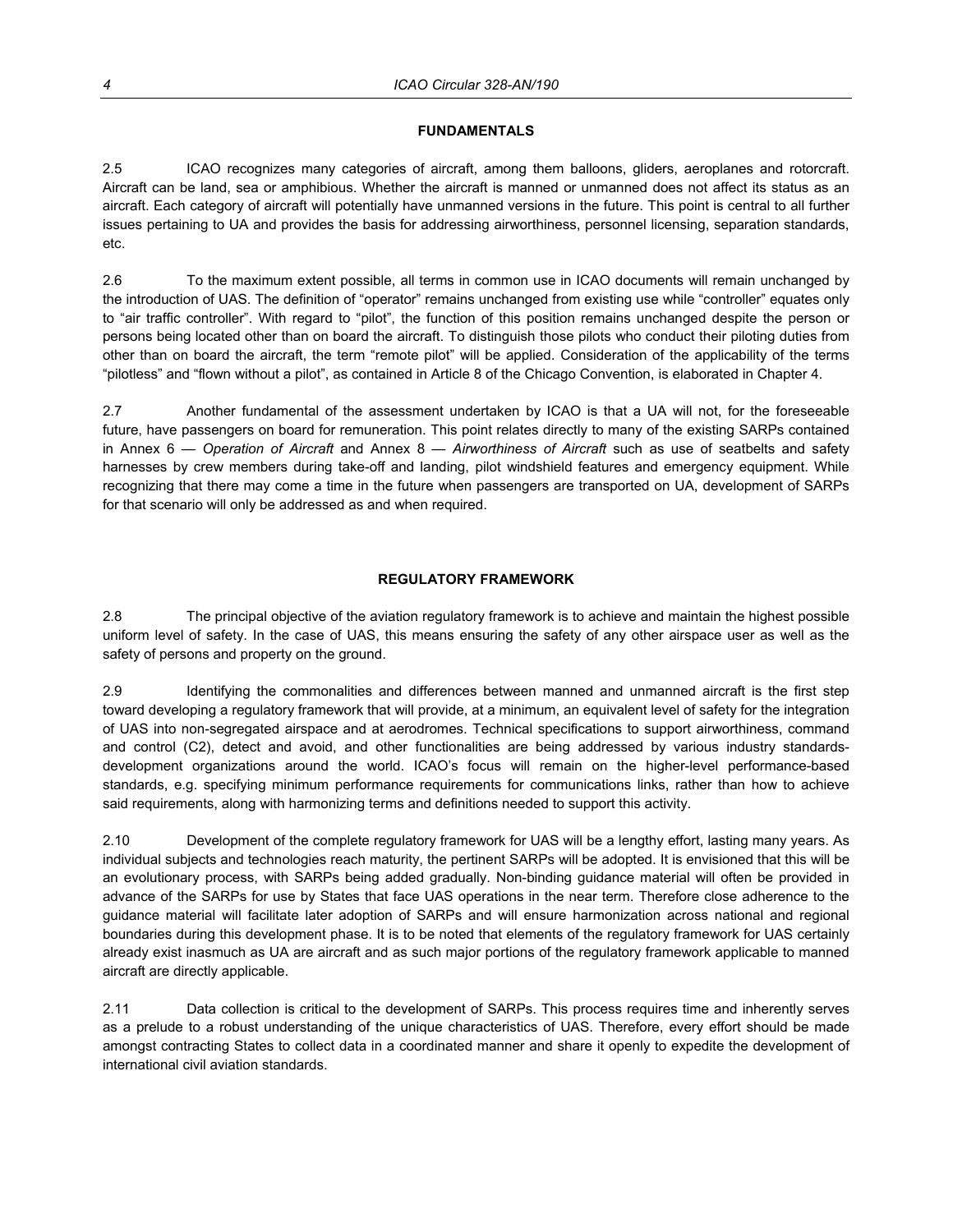## **CASE FOR HARMONIZATION**

2.12 To date, most flights conducted by UAS have taken place in segregated airspace to obviate danger to other aircraft. Current UA are unable to integrate safely and seamlessly with other airspace users, the reasons for which are twofold — the inability to comply with critical rules of the air, and the lack of SARPs specific to UA and their supporting systems.

2.13 A key factor in safely integrating UAS in non-segregated airspace will be their ability to act and respond as manned aircraft do. Much of this ability will be subject to technology — the ability of the aircraft to be controlled by the remote pilot, to act as a communications relay between remote pilot and air traffic control (ATC), the performance (e.g. transaction time and continuity of the communications link) as well as the timeliness of the aircraft's response to ATC instructions. Performance-based SARPs may be needed for each of these aspects.

2.14 Personnel licensing provides harmonization within a single airspace as well as across national and regional boundaries. The remote pilot of a UAS and the pilot of a manned aircraft have the same ultimate responsibility for the safe operation of their aircraft and therefore have the same obligation for knowledge of air law and flight performance, planning and loading, human performance, meteorology, navigation, operational procedures, principles of flight and radiotelephony. Both pilots must obtain flight instruction, demonstrate their skill, achieve a level of experience, and be licensed. They must also be proficient in the language used for radiotelephony and meet medical fitness levels, although the latter may be modified as appropriate for the UAS environment.

2.15 The lack of an on-board pilot introduces new considerations with regard to fulfilling safety-related responsibilities such as incorporation of technologies for detect and avoid, command and control, communications with ATC, and prevention of unintended or unlawful interference.

2.16 Technologies are continuously evolving in both manned and unmanned aviation. Automation plays an ever increasing role, particularly in transport category aircraft. Automation systems are already capable of operating the controls, keeping the aircraft on course, balancing fuel use, transmitting and receiving data from various ground facilities, identifying conflicting traffic and providing resolution advisories, plotting and executing optimum descent profiles and in some cases even taking-off or landing the aircraft. All of these activities are, of course, being monitored by the pilot.

# **SAFETY MANAGEMENT**

**Safety.** The state in which the possibility of harm to persons or of property damage is reduced to, and maintained at or below, an acceptable level through a continuing process of hazard identification and safety risk management.

2.17 Aircraft operating without a pilot on board present a wide array of hazards to the civil aviation system. These hazards must be identified and the safety risks mitigated, just as with introduction of an airspace redesign, new equipment or procedures.

2.18 The term "safety management" includes two key concepts. First is the concept of a State safety programme (SSP), which is an integrated set of regulations and activities aimed at improving safety. Second is the concept of a safety management system (SMS) which is a systematic approach to managing safety, including the necessary organizational structures, accountabilities, policies and procedures.

2.19 States are required to establish an SSP to include safety rulemaking, policy development and oversight. Under an SSP, safety rulemaking is based on comprehensive analyses of the State's aviation system. Safety policies are developed based on safety information, including hazard identification and safety risk management, while safety oversight is focused on the effective monitoring of the eight critical elements of the safety oversight function, including areas of significant safety concerns and higher safety risks. As operators introduce UAS into operation, the State's SSP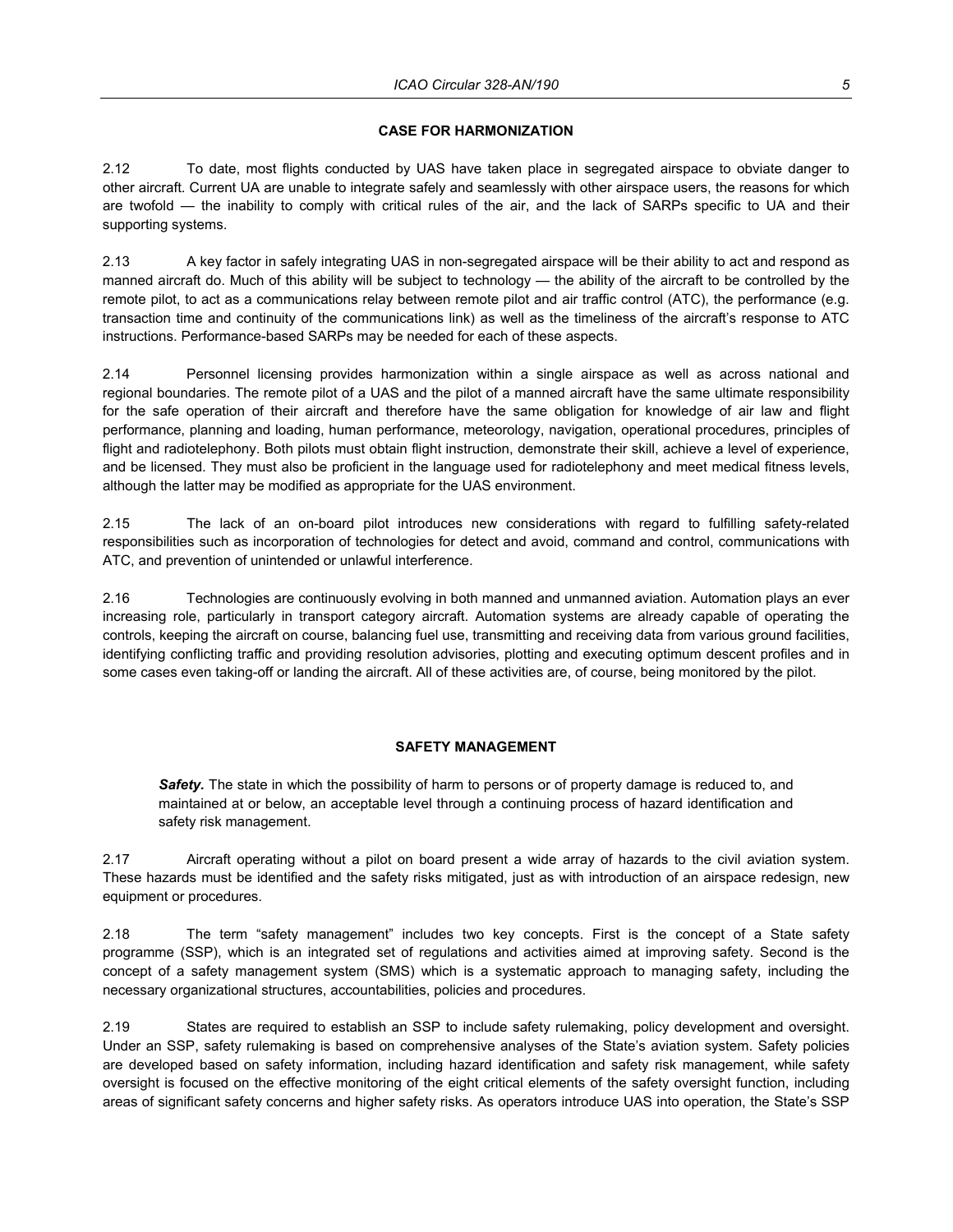should support analysis of the potential effect on safety of the air navigation system, the safety of the UAS itself and of third parties. It should also determine what role, if any, "equivalent level of safety" and "acceptable means of compliance" will have.

2.20 Operators and service providers are responsible for establishing an SMS. States are responsible, under the SSP, for the acceptance and oversight of these SMS. Assuring the safe introduction of UAS into the aviation system will fall under the responsibility of the State in accordance with Annex 6 — *Operation of Aircraft*, Annex 11 — *Air Traffic Services* and Annex 14 — *Aerodromes*, Volume I — *Aerodrome Design and Operations*. It is envisaged that Annex 6 will be expanded to include UAS at which point the SMS requirement will become applicable for the UAS operator. Detailed analyses will need to be conducted to determine what risks are likely to be encountered. Analysis may need to include, inter alia, the type of UA involved, the construct and location of the remote pilot station, if any, and its ability to interface with the UA, and the location and type of operation being proposed.

2.21 Safety levels are established by States based on many criteria. Proper application of SARPs, PANS and guidance material assists States in maintaining the agreed level of safety. UAS present a new dilemma for the airworthiness authority to consider. In most respects, UAS will be required to comply with existing regulations; however, there will be aspects which must be addressed differently as a result of not having a pilot on board the aircraft. For these cases, the authority will have to determine if an alternate means of compliance is possible to achieve the same safety level.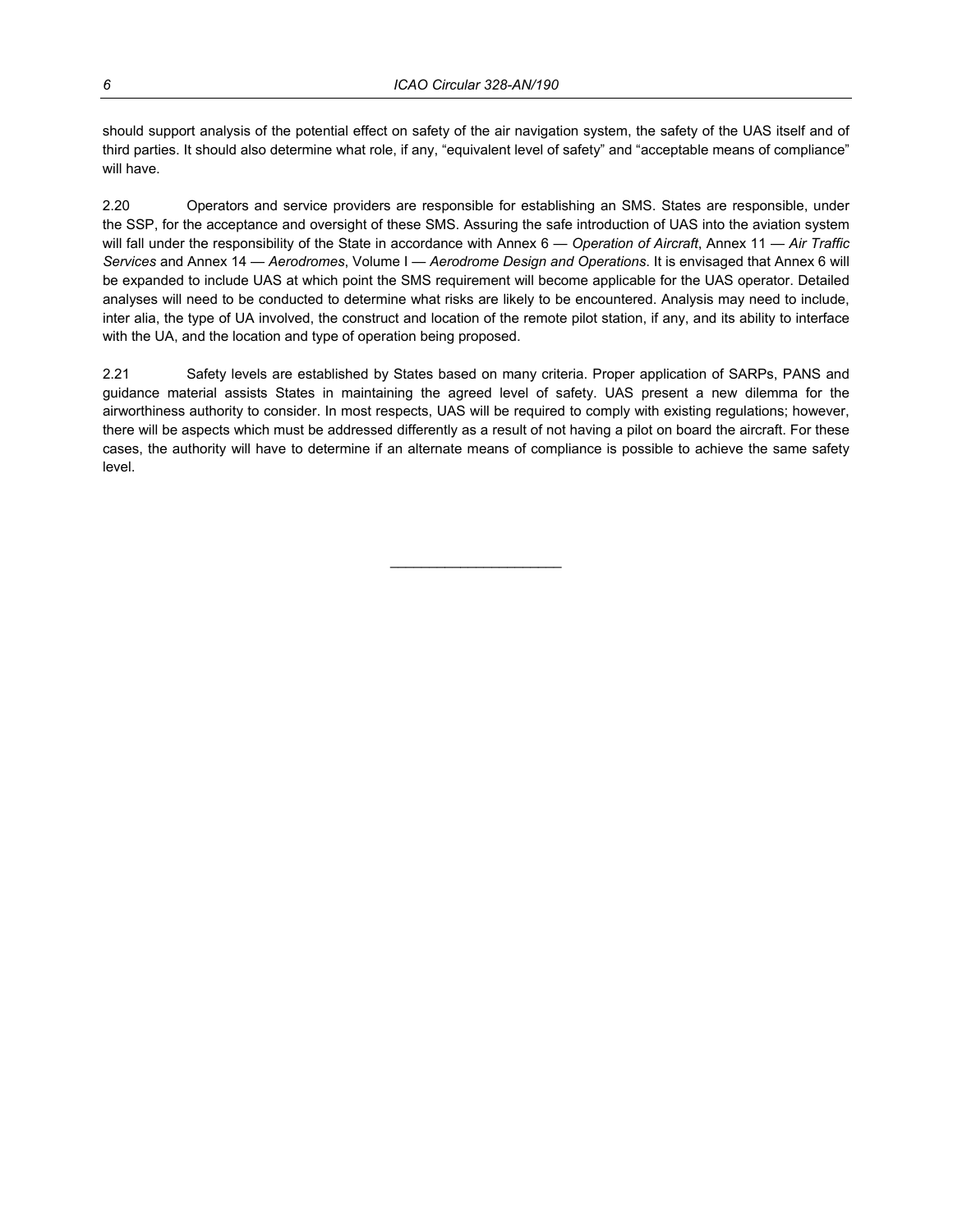# **Chapter 3**

# **OVERVIEW OF UAS**

## **GENERAL CONCEPT OF OPERATIONS**

3.1 UAS will operate in accordance with ICAO Standards that exist for manned aircraft as well as any special and specific standards that address the operational, legal and safety differences between manned and unmanned aircraft operations. In order for UAS to integrate into non-segregated airspace and at non-segregated aerodromes, there shall be a pilot responsible for the UAS operation. Pilots may utilize equipment such as an autopilot to assist in the performance of their duties; however, under no circumstances will the pilot responsibility be replaced by technologies in the foreseeable future.

3.2 To better reflect the status of these aircraft as being piloted, the term "remotely-piloted aircraft" (RPA) is being introduced into the lexicon. An RPA is an aircraft piloted by a licensed "remote pilot" situated at a "remote pilot station" located external to the aircraft (i.e. ground, ship, another aircraft, space) who monitors the aircraft at all times and can respond to instructions issued by ATC, communicates via voice or data link as appropriate to the airspace or operation, and has direct responsibility for the safe conduct of the aircraft throughout its flight. An RPA may possess various types of auto-pilot technology but at any time the remote pilot can intervene in the management of the flight. This equates to the ability of the pilot of a manned aircraft being flown by its auto flight system to take prompt control of the aircraft.

3.3 RPA is a subset of unmanned aircraft. Throughout this document, "unmanned aircraft" or "unmanned aircraft system" will be used as all-encompassing terms, whereas "remotely-piloted aircraft" or iterations thereof will refer only to the piloted subset.

3.4 The roles of RPA will continue to expand as technologies and performance characteristics become better understood. Long flight durations, covert operational capabilities, and reduced operational costs serve as natural benefits to many communities, such as law-enforcement, agriculture and environmental analysis.

3.5 As technologies develop, mature and become able to meet defined standards and regulations, RPA roles could expand to include operations involving carriage of cargo and eventually — possibly — passengers. In addition, domestic operations will likely expand to trans-border flights subject to pre-approval by the States involved.

3.6 RPA may have the same phases of flight — taxi, departure, en-route and arrival — as manned aircraft or they may be launched/recovered and/or conduct aerial work. The aircraft performance characteristics may be significantly different from traditional manned aircraft. Regardless, the remote pilot will operate the aircraft in accordance with the rules of the air for the State and airspace in which the RPA is operating. This will include complying with directions and instructions provided by the air traffic services (ATS) unit.

# **RECENT GLOBAL DEVELOPMENTS**

3.7 The potential of RPA for civil use has long been evident and is now beginning to be realized. Migrating current military RPA types into civilian roles and applications is actively being considered. Meanwhile newer designs are being tailored specifically for the civil market. Additionally, while military RPA are State aircraft and therefore not subject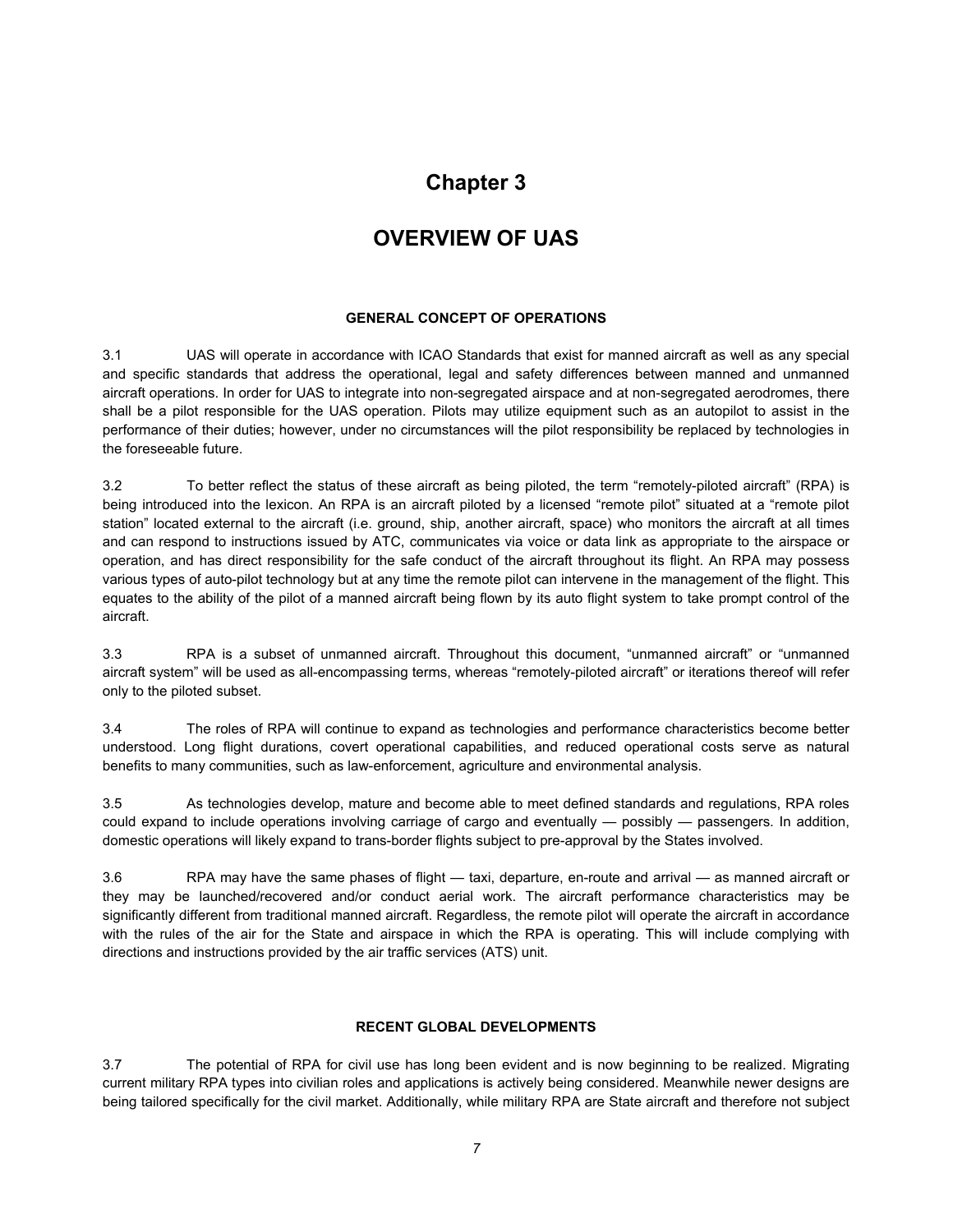to the Chicago Convention and its SARPs, States face a dilemma when attempting to integrate military RPA in airspace and at aerodromes also used by civil aircraft. The regulatory framework being developed for civil application may therefore carry the added benefit of facilitating operations for its military counterpart.

## **RPA SYSTEM CONCEPT**

3.8 The remotely-piloted aircraft system (RPAS) comprises a set of configurable elements including an RPA, its associated remote pilot station(s), the required C2 links and any other system elements as may be required, at any point during flight operation. Other features might include, inter alia, software, health monitoring, ATC communications equipment, a flight termination system, and launch and recovery elements.

3.9 The system, in many cases, will not be static. An aircraft can be piloted from one of many remote pilot stations, during any given flight or from one day to another. Likewise, multiple aircraft can be piloted from a single remote pilot station, although standards may dictate a one-aircraft-at-a-time scenario. In both of these cases, the configuration of the system in operational use changes as one element or the other changes on a real-time basis.

3.10 This RPAS concept introduces many challenges for the airworthiness and operational approvals that are required. These challenges are described in Chapter 6.

3.11 Payload on RPA is not a factor considered within this document except as it pertains to dangerous goods. Likewise, any communications/data link requirements for the payload are not addressed herein.

# **UAS POTENTIAL MOST SUITED TO CIVIL OPERATIONS**

3.12 UAS are popularly commended as being well suited to civil applications that are dull, dirty or dangerous, in other words, tasks that entail monotony or hazard for the pilot of a manned aircraft. However, there is a far broader potential scope for UAS, including, inter alia, commercial, scientific and security applications. Such uses mainly involve monitoring, communications and imaging.

3.13 Typical monitoring and surveillance tasks include border and maritime patrol, search and rescue, fishery protection, forest fire detection, natural disaster monitoring, contamination measurement, road traffic surveillance, power and pipeline inspection, and earth observation. Moreover, the ability of some UAS to keep station for days, weeks or even months makes them particularly well suited for use as communication relays. Other UAS are already being exploited for commercial imaging purposes such as aerial photography and video.

# **EXPECTED EVOLUTION OF THE UAS CIVIL MARKET**

3.14 A civil market already exists for UAS. This market will likely remain limited until appropriate regulatory frameworks are in place. Any significant expansion will also depend upon the development and certification of technologies required to enable the safe and seamless integration of RPA into non-segregated airspace.

3.15 The demand for small civil RPA flying visual line-of-sight (VLOS) (see Figure 3-1) for law enforcement, survey work, and aerial photography and video will continue to grow. Larger and more complex RPA - able to undertake more challenging tasks — will most likely begin to operate in controlled airspace where all traffic is known and where ATC is able to provide separation from other traffic. This could conceivably lead to routine unmanned commercial cargo flights.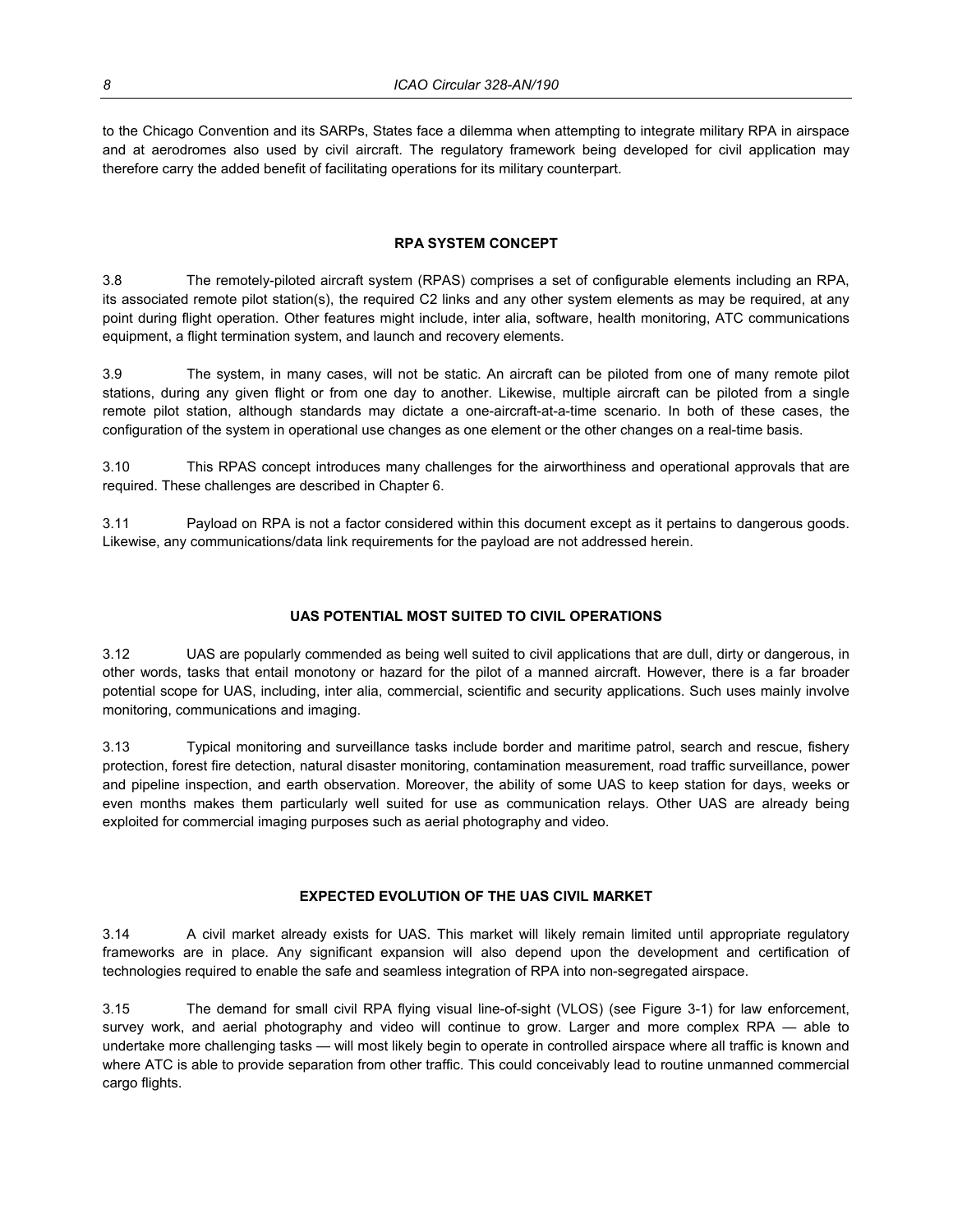

**Figure 3-1. Visual line of sight** 

3.16 Paradoxically, the benefits of RPA to conduct visual surveillance/observation missions, which typically occur in visual meteorological conditions (VMC), are far more challenging due to the need to avoid collisions without benefit of separation service provided by ATC. activities as diverse as gliding, ballooning, parachuting, leisure flying, military training and law enforcement operations are likely to occur under the same conditions. Technology to support the pilot in meeting the collision avoidance responsibilities is not yet in place; hence the civil market for RPA operating outside controlled airspace could possibly be the slowest to evolve.

3.17 In cooperation with the scientific community, civil aviation authorities are working on the means to permit use of RPA in support of research on climate change, meteorological forecasting, and wildlife monitoring, among others. Many, if not most, of these flights cannot be conducted by manned aircraft due to the remote locations, harsh conditions, or altitudes at which the flights need to operate.

3.18 The RPA civil market is expected to develop incrementally, with usage increasing as confidence in RPA safety and reliability grows, as SARPs and technical specifications are developed, and public and industry confidence grows.

## **HIGH SEAS OPERATIONS**

3.19 Operators must have approval from the State of the Operator before conducting operations in high seas airspace. They must likewise coordinate their operations with the ATS provider responsible for the airspace concerned.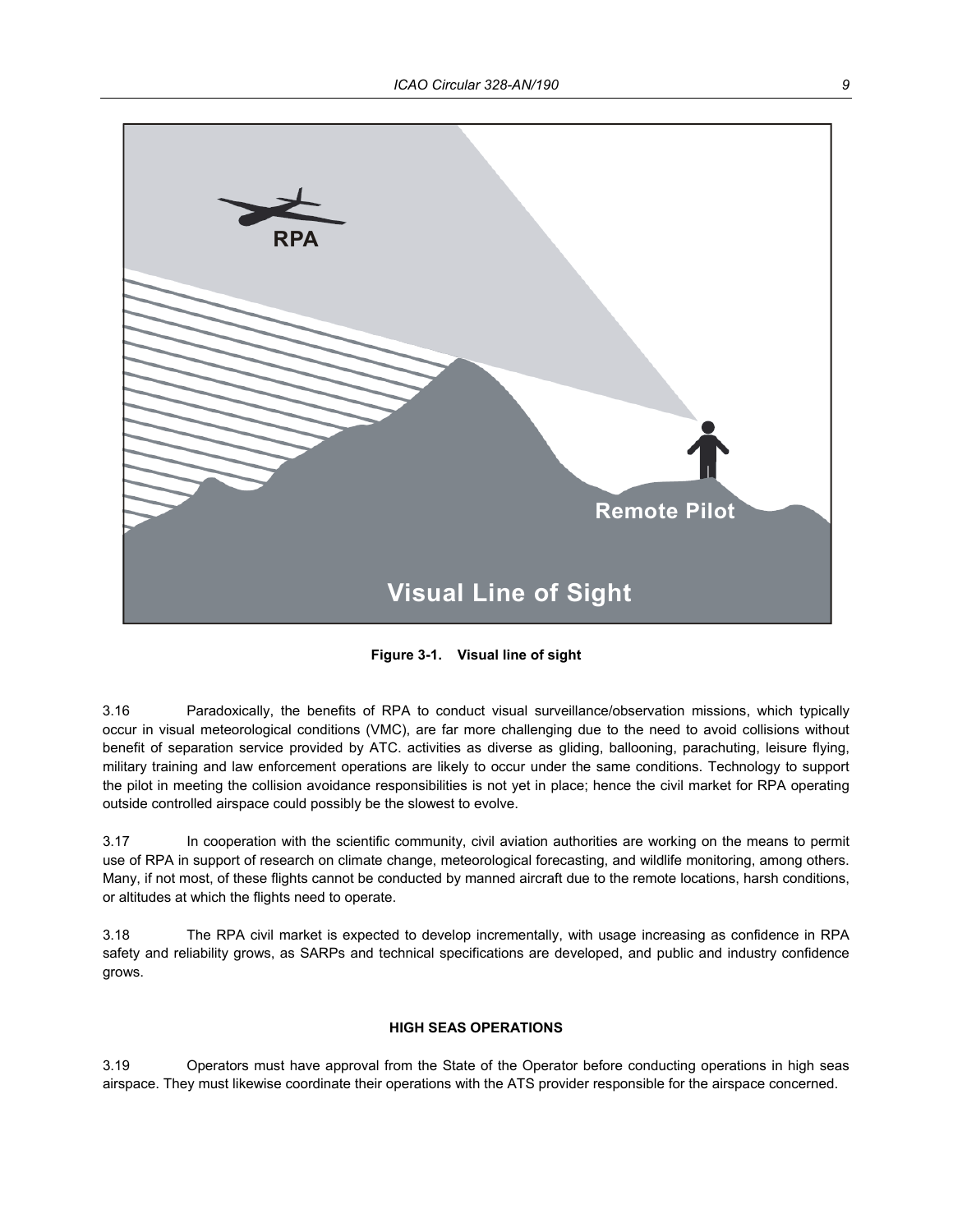#### **ENVIRONMENTAL CONSIDERATIONS**

3.20 Like manned aircraft, UA operations will have an impact on the environment, the extent of which will depend on the category and size of the UA, the type and amount of fuel consumed, and the nature and location of the operation, among many other factors. It is critical that as UA are designed, built and operated, their environmental footprint, noise and gaseous emissions, are compliant with the applicable standards. Environmental issues are further addressed in Chapter 6.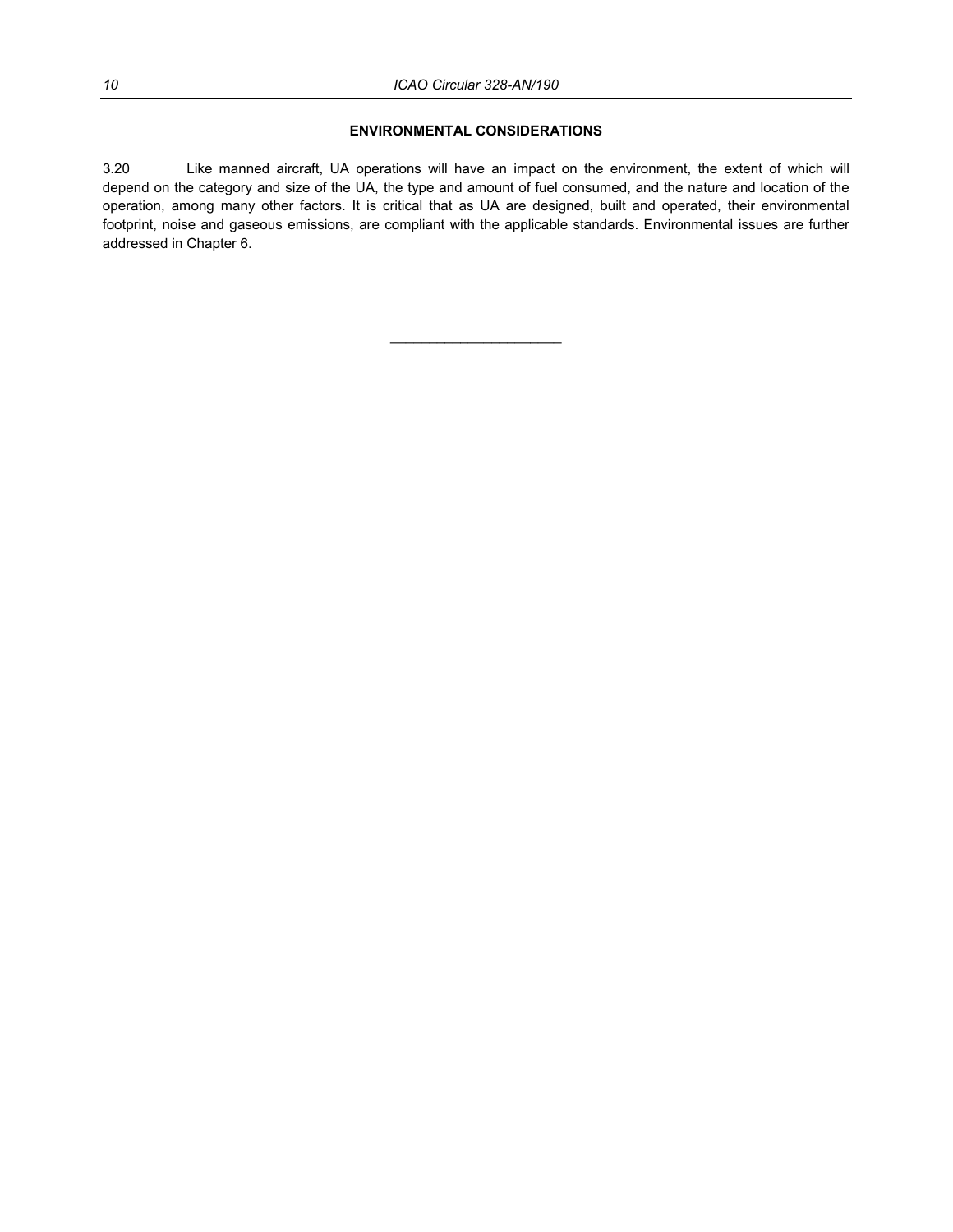# **Chapter 4**

# **LEGAL MATTERS**

# **INTRODUCTION**

4.1 Specific rights and obligations have been agreed by the contracting States in order that international civil aviation may be developed in a safe and orderly manner and that international air transport services may be established on the basis of equality of opportunity and operated soundly and economically. These rights and obligations will, in principle, apply equally to both manned and unmanned civil aircraft. Where new measures must be developed for UAS operations, or existing requirements met using alternative means, they will be identified herein and addressed according to the Chicago Convention.

## **SPECIFIC ARTICLES AND THEIR APPLICABILITY TO UAS**

#### **Article 3** *bis*

- *b)* The contracting States recognize that every State, in the exercise of its sovereignty, is entitled to require the landing at some designated airport of a civil aircraft flying above its territory without authority…. it may also give such aircraft any other instructions to put an end to such violations.
- *c)* Every civil aircraft shall comply with an order given in conformity with paragraph b) of this Article….

4.2 Contracting States are entitled, in certain circumstances, to require civil aircraft flying above their territory to land at designated aerodromes, per Article 3 *bis* b) and c). Therefore the pilot of the RPA will have to be able to comply with instructions provided by the State, including through electronic or visual means, and have the ability to divert to the specified airport at the State's request. The requirement to respond to instructions based on such visual means may place significant requirements on certification of RPAS detection systems for international flight operations.

#### **Article 8**

#### *Pilotless aircraft*

No aircraft capable of being flown without a pilot shall be flown without a pilot over the territory of a contracting State without special authorization by that State and in accordance with the terms of such authorization. Each contracting State undertakes to insure that the flight of such aircraft without a pilot in regions open to civil aircraft shall be so controlled as to obviate danger to civil aircraft.

4.3 Article 8 details conditions for operating a "pilotless" aircraft over the territory of a contracting State. To understand the implications of this Article and its inclusion from the Paris Convention of 1919 (Article 15) into the Chicago Convention of 1944, the intent of the drafters must be considered. Remote-control and uncontrolled aircraft were in existence at the time, operated by both civil and military entities. "[A]ircraft flown without a pilot" therefore refers to the situation where there is no pilot on board the aircraft. As a consequence, any RPA is a "pilotless" aircraft, consistent with the intent of the drafters of Article 8.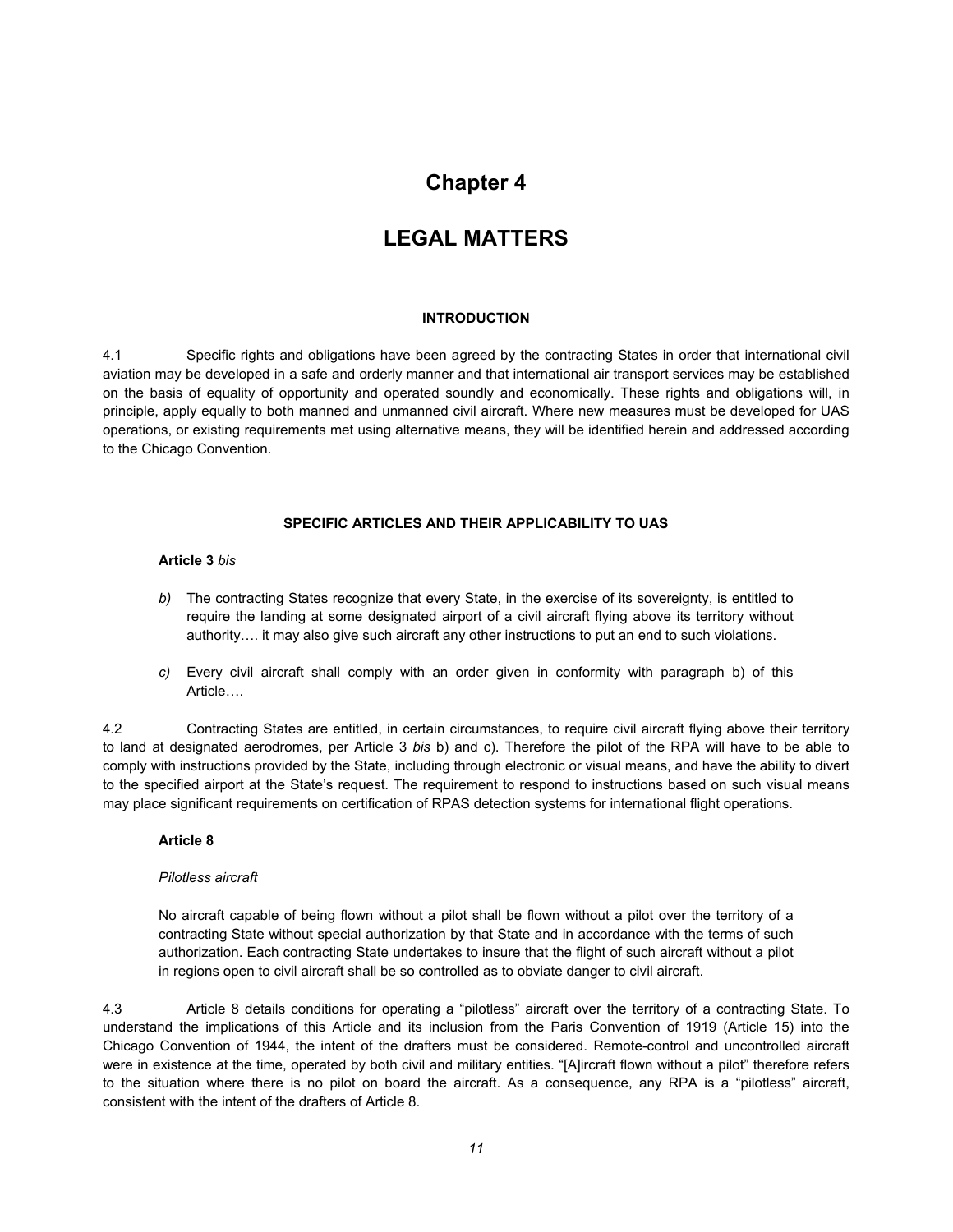4.4 Second, emphasis was placed on the significance of the provision that aircraft flown without a pilot "shall be so controlled as to obviate danger to civil aircraft", indicating that the drafters recognized that "pilotless aircraft" must have a measure of control being applied to them in relation to a so-called "due regard" obligation similar to that of State aircraft. In order for a UAS to operate in proximity to other civil aircraft, a remote pilot is therefore essential.

4.5 More recently, the Eleventh Air Navigation Conference (Montréal, 22 September to 3 October 2003) endorsed the global ATM operational concept which contains the following text: "[a]n unmanned aerial vehicle is a pilotless aircraft, in the sense of Article 8 of the Convention on International Civil Aviation, which is flown without a pilotin-command on-board and is either remotely and fully controlled from another place (ground, another aircraft, space) or programmed and fully autonomous."

4.6 Standards to facilitate application and processing of the mandated requests for authorization will be contained in an Appendix to Annex 2 — *Rules of the* Air. In all cases, the safety of other civil aircraft will have to be considered. It is envisaged that once the broad range of SARPs are adopted for each of the Annexes affected, contracting States will be able to facilitate and foster international operations of RPA to a similar extent as that being enjoyed by manned aviation.

#### **Article 12**

#### *Rules of the Air*

Each contracting State undertakes to adopt measures to insure that every aircraft flying over or maneuvering within its territory and that every aircraft carrying its nationality mark, wherever such aircraft may be, shall comply with the rules and regulations relating to the flight and maneuver of aircraft there in force. Each contracting State undertakes to keep its own regulations in these respects uniform, to the greatest possible extent, with those established from time to time under this Convention. Over the high seas, the rules in force shall be those established under this Convention. Each contracting State undertakes to insure the prosecution of all persons violating the regulations applicable.

4.7 The rules of the air apply to all aircraft, manned or unmanned. Furthermore, they oblige contracting States to maintain national regulations uniform with ICAO Standards, to the greatest possible extent, and to prosecute all persons violating them. This is the basis for international harmonization and interoperability, which is as essential for unmanned as manned operations to be conducted safely.

4.8 In accordance with Article 12 and Annex 2, the pilot-in-command is responsible for the operation of the aircraft in compliance with the rules of the air. This also extends to having final authority as to disposition of the aircraft while in command. This is true whether the pilot is on board the aircraft or located remotely.

4.9 RPA operations may involve the pilot and all associated responsibilities being handed over while the aircraft is in flight. The remote pilots may be co-located or situated thousands of kilometres apart, e.g. for an oceanic flight of a long range RPA, handover of piloting responsibilities to a remote pilot situated in Asia from a remote pilot situated in North America or between an en-route remote pilot and a local (terminal) remote pilot. Handover may also occur as a result of routine shift work of the remote pilots. Changes will be required to address the handover of such responsibilities between different remote pilots. Adding to the complexity of this scenario is the possibility that the remote pilots and their stations may be located in different States.

# **Article 15**

# *Airport and similar charges*

Every airport in a contracting State which is open to public use by its national aircraft shall likewise, subject to the provisions of Article 68, be open under uniform conditions to the aircraft of all other contracting States....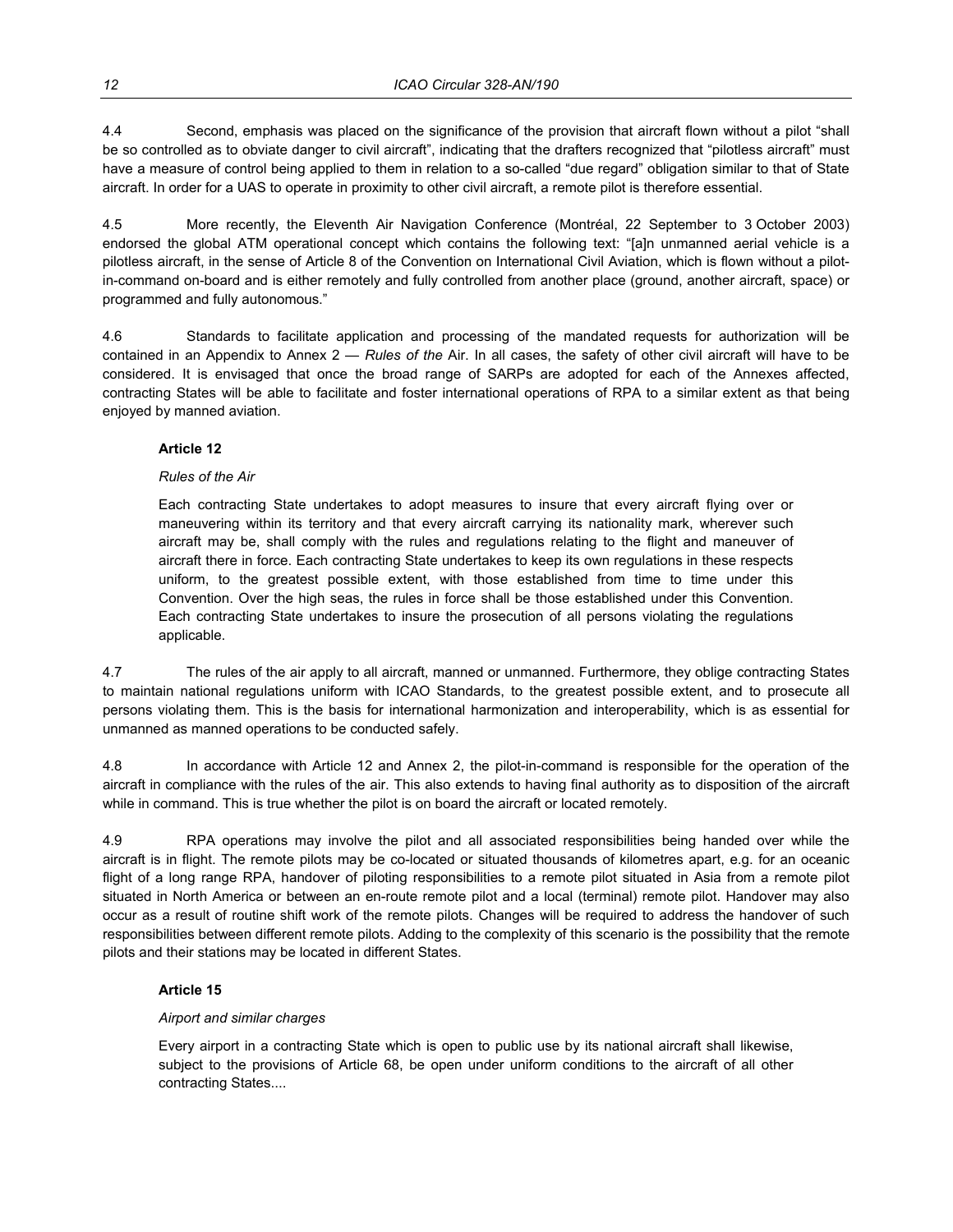4.10 This provision applies equally to UA. Contracting States remain free to permit civil UA operations only to/from designated aerodromes, providing that no discrimination is introduced with respect to national or foreign registration of the aircraft.

## **Article 29**

#### *Documents carried in aircraft*

Every aircraft of a contracting State, engaged in international navigation, shall carry the following documents in conformity with the conditions prescribed in this Convention:

- a) Its certificate of registration;
- b) Its certificate of airworthiness;
- c) The appropriate licenses for each member of the crew;
- d) Its journey log book;
- e) If it is equipped with radio apparatus, the aircraft radio station license;
- f) If it carries passengers, a list of their names and places of embarkation and destination; and
- g) If it carries cargo, a manifest and detailed declarations of the cargo.

4.11 Regarding Article 29, every aircraft of a contracting State engaged in international navigation shall carry the specified documents on board the aircraft. For an RPA, carrying paper originals of these documents may be neither practical nor appropriate. Use of electronic versions of these documents may be considered. The requirement for certain documents to be carried on board the aircraft will be reviewed to determine if alternative means can be developed for RPA.

#### **Article 31**

#### *Certificates of airworthiness*

Every aircraft engaged in international navigation shall be provided with a certificate of airworthiness issued or rendered valid by the State in which it is registered.

4.12 Article 31 applies equally to unmanned aircraft engaged in international navigation; however there may be differences in how airworthiness will be determined. These differences are explored in Chapter 6. Until such time as SARPs for Certificates of Airworthiness are adopted in Annex 8 — *Airworthiness of Aircraft*, a gap will exist in how States issue these certificates.

## **Article 32**

#### *Licenses of personnel*

a) The pilot of every aircraft and the other members of the operating crew of every aircraft engaged in international navigation shall be provided with certificates of competency and licenses issued or rendered valid by the State in which the aircraft is registered.

4.13 Remote pilots and other members of the remote crew are not subject to Article 32 which was drafted specifically for those individuals who conduct their duties while on board aircraft. Despite this, remote pilots and other members of the remote crew must be properly trained, qualified and hold an appropriate licence or a certificate of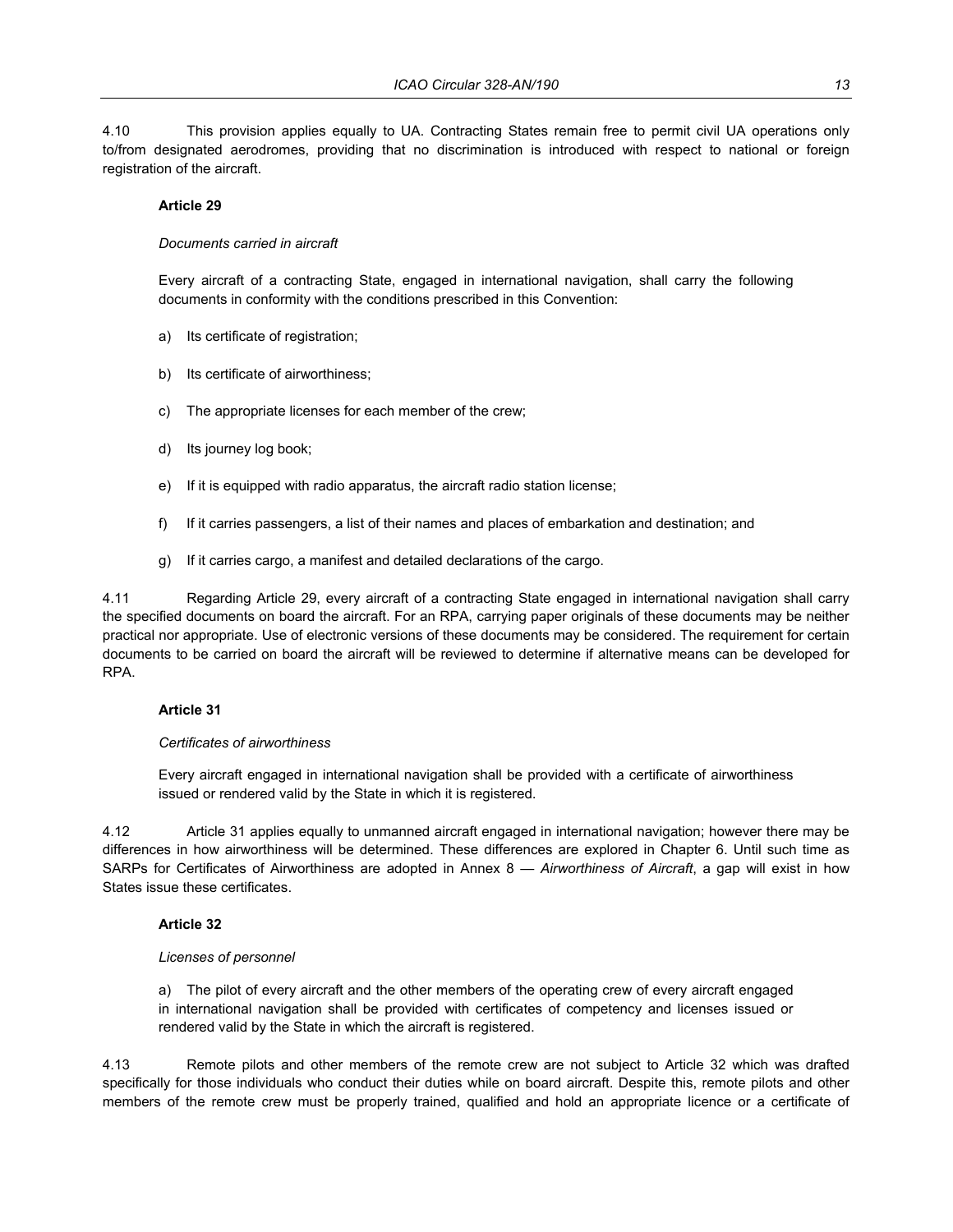competence to ensure the integrity and safety of the civil aviation system. Until such time as SARPs for remote pilot licenses and certificates are adopted in Annex 1 — *Personnel Licensing*, a gap will exist in how States issue, render valid or recognize such licenses and certificates.

#### **Article 33**

#### *Recognition of certificates and licenses*

Certificates of airworthiness and certificates of competency and licenses issued or rendered valid by the contracting State in which the aircraft is registered, shall be recognized as valid by the other contracting States, provided that the requirements under which such certificates or licences were issued or rendered valid are equal to or above the minimum standards which may be established from time to time pursuant to this Convention.

4.14 Article 33 is the basis for mutual recognition of certificates and licences; however, it should be noted that significant differences will exist in how UAS certificates will be considered. As with manned aircraft, the UA must possess a Certificate of Airworthiness. The other elements comprising the system which allows the RPA to operate (remote pilot station, C2, etc.) will also have to be addressed.

4.15 Assembly Resolution A36-13, Appendix G, Certificates of airworthiness, certificates of competency and licenses of flight crews (clause 2) resolves that States shall recognize the validity of certificates and licenses issued by other States when international standards for certain categories of aircraft or classes of airmen have not (yet) been developed. While ICAO is developing SARPs for RPAS, States are encouraged to develop national regulations that will facilitate mutual recognition of certificates for unmanned aircraft, thereby providing the means to authorize flight over their territories, including landings and take-offs by new types and categories of aircraft. An update to Assembly Resolution A36-13 may be necessary to include mutual recognition of licenses of remote pilots and other members of the remote crew.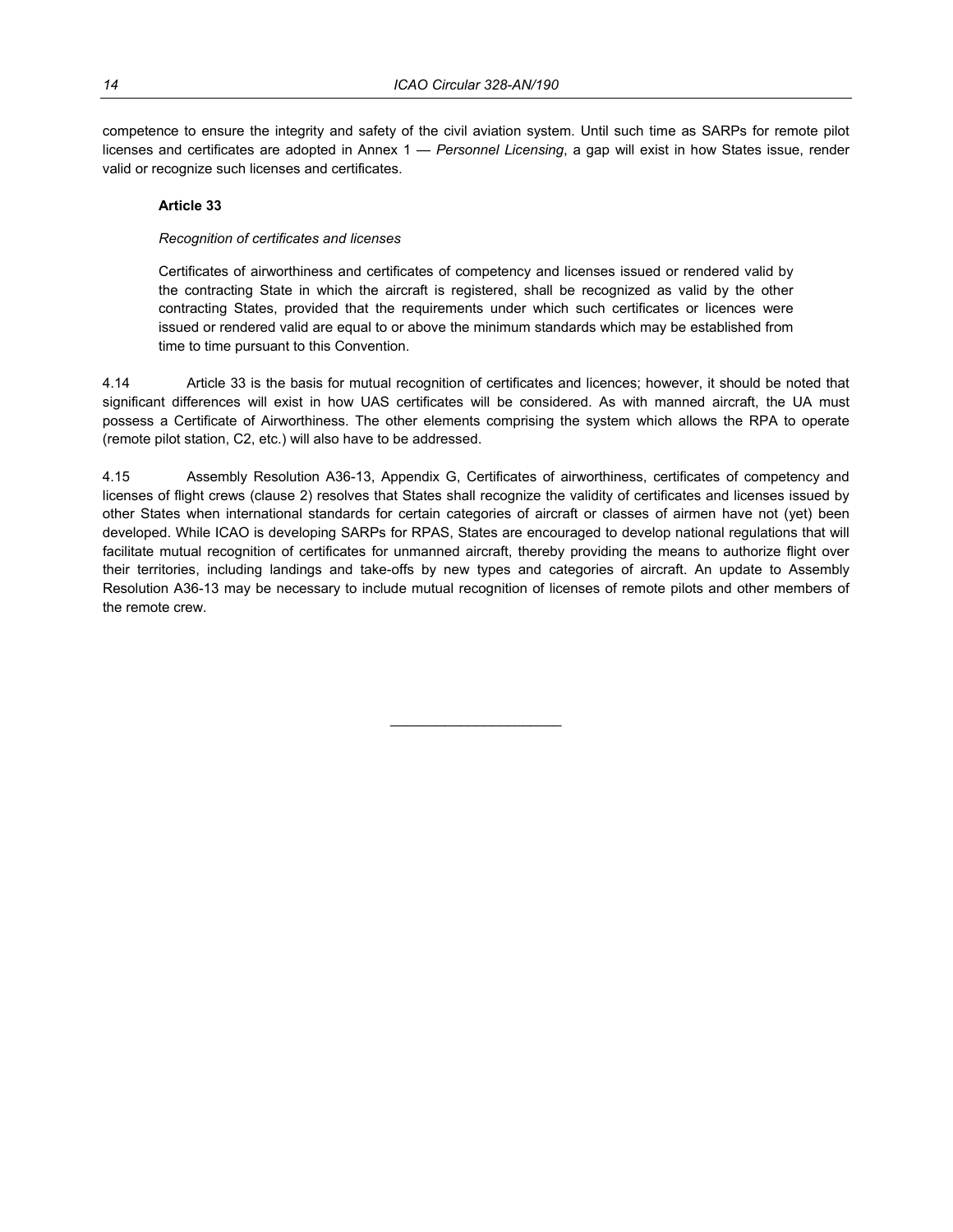# **Chapter 5**

# **OPERATIONS**

#### **RULES OF THE AIR**

5.1 Annex 2 — *Rules of the Air* constitutes Standards relating to the flight and manoeuvre of aircraft within the meaning of Article 12 of the Chicago Convention. Over the high seas, therefore, these Standards apply without exception. In addition, Annex 2 is applicable to aircraft bearing the nationality and registration marks of a contracting State, wherever they may be, to the extent that the marks do not conflict with the rules published by the State having jurisdiction over the territory overflown.

#### **COLLISION AVOIDANCE**

5.2 The pilot-in-command of a manned aircraft is responsible for detecting and avoiding potential collisions and other hazards (see Figure 5-1). The same requirement will exist for the remote pilot of an RPA. Technology to provide the remote pilot with sufficient knowledge of the aircraft's environment to fulfil the responsibility must be incorporated into the aircraft with counterpart components located at the remote pilot station. As stated in Annex 2, paragraph 3.2:

 *Note 1.— It is important that vigilance for the purpose of detecting potential collisions be exercised on board an aircraft, regardless of the type of flight or the class of airspace in which the aircraft is operating, and while operating on the movement area of an aerodrome.*

5.3 Paragraph 1.5.3 of the *Airborne Collision Avoidance System (ACAS) Manual* (Doc 9863) states that: "ACAS II was not designed with the intent of being installed on tactical military (e.g. fighter aircraft) or unmanned aircraft. As such, there are technical and operational issues that must be addressed and resolved prior to installing ACAS II on these types of aircraft." The nature and extent of the technical and operational issues will have to be assessed before any determination can be made as to the applicability of ACAS II for the RPA.

5.4 A fundamental principle of the rules of the air is that a pilot can see other aircraft and thereby avoid collisions, maintain sufficient distance from other aircraft so as not to create a collision hazard, and follow the right-ofway rules to keep out of the way of other aircraft. Integration of RPA may not require a change to the Standards, however, as RPAS technology advances, alternate means of identifying collision hazards will have to be developed with appropriate SARPs adopted. Regardless, the right-of-way rules will remain essential for the safe operation of aircraft, with or without a pilot on board. Likewise, for the surface movement of RPA in the aerodrome environment, it is necessary that RPA operations be conducted safely and efficiently without disrupting other aircraft operations.

5.5 Aircraft pilots are required to observe, interpret and heed a diverse range of visual signals intended to attract their attention and/or convey information. Such signals can range from lights and pyrotechnic signals for aerodrome traffic to signals used by intercepting aircraft. Remote pilots will be subject to the same requirements despite not being on board the aircraft, necessitating development and approval of alternate means of compliance with this requirement.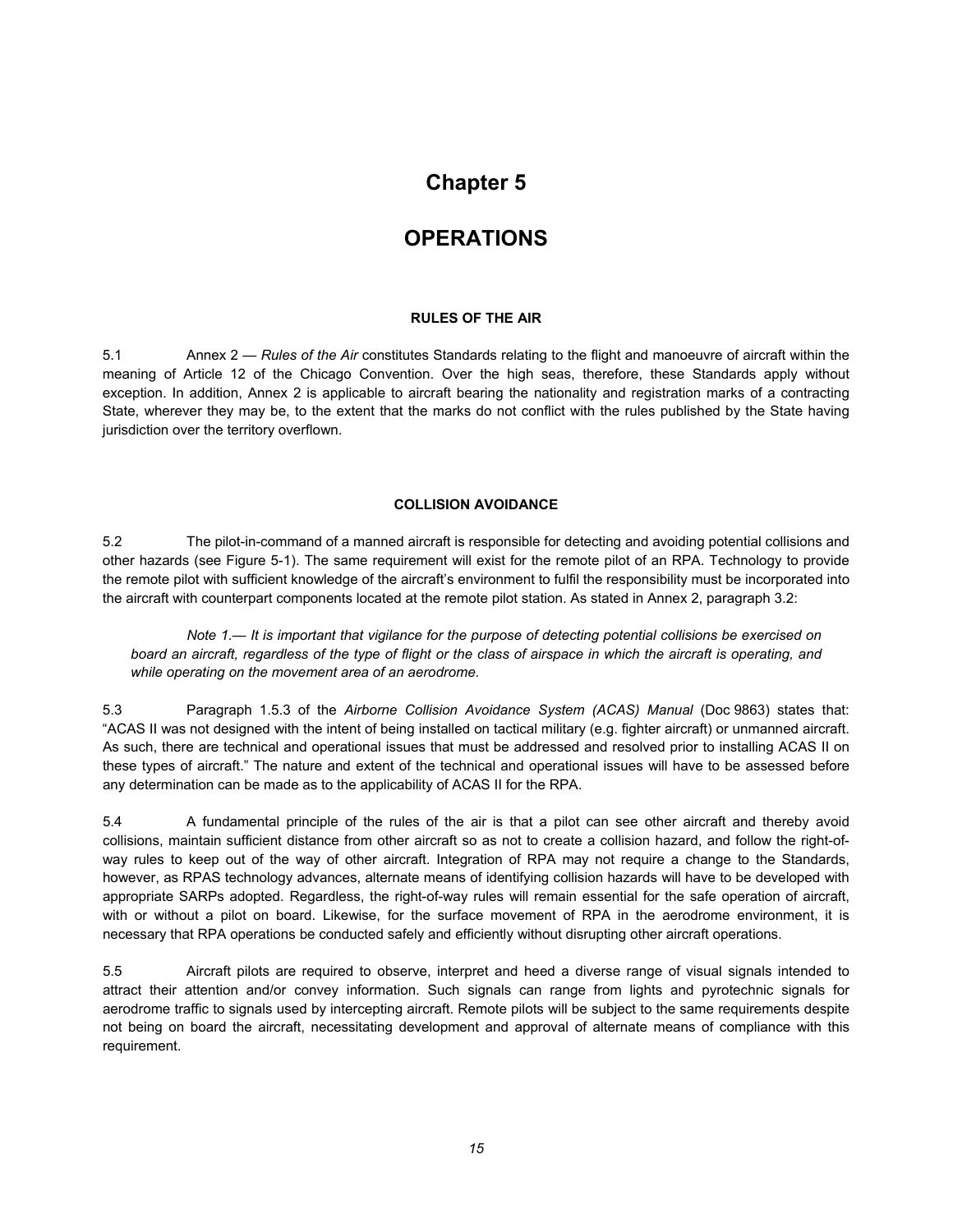

**Figure 5-1. Detect and avoid** 

5.6 Considering each of the above, RPAS detect and avoid solutions will be required to meet specified performance requirements related to flight crew responsibilities. Both the aircraft and the remote pilot station will need to incorporate aspects of this functionality to achieve the complete technical solution required as part of the RPA operational approval. Depending on the type and location of the operations the RPA will conduct, these could include the ability to:

- a) recognize and understand aerodrome signs, markings and lighting;
- b) recognize visual signals (e.g. interception);
- c) identify and avoid terrain;
- d) identify and avoid severe weather;
- e) maintain applicable distance from cloud;
- f) provide "visual" separation from other aircraft or vehicles; and
- g) avoid collisions.

5.7 The aerospace industry will continue to face a major challenge in the development of cost-effective solutions meeting RPAS detect and avoid performance requirements. It is possible that initial detect and avoid solutions which may not meet all performance requirements could nevertheless be accommodated on the basis of restricted or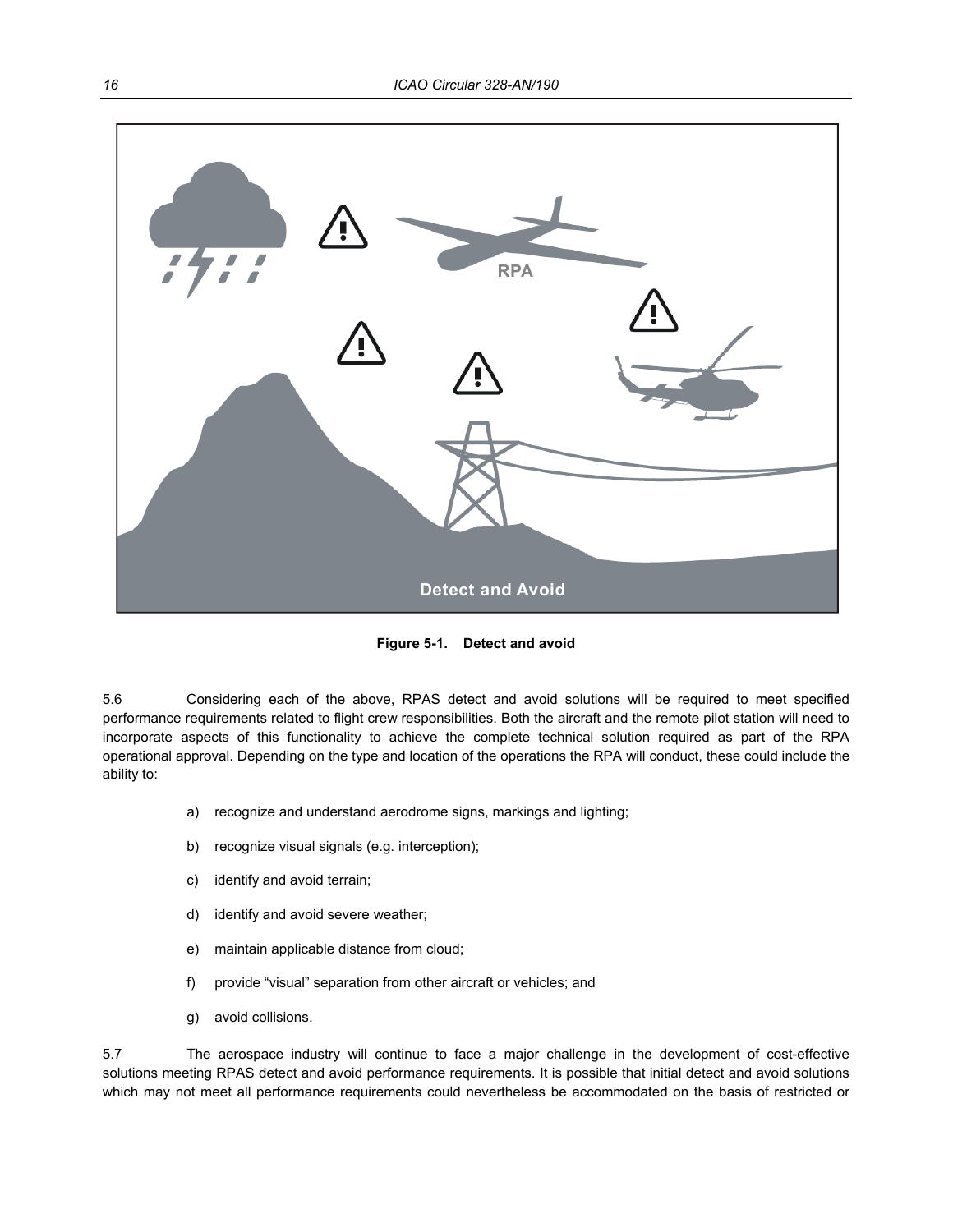limited operational approvals and/or permits to fly as a function of associated safety assessments. Typically such restrictions or constraints would relate to airspace classifications, flight rules or specific geographical areas and associated traffic densities.

#### **AIR TRAFFIC SERVICES**

5.8 Annex 11 — *Air Traffic Services* relates to the establishment of airspace, ATS units and services necessary to promote a safe, orderly and expeditious flow of air traffic which, together with Annex 2, is intended to ensure that flying on international air routes is carried out under uniform conditions designed to improve the safety and efficiency of air operation.

5.9 For RPA, the following specificities need to be addressed:

- a) ATM provisions may need to be amended to accommodate RPA, taking into account unique operational characteristics of the many aircraft types and sizes as well as their automation and nontraditional IFR/VFR capabilities; and
- b) air navigation service providers will need to review emergency and contingency procedures to take account of unique RPA failure modes such as C2 link failure, parachute emergency descents and flight termination.

5.10 Whether the aircraft is piloted from on board or remotely, the provision of ATS should, to the greatest practicable extent, be one and the same. The introduction of RPA must not increase the risk to other aircraft or third parties and should not prevent or restrict access to airspace. ATM procedures for handling RPA should mirror those for manned aircraft whenever possible. There will be some instances where the remote pilot cannot respond in the same manner as could an on-board pilot (e.g. to follow the blue C172, report flight conditions, meteorological reports). ATM procedures will need to take account of these differences.

5.11 *Wake turbulence*. As RPA enter into routine service, there may be a need to review the current aircraft wake turbulence categories and any associated separation standards or procedures.

5.12 *Flight plans*. ATC must receive pre-flight notification/application that an aircraft is remotely-piloted. The *Procedures for Air Navigation Services — Air Traffic Management* (PANS-ATM, Doc 4444) will likely be amended to include a specific flight plan annotation for this purpose. *Aircraft Type Designators* (Doc 8643) will certainly be amended to incorporate RPA type designators.

#### **EQUIPMENT**

5.13 All applicable equipment mandated in the Annexes, both for airworthiness and for operation, will be required for the RPAS, either directly or through an alternative (e.g. a digital compass instead of a magnetic compass). The difference will be that the equipment will be distributed over the RPA and remote pilot station. In addition to the equipment already required, there will be new equipment introduced to allow the RPAS to operate as a system. This may include, but is not limited to:

- a) detect and avoid technologies; and
- b) command and control systems to provide the connection between the RPA and remote pilot station.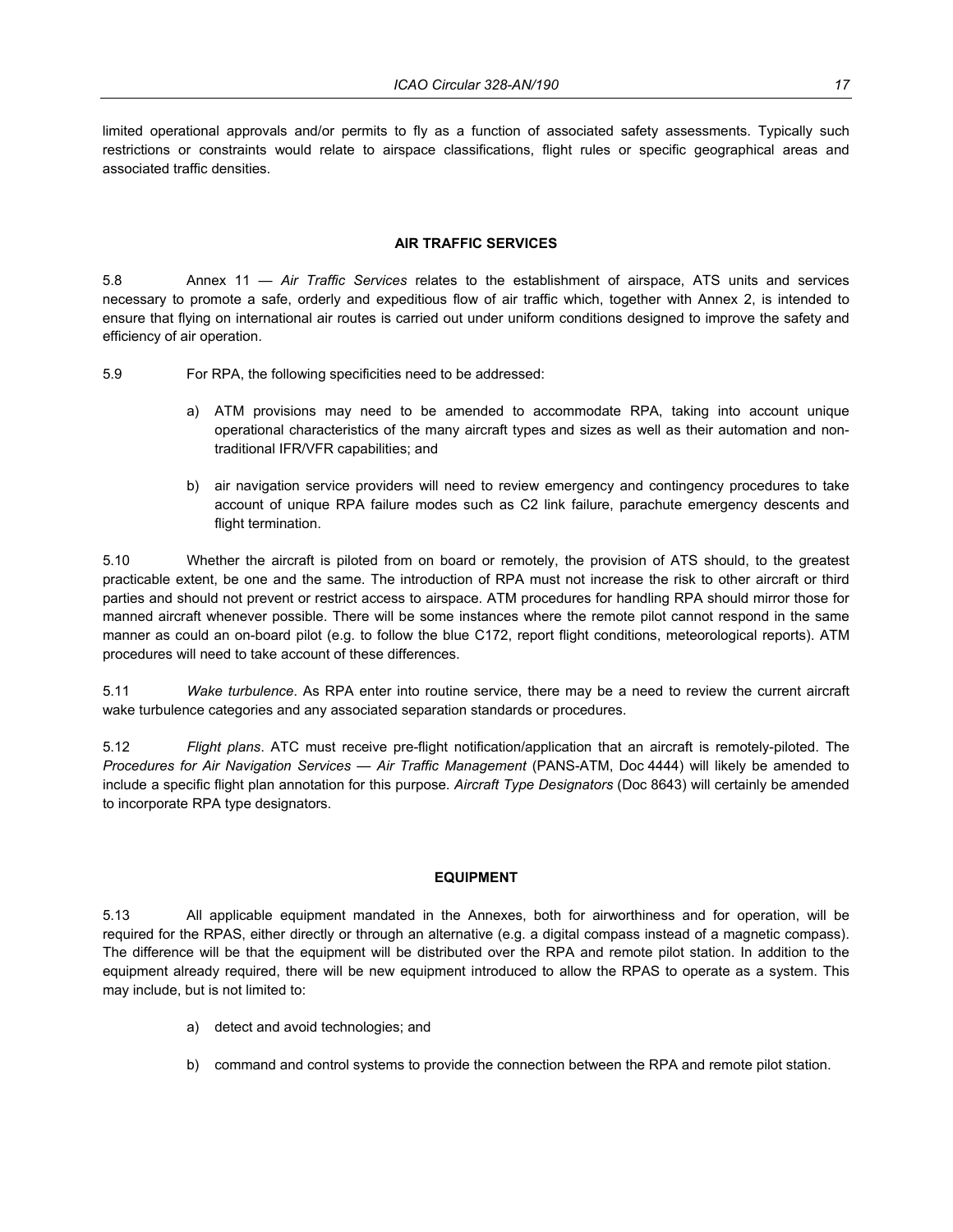# **ATS/REMOTE PILOT COMMUNICATIONS**

5.14 ATS/remote pilot communication requirements must be assessed in the context of an ATM function, taking into account human interactions, procedures and environmental characteristics. An SMS approach should be employed to determine the adequacy of any communications solutions.

5.15 Current telecommunication procedures ensure voice and data messages are composed in a standardized format for both air-to-ground and ground-to-ground communications. For RPA, communications procedures will likely be based upon current practices applicable in the airspace classes in which the RPA operate.

5.16 Any requirements on type and level of interaction RPA must be capable of achieving with other users and service providers will need to be fully addressed prior to RPA integrating with manned aircraft. Topics such as situational awareness will require a deeper understanding of RPA's benefits and problems. Benefits that have been coincidentally achieved within manned aviation will need to be specifically charted for RPAS as they may not be automatically available in future designs (e.g. remote access to electronic aeronautical information). In addition, other new ATS features such as 4-dimentional trajectories must be reviewed for RPA use and adoption.

5.17 As with manned aviation, current communication technologies for RPA must continue to be supported with clear and proven procedures. Novel techniques may need to be employed to support the use of current technologies for ATS/remote pilot communications. Several technical solutions are available (addressed in Chapter 6), however it will be vital that any such solution which is not the norm for the particular ATS unit will have been approved by the ATS authority prior to the flight/operation. (See Figure 5-2.) Essential considerations include but may not be limited to volume of traffic, type and location of operation, ease of access to the communications method and its reliability.

5.18 Technical and operational interoperability with manned aircraft must be maintained. A prerequisite for this is compliance with the provisions of Annex 10 — *Aeronautical Telecommunications*, Volume II — *Communication Procedures including those with PANS status*. In the case of RPAS, the provisions dealing with loss of communication will most likely require special technical solutions.

5.19 *Transaction time*. The air-to-ground communication links may prove to be inadequate if there are substantial transmission delays between ATC and the remote pilot. This may have implications for future technological solutions to be used for direct controller/pilot communications.

5.20 The traditional requirement for a pilot to monitor an assigned ATC frequency channel for analogue radiotelephony must be assessed. Aside from the obvious need to respond to ATC, there is a collateral benefit in that pilots gain situational awareness by listening to the voice traffic, particularly regarding the intentions and positions of other aircraft.

5.21 *Phraseology*. To increase the situational awareness of air traffic controllers and other pilots on the frequency, remote pilots may be directed to prefix their call signs with "remotely-piloted" or something similar, possibly only on the first call, during voice communications between ATC and the remote pilot station.

5.22 Chapter 3 introduced the concept of more than one remote pilot station being utilized for a single flight (see Figure 5-3). Technical protocols and operational procedures will be required to support the handover of piloting functionality between the remote pilot stations. The aircraft must be under the piloting control of only one remote pilot station at a time. The system should be capable of supporting the automatic transfer of C2 data link authority between designated remote pilot stations using digital data interchange. Remote crew procedures would verify the link and ensure the "relief" crew briefing was complete prior to terminating the C2 data link with the transferring remote pilot station. An analogy exists with controller-pilot data link communications (CPDLC) in the technical protocols used for transferring data link authority from one ATC facility to another as an aircraft approaches a transfer-of-control point.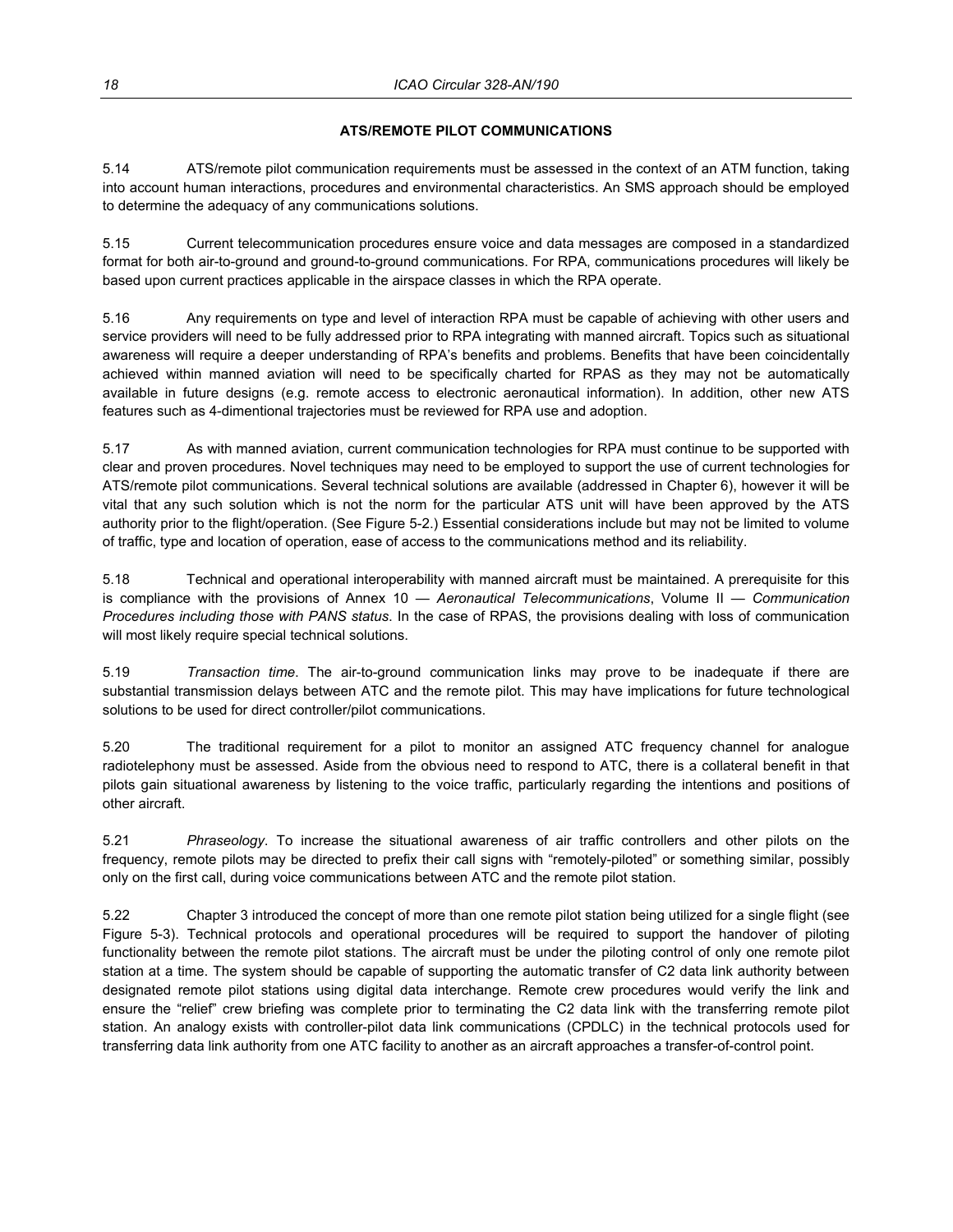

**Figure 5-2. Communication links** 

#### **AERODROMES**

5.23 It is generally recognized that integration of RPA into aerodrome operations will prove to be among the greatest challenges. At issue are provisions for the remote pilot to identify, in real-time, the physical layout of the aerodrome and associated equipment such as aerodrome lighting and markings so as to manoeuvre the aircraft safely and correctly. RPA must be able to work within existing aerodrome parameters. Aerodrome standards should not be significantly changed, and the equipment developed for RPA must be able to comply with existing provisions to the greatest extent practicable. Moreover, where RPA are operated alongside manned aircraft, there needs to be harmonization in the provision of ATS.

5.24 Consideration may be given to the creation of airports that would support RPAS operations only. Current provisions regarding aerodrome design, construction and operations would continue to apply, however some amendments or additions may be necessary to accommodate unique RPAS issues.

5.25 Annex 14 sets forth the minimum SARPs that prescribe the physical characteristics and obstacle limitation surfaces to be provided for at aerodromes, and certain facilities and technical services normally provided. It is not intended that these specifications limit or regulate the operation of an aircraft. The Annex does provide for the accommodation of current types of manned aircraft and, therefore, should equally address the same or comparable types of RPA. However, changes may be necessary to the Annex should unique issues arise that cannot be addressed with the current provisions.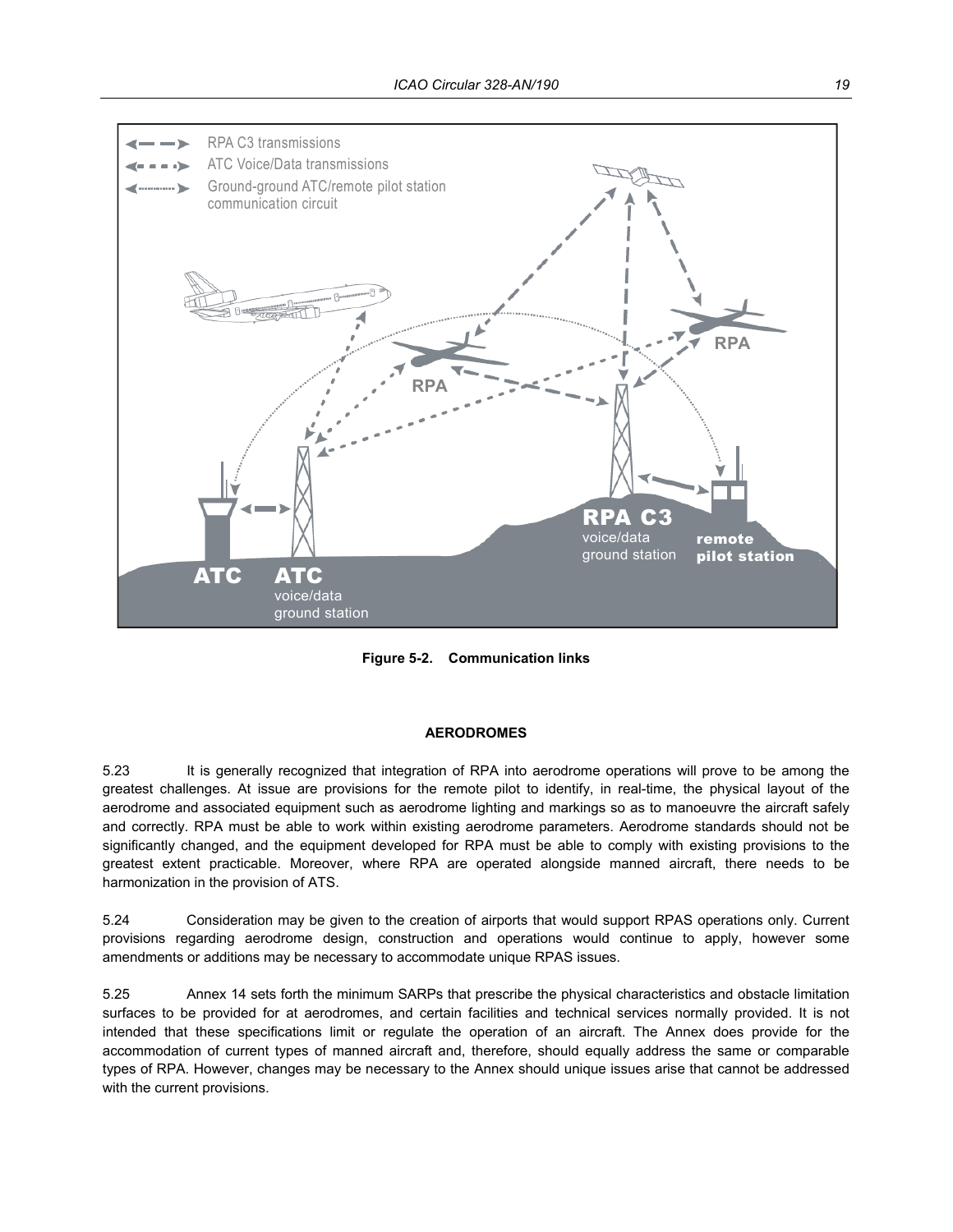

**Figure 5-3. Communication links** 

5.26 The unique characteristics of RPA that would affect aerodrome operations will need to be considered to facilitate the integration of these aircraft. Some of the areas to be considered are:

- a) applicability of aerodrome signs and markings for RPA;
- b) integration of RPA with manned aircraft operations on the manoeuvring area of an aerodrome;
- c) issues surrounding the ability of RPA to avoid collisions while manoeuvring;
- d) issues surrounding the ability of RPA to follow ATC instructions in the air or on the manoeuvring area (e.g. "follow green Cessna 172" or "cross behind the Air France A320");
- e) applicability of instrument approach minima to RPA operations;
- f) necessity of RPA observers at aerodromes to assist the remote pilot with collision avoidance requirements;
- g) implications for aerodrome licensing requirements of RPA infrastructure, such as approach aids, ground handling vehicles, landing aids launch/recovery aids, etc.;
- h) rescue and fire fighting requirements for RPA (and remote pilot station, if applicable);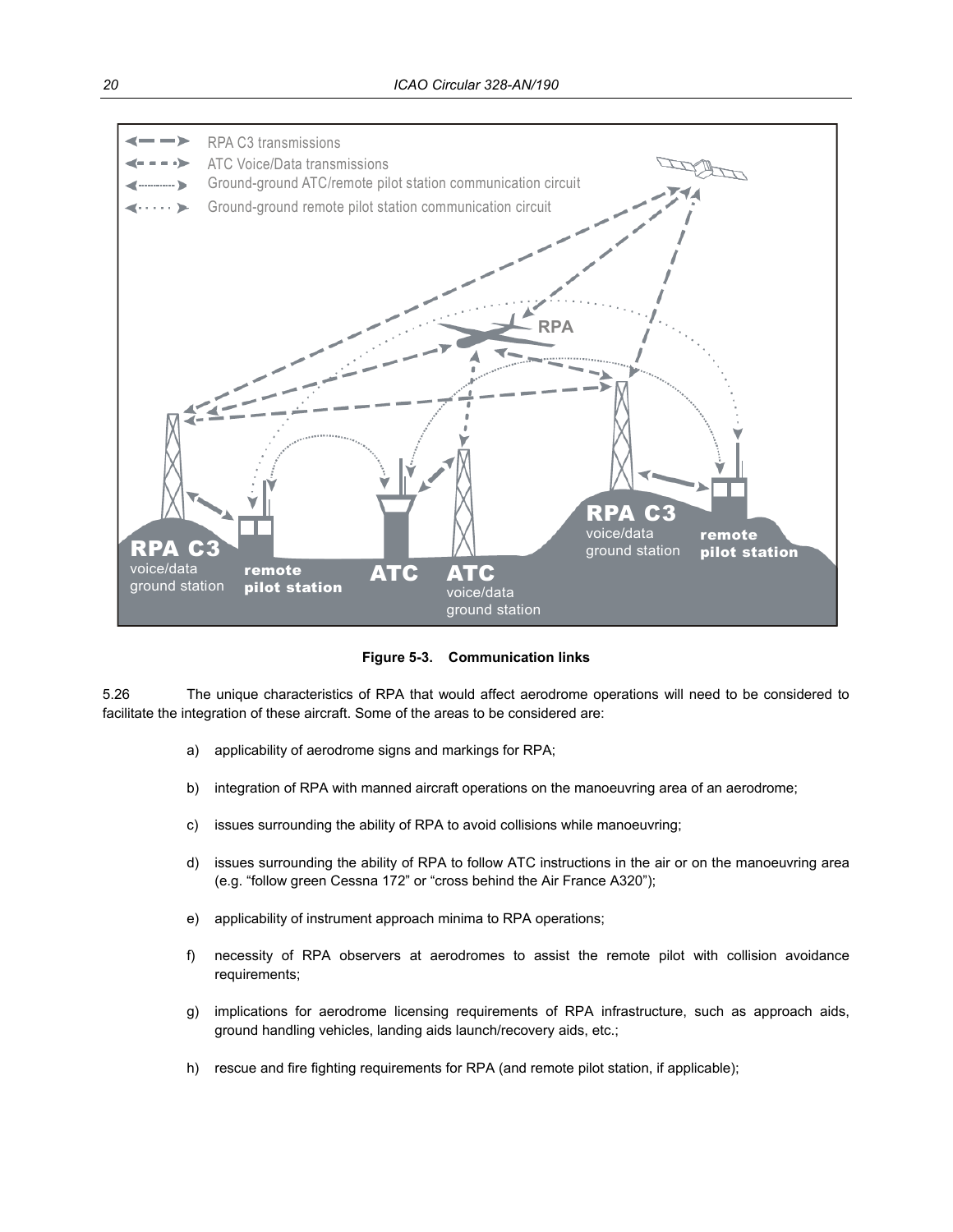- i) RPA launch/recovery at sites other than aerodromes;
- j) integration of RPA with manned aircraft in the vicinity of an aerodrome; and
- k) aerodrome implications for RPA-specific equipment (e.g. remote pilot stations).

# **METEOROLOGICAL SERVICE**

5.27 Meteorological information plays a role in the safety, regularity and efficiency of international air navigation and is provided to users as required for the performance of their respective functions. Meteorological information supplied to operators and flight/remote crew members covers the flight in respect of time, altitude, and geographical area. Accordingly, the information relates to appropriate fixed times, or periods of time, and extends to the aerodrome of intended landing. It also covers meteorological conditions expected between the aerodrome of intended landing and alternate aerodromes designated by the operator.

5.28 Meteorological services are critical for the planning, execution and safe operation of international aviation. Since the remote pilot is not on board the aircraft and may not be able to determine meteorological conditions and their real-time effects on the aircraft, obtaining meteorological information from appropriate sources prior to and during flight will be especially critical for the safe operation of these aircraft.

5.29 Annex 3 — *Meteorological Service for International Air Navigation* has a requirement for aircraft on its registry operating on international air routes to make automated routine observations, if so equipped. RPA may not be so equipped. Likewise, there is a requirement for all aircraft to make special observations whenever severe turbulence, severe icing, severe mountain wave, thunderstorms, hail, dust, stone and volcanic ash are encountered during a flight. However, RPA may not be able to comply with these provisions as the pilot is remote from the aircraft, and the aircraft may not have the sensors to detect these phenomena.

5.30 Conversely, the RPA specifically equipped for such purposes may in fact be used to monitor meteorological conditions, relaying information back to ground sensors. These aircraft could potentially be used in conditions and locations where manned aircraft cannot safely operate such as in hurricanes, convective weather or in the vicinity of volcanic ash/gases.

5.31 Besides natural turbulence, there is also the problem of wake turbulence. Wake turbulence information is critical for the planning and execution of safe operations of all aircraft and especially RPA which may be unusually light in comparison to manned aircraft. The wake turbulence separation minima may need to be amended as very small RPA are much more sensitive to wake turbulence than larger and heavier manned aircraft. Near-term measures in this area, including implementation of dynamic wake vortex separations and wake vortex avoidance systems, will need to be reviewed for application to RPA.

#### **SECURITY**

5.32 Security is a vital issue for RPA with aspects that are both similar and unique when compared with manned aircraft. As a remote pilot station is similar in purpose and design to a cockpit, it must likewise be secure from sabotage or unlawful malicious interference. Chapter 13 of Annex 6, Part I — *International Commercial Air Transport — Aeroplanes* contains SARPs to secure the flight crew compartment. However, due to the fixed and exposed nature of the remote pilot station (as opposed to the restricted nature of a commercial aeroplane where the intrusion and use of heavier weapons is less likely) further consideration should be given to the potential vulnerability of the premises against unlawful interference.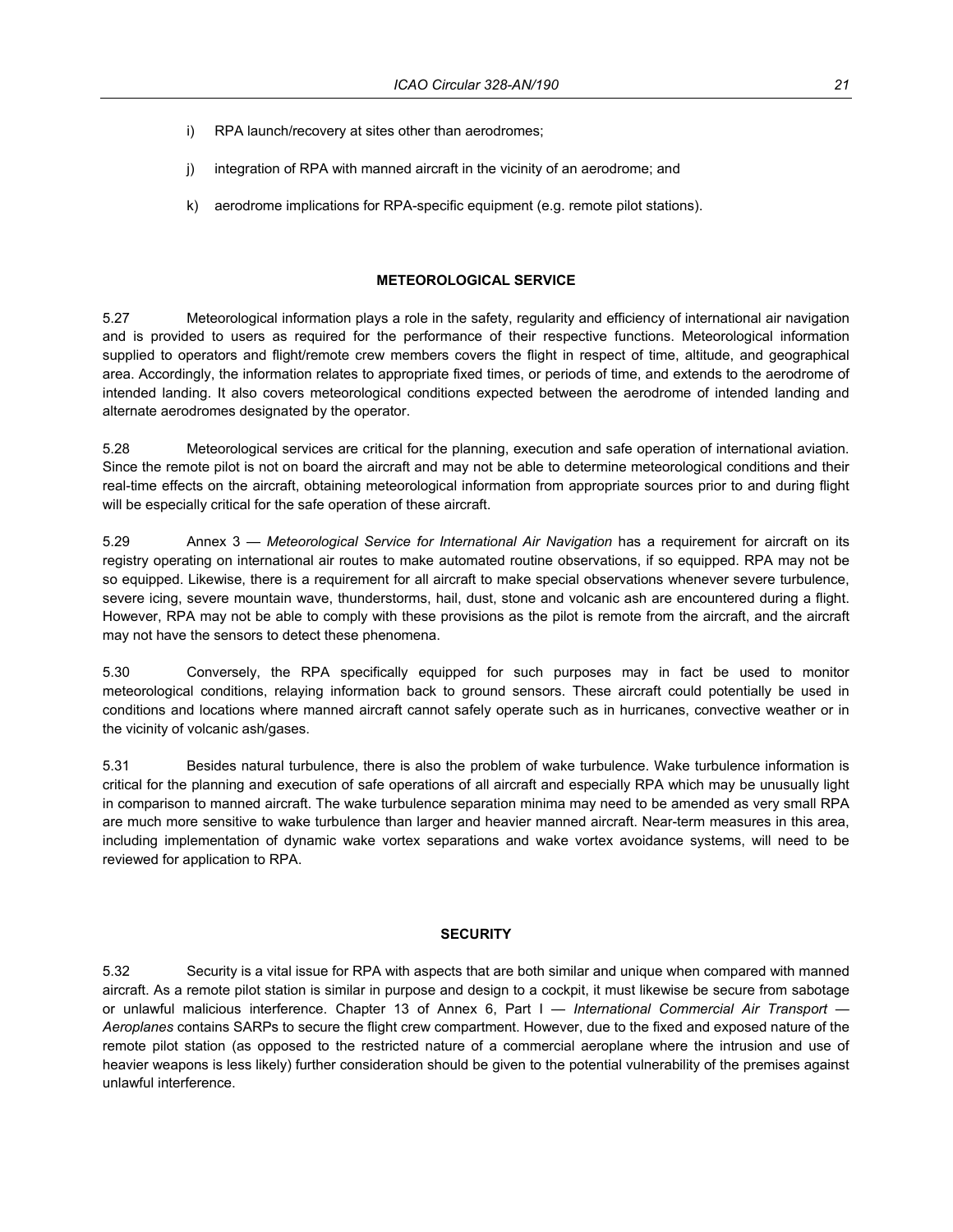5.33 Similarly, the aircraft itself must be stored and prepared for flight in a manner that will prevent and detect tampering and ensure the integrity of vital components. The *Aviation Security Manual* provides further details concerning protection of aircraft.

5.34 Systems for controlling access to the remote pilot station should be at least of equal standard to those already in place in the commercial aviation industry. In that regard, ICAO publishes information on procedures to be followed and systems to be implemented to ensure the security of the flight crew compartment, and this may be used as general reference material when addressing the unique nature of the remote pilot station. Identification technologies such as the use of biometrics for access control systems may offer a higher degree of security. Furthermore, distinction in access control level may be considered between the remote pilot station itself and the premises wherein it resides.

5.35 Remote pilots should be subjected, at a minimum, to the same background check standards as persons granted unescorted access to security restricted areas of airports (Annex 17 — *Security* – Standard 4.2.4). Further details concerning background checks can be found in the *Aviation Security Manual*.

5.36 The software and data/communications link provides functions as vital as traditional wiring, control cables and other essential systems. These links may utilize diverse hardware and software that may be provided and managed by third parties. Safety and security of these links and services are equally important as those for the aircraft and remote pilot station. They must be free from hacking, spoofing and other forms of interference or malicious hijack.

#### **SAFE TRANSPORT OF DANGEROUS GOODS BY AIR**

5.37 Article 35 of the Chicago Convention addresses cargo restrictions, specifically regarding the carriage of munitions or implements of war and other dangerous goods. The provisions of Annex 18 — *The Safe Transport of Dangerous Goods by Air* further govern the international transport of dangerous goods by air. The broad provisions of this Annex are amplified by the detailed specifications of the *Technical Instructions for the Safe Transport of Dangerous Goods by Air* (Doc 9284) and its supplement, *Supplement to the Technical Instructions for the Safe Transport of Dangerous Goods by Air* (Doc 9284SU). Most of the dangerous goods carriage requirements contained in Article 35 and within the third edition of the Annex are considered applicable to RPA as written. While there are references to crew, these relate to the crew being informed about the dangerous goods or informing other parties. Again, operators of RPA would be expected to comply with the requirements.

5.38 At such time as civil RPA are utilized for the transportation of goods internationally, the provisions of Annex 18 and Article 35 of the Chicago Convention will be applicable.

## **AIRCRAFT ACCIDENT AND INCIDENT INVESTIGATION**

5.39 The safety of UA operations is equally important to that of manned aircraft. Third party injury and damage to property can be equally severe, whether caused by a manned or unmanned aircraft. Proper investigation of each accident or serious incident is necessary to identify causal factors and/or contributing factors in order to prevent recurrences. Similarly, the sharing of safety information is critical to reducing the number of accidents and serious incidents globally.

5.40 An amendment to Annex 13 — *Aircraft Accident and Incident Investigation* has already been adopted to bring UA accidents and serious incidents under the same umbrella as those of manned aircraft. The following revisions became applicable on 18 November 2010: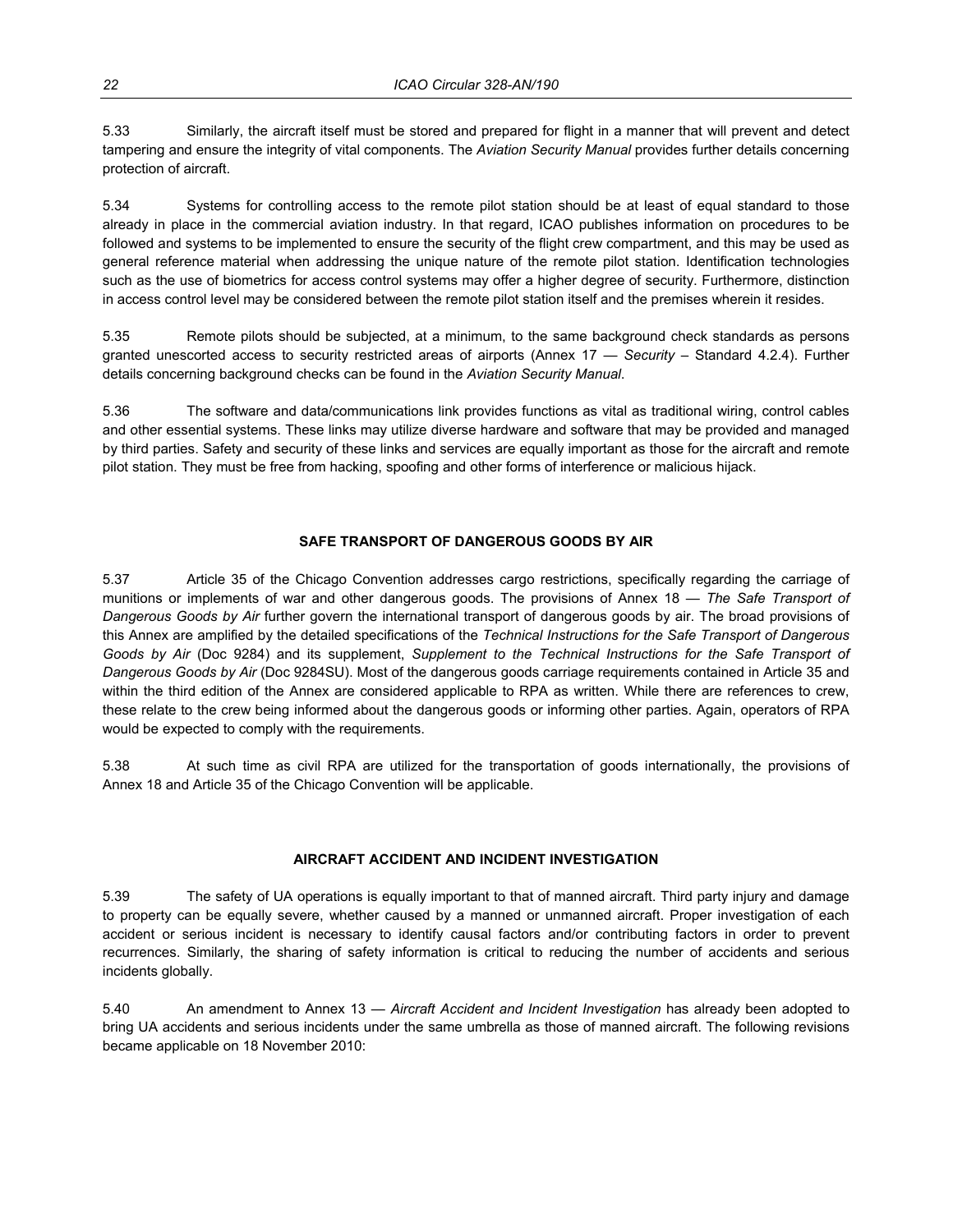CHAPTER 1. DEFINITIONS

**. . .** 

**Accident.** An occurrence associated with the operation of an aircraft which, in the case of a manned aircraft, takes place between the time any person boards the aircraft with the intention of flight until such time as all such persons have disembarked, or in the case of an unmanned aircraft, takes place between the time the aircraft is ready to move with the purpose of flight until such time as it comes to rest at the end of the flight and the primary propulsion system is shut down, in which:

**. . .** 

*Note 3.— The type of unmanned aircraft system to be investigated is addressed in 5.1.* 

**. . .** 

**Serious incident.** An incident involving circumstances indicating that there was a high probability of an accident and associated with the operation of an aircraft which, in the case of a manned aircraft, takes place between the time any person boards the aircraft with the intention of flight until such time as all such persons have disembarked, or in the case of an unmanned aircraft, takes place between the time the aircraft is ready to move with the purpose of flight until such time as it comes to rest at the end of the flight and the primary propulsion system is shut down.

#### CHAPTER 5. INVESTIGATION

**. . .** 

5.1 The State of Occurrence shall institute …

**. . .** 

*Note 3.— In the case of investigation of an unmanned aircraft system, only aircraft with a design and/or operational approval are to be considered.* 

5.41 Although the amendment to Annex 13 for investigation of UA accidents and serious incidents covers only those with a design and/or operational approval, it is recommended that within contracting States the investigation of UA accidents be undertaken regardless of UA certification status. Data collected by these investigations should be shared to the extent practicable with the other States.

## **SEARCH AND RESCUE**

5.42 Article 25 of the Chicago Convention states that "Each contracting State undertakes to provide such measures of assistance to aircraft in distress in its territory as it may find practicable, and to permit, subject to control by its own authorities, the owners of the aircraft or authorities of the State in which the aircraft is registered to provide such measures of assistance as may be necessitated by the circumstances. Each contracting State, when undertaking search for missing aircraft, will collaborate in coordinated measures which may be recommended from time to time".

5.43 By definition, search and rescue (SAR) is based on the idea that the main purpose of "search" is to ensure that assistance is rendered to persons in distress. This is most often seen as rendering assistance to persons who were on board the aircraft, but includes third parties as well. Assuming that the number of persons on board an aircraft, if any, will already be determined through the use of current provisions, these same provisions may need to be reviewed to reflect any assumptions regarding potential injuries to those on the ground or otherwise.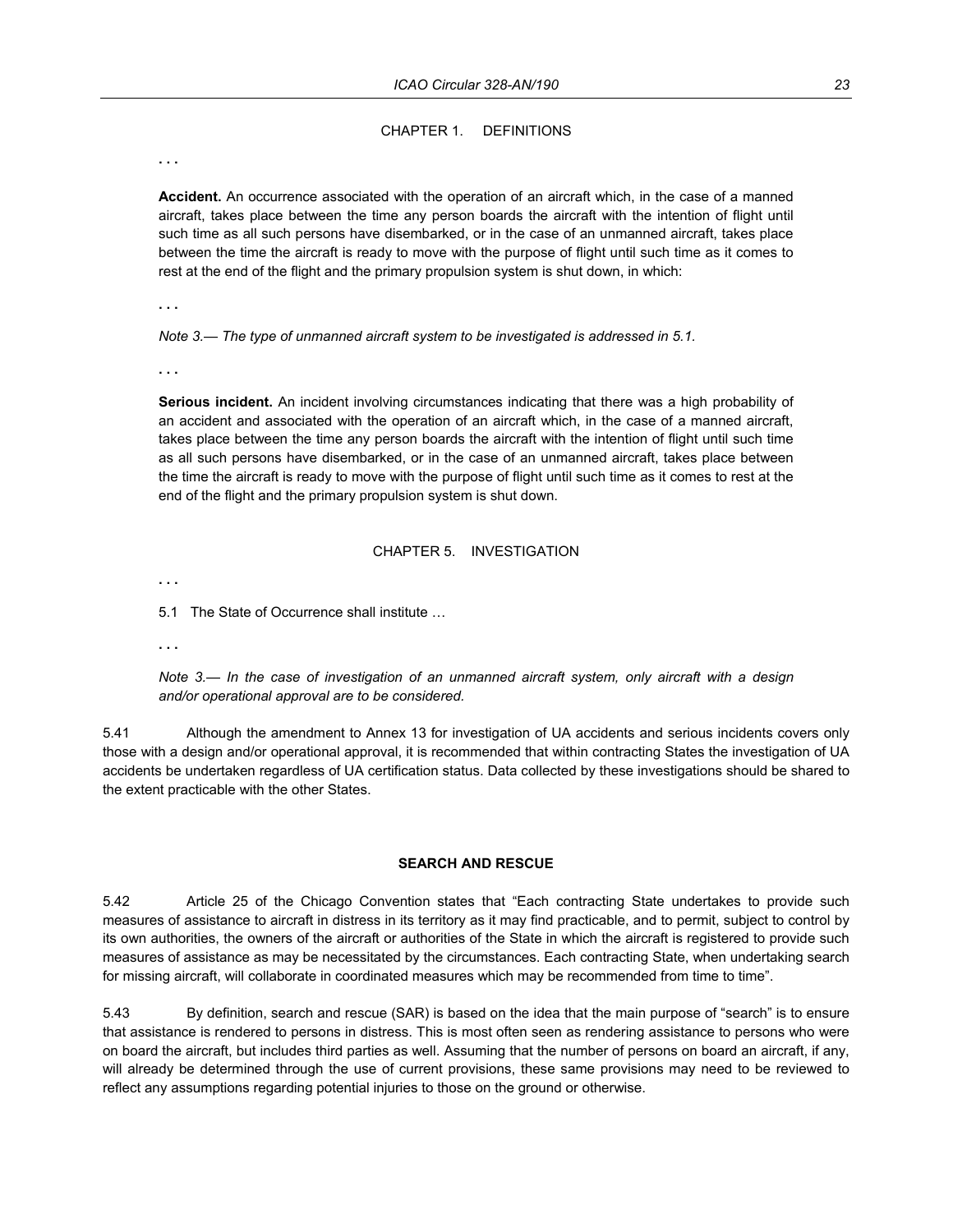5.44 As mentioned in Chapter 3, RPA may fulfil roles in SAR activities due to their ability to operate for extended duration even in remote and hazardous environments and their usefulness in providing communication relay platforms. Provisions for RPA and the remote pilots to undertake these activities within the SAR framework of ICAO and the International Maritime Organization will need to be developed.

#### **FACILITATION**

5.45 Under Article 22 of the Chicago Convention, each contracting State accepts the obligation "to adopt all practicable measures, through the issuance of special regulations or otherwise, to facilitate and expedite navigation by aircraft between territories of contracting States, and to prevent unnecessary delays to aircraft, crews, passengers and cargo, especially in the administration of the laws relating to immigration, quarantine, customs and clearance." This obligation would apply to UA as well.

5.46 Any UA which departs from and lands in two different States will have to satisfy the facilitation requirements of the States involved. There may be a need to address current definitions, types of operations, documentation and remote pilot station requirements to support routine international operations of UA.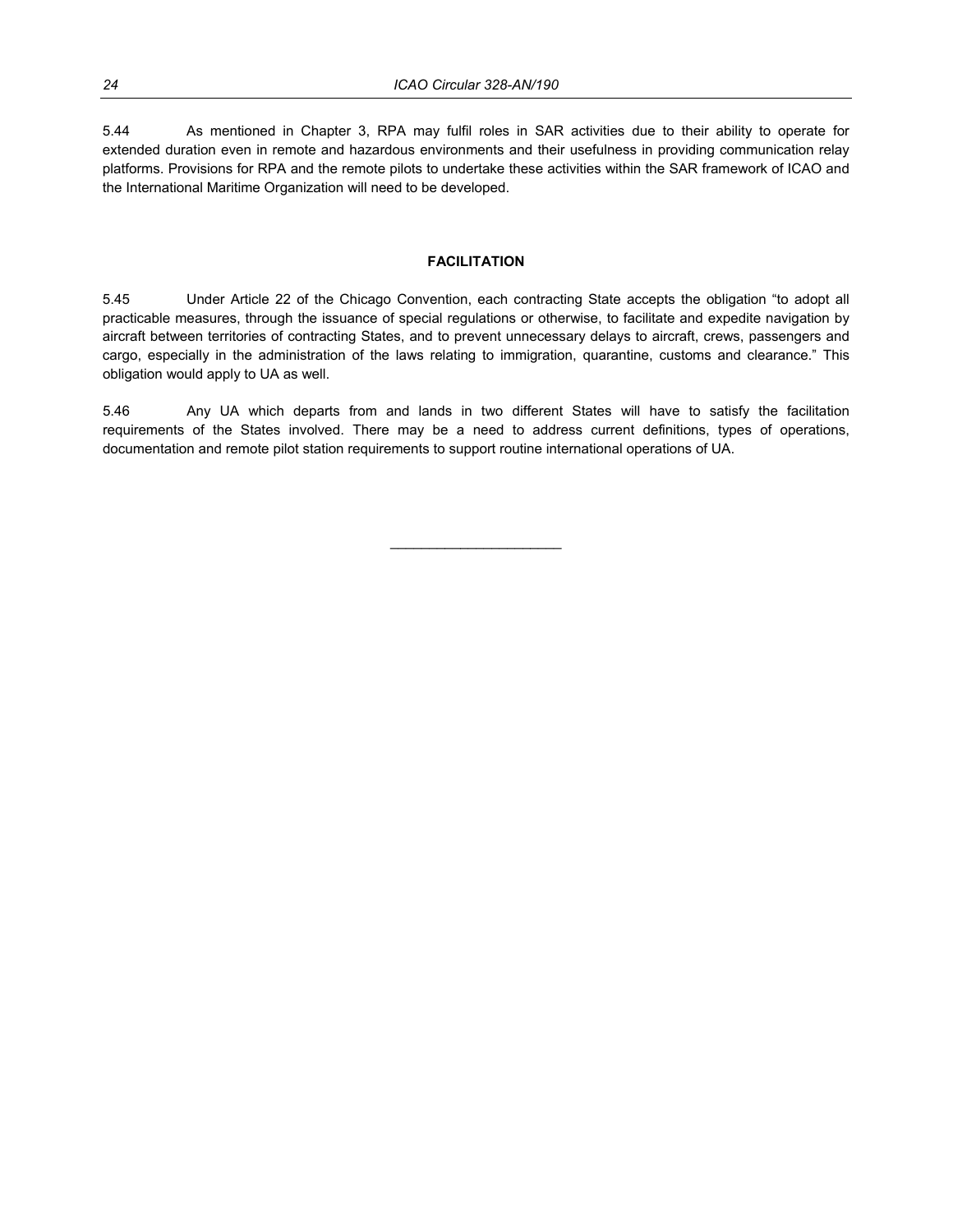# **Chapter 6**

# **AIRCRAFT AND SYSTEMS**

## **CERTIFICATION**

6.1 RPA are integrating into a well-established certification system and are subject to demonstrating compliance in a manner similar to that of manned aircraft. The fact that these aircraft cannot operate without supporting system elements (remote pilot station, C2 data links, etc.) brings new complexities to the subject of certification. One cannot assume that a single RPA will always be flown from the same remote pilot station using the same C2 data link. Rather, it is likely that each of these system elements will be changeable. It is even likely that for long-haul operations, the remote pilot station and C2 data links will be changed during flight and that as a remote pilot station is released from one aircraft it can then be used for another in real time.

6.2 Taking this new concept one step further, it is also likely that components will be located in different States. The long-haul flight operating from one region of the world to another will face increasing C2 and communications performance issues as the aircraft travels further from its remote pilot station. While the performance (e.g. data link transaction time, availability) may not be detrimental in the oceanic and remote en-route environments, it will be different in the congestion of the continental and aerodrome environments. To address these issues, it may be necessary to handover piloting control from the "home" remote pilot station to one in the destination locale. Legal issues related to certification, licensing and the recognition of documents in this new scenario would have to be addressed.

6.3 The remote pilot station, particularly looking at possible future scenarios, could be operated as a commercial enterprise by a "remote pilot station operator". This remote pilot station operator would be responsible for obtaining approval from the State Civil Aviation Authority (CAA) to operate and maintain the remote pilot station. Among the factors to be considered would be specific aircraft types that can be piloted from the remote pilot station. It should be noted that the State of the remote pilot station operator would not necessarily be the same as the State of the Operator of the RPA. Complex legal issues and agreements between States would have to be addressed prior to this scenario becoming feasible.

6.4 From an operational point of view, it is desirable to have maximum flexibility in using remote pilot stations when conducting a flight. Implementing this concept would lead to a flexible operational system configuration. Two possibilities envisaged to facilitate this flexibility are described in 6.5 and 6.6.

6.5 The first option envisaged is that the certification of the RPAS is documented with the Type Certificate issued to the RPA. The configuration of the RPAS as a whole would be included in the Type Certificate of the RPA, under the responsibility of one unique Type Certificate holder. The remote pilot station associated with the aircraft would be a separate entity, likely to be treated in a manner similar to engines and propellers in that it could have a Type Certificate issued by the remote pilot station State of Design. The configuration of RPA and remote pilot station(s) would be certified in conjunction with the RPA by the State of Design of the aircraft and documented in the Type Certificate data sheet. The remote pilot station then is "part" of the RPAS. This would give the RPA State of Design responsibility for the overall system design. The RPA State of Design would also have responsibility for providing any mandatory continuing airworthiness information. The State of Registry would have responsibility for determining continuing airworthiness of the RPAS in relation to the appropriate airworthiness requirements. More than one remote pilot station could be associated with the RPA as long as the configuration is described in the Type Certificate. A Certificate of Airworthiness would be issued for the RPA, and it would remain the responsibility of the operator to control the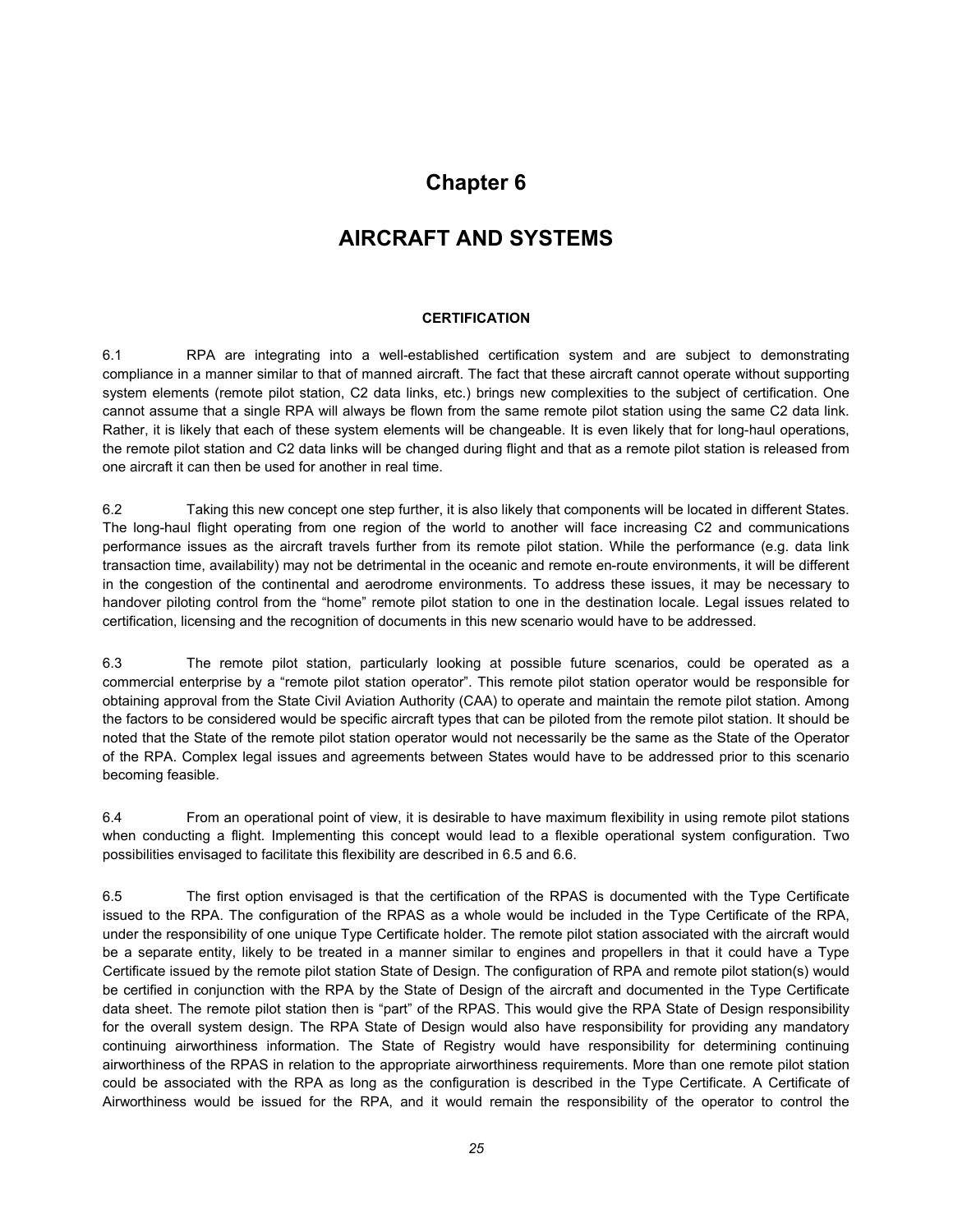configuration of the RPAS (RPA, remote pilot station and data links). SARPs for the design standard of the remote pilot station would have to be developed for Annex 8 — *Airworthiness of Aircraft.*

6.6 The second option envisaged would require not only new SARPs to be developed for Annex 8, but also new certificates comparable to the existing Type Certificate and Certificate of Airworthiness for the remote pilot station(s). This option diverges significantly from the traditional approach in that the design configuration of the RPAS would be defined separately for the RPA and remote pilot station. This means that the airworthiness of the RPA and the comparable certification for the remote pilot station would be dealt with individually. An RPAS designer would have responsibility for verifying the RPA, and remote pilot station(s) could be configured into an "airworthy" system. It is not clear yet what the exact RPAS design process approval (similar to what is currently called Type Certificate) and RPAS production process approval (currently called Certificate of Airworthiness) would be, but they would require a fundamental change to the approach to certification provided in Annex 8.

6.7 The aircraft must, of course, have a Certificate of Airworthiness. In the first option the remote pilot station associated with the aircraft will be linked to the RPA Certificate of Airworthiness, either through the Certificate of Airworthiness directly or through configuration control mechanisms per flight (e.g. RPA logbook). In this option, only the RPA will be registered. In the second option, the remote pilot station will have a separate certificate, similar to the RPA Certificate of Airworthiness, and there must be an operator-controlled system document with which the RPAS (i.e. RPA and remote pilot station) configuration is controlled. In this option, requirements for registration of the RPAS elements will have to be explored.

6.8 In both options, a method will need to be developed to certify the adequacy of the connection between the remote pilot station(s) and the RPA. Traditionally, the equipment only is certified; the data link(s) are not. In this new scenario, the data link replaces the traditional cables connecting flight controls to control surfaces. As such, the appropriate State authority will need to consider the data link performance as part of the RPA/RPAS certification process.

6.9 Due to the unique characteristics involved in UAS operations, a new UAS operator certificate (UOC), similar in nature and intent to the existing air operator certificate, is envisaged. This UOC would authorize the operator to conduct UAS operations in accordance with the operations specifications. Issuance of the UOC would be dependent upon the operator demonstrating an adequate organization, method of control and supervision of flight operations, and training programme as well as ground handling and maintenance arrangements consistent with the nature and extent of the operations specified. The operator would have to demonstrate arrangements for use of approved remote pilot stations and voice and data links that will meet the quality of service (QOS) appropriate for the airspace and the operation to be conducted. Furthermore, the operator's SMS will have to be approved by the State authority.

#### **AIRWORTHINESS**

6.10 All aircraft, whether manned or unmanned, share a large degree of commonality with regard to airworthiness. A majority of UAS assessments will likely rely on what is already prescribed for manned aviation. Interestingly, the small number of areas unique to UAS that are not addressed in current ICAO documents are more critical because of the potential magnitude of their impact. Review of these areas will likely result in dramatic changes to technology growth, international infrastructures, regulations and standards, and operational procedures.

6.11 Many existing SARPs are applicable to UAS; others may require interpretive or innovative solutions. Relief from regulations may be possible given the policy that should a condition not exist, then the requirement(s) do(es) not apply. As an example, the absence of the flight crew and passengers from the on-board environment will provide relief from seat belt requirements, life vests and life rafts. Conversely, while the pilot windshield becomes irrelevant, the necessity for an undistorted field of vision may still have to be addressed in some way.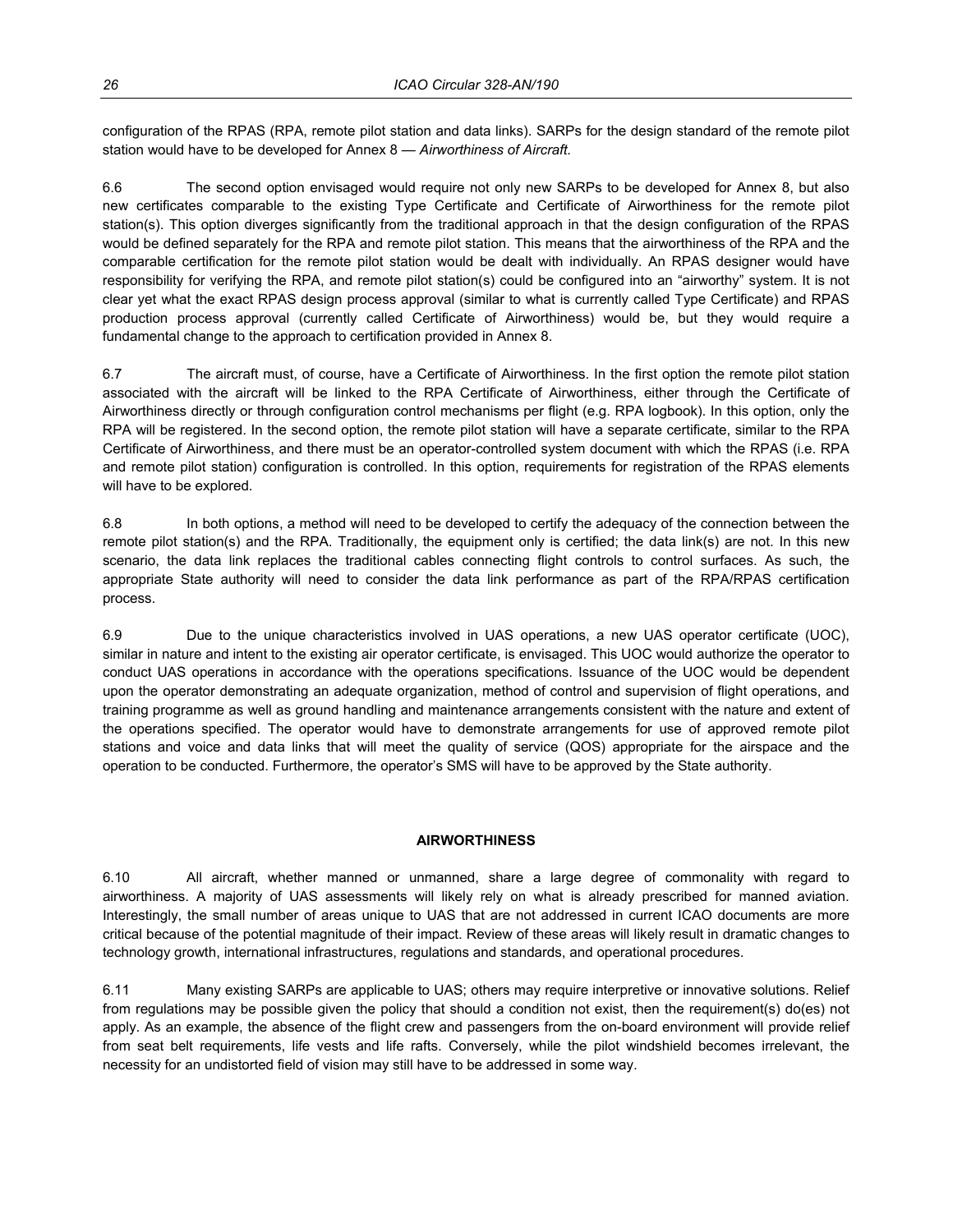6.12 Article 31 of the Chicago Convention requires that every civil aircraft engaged in international aviation be issued a Certificate of Airworthiness by the State of Registry.

6.13 Article 33 states Certificates of Airworthiness must be based on compliance with at least the minimum international (airworthiness) Standards established by Annex 8. Where there is a failure to comply with international airworthiness requirements, the Certificate of Airworthiness must be properly annotated on those areas of failure.

- 6.14 Annex 8 requires the following:
	- a) that the State of Design provide evidence of an approved type design by issuing a Type Certificate;
	- b) that an aircraft be produced in a controlled manner that ensures conformity to its approved type design;
	- c) that a Certificate of Airworthiness be issued by the State of Registry based on satisfactory evidence;
	- d) that the aircraft comply with the design aspects of the appropriate airworthiness requirements; and
	- e) that the State of Design, State of Registry and the type certificate holder collaborate in maintaining the continuing airworthiness of the aircraft.

6.15 The following is a general (non-inclusive) summary of the different design aspects contained in Annex 8 for manned aeroplanes and helicopters, engines and propellers:

- a) unsafe features or characteristics;
- b) flight characteristics;
- c) structural strength and other characteristics;
- d) design and construction;
- e) powerplant and installation;
- f) rotor and power transmission (for helicopters);
- g) instruments;
- h) systems and equipment;
- i) operating limitations and information;
- j) systems software;
- k) crashworthiness and cabin safety;
- l) operating environment and Human Factors;
- m) tests and inspections; and
- n) security (for large aeroplanes only).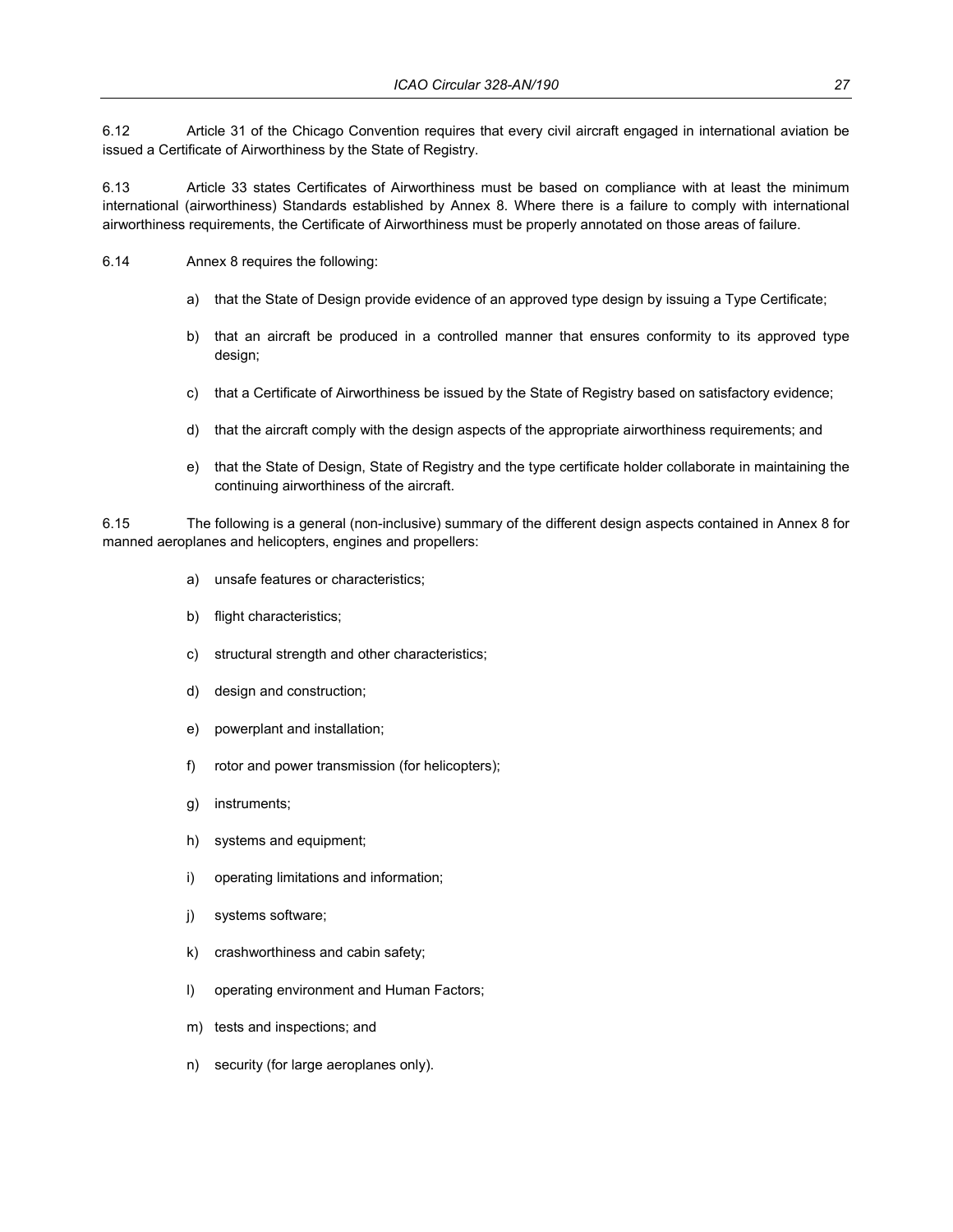6.16 Airworthiness and certification are based on a well-established airworthiness design standard provided in Annex 8. However, performance standards currently in use for manned aviation may not apply or satisfactorily address UAS operations. The following UAS-related issues will have to be addressed:

- a) SARPS are limited to aircraft over 750 kg intended for carriage of passengers or cargo or mail;
- b) SARPS for remote pilot stations; and
- c) provisions for C2 data links.

6.17 Current categorization of manned aircraft certification standards may not adequately support new UAS technology. A few areas to be addressed may include:

- a) new types of airframes and powerplants;
- b) non-traditional construction methods; and
- c) technologies and methods for detect and avoid, operational communications, C2 data links (including infrastructure, protected spectrum and security), etc.

6.18 Contingency situations (emergencies) where the pilot is no longer able to manage the flight will require additional on-board systems, which in turn will require new performance-based SARPS and/or PANS. This includes loss of C2 data link, loss of ATC communications and flight termination, among others.

# **REMOTE PILOT STATION(S)**

6.19 Remote pilot stations will require regulatory oversight as do other safety-critical elements of the aviation system. Details of how this will be achieved by the appropriate State authority are to be determined.

6.20 Traditional operational positions for manned aviation are confined to a single cockpit environment. The presence of the flight crew within the airframe plays an integral role in the overall certification of the aircraft and development of flight procedures. By removing the cockpit environment from the aircraft, interactions between the remote crew and their operational positions will pose new complexities, the extent of which is not yet identified. Flight procedures will have to be amended to accommodate this scenario.

6.21 Airworthiness and certification considerations require many airborne systems to be provided in a redundant configuration for manned aircraft. Achieving a similar level of redundancy for an RPAS involves the RPA, remote pilot station and the connecting C2 data links. For an RPAS, all systems and their constituent components<sup>1</sup> may necessitate the same degree of redundancy or greater than those in manned aircraft. This will be subject to further study. Likewise, many supporting systems will require a similar or greater level of redundancy, one example being flight recorders, which might be required for both the RPA and the remote pilot station.

6.22 As discussed in certification above, remote pilot stations involved in the operation of the RPA must be certified for such purpose in line with standards yet to be developed. This presents special opportunities and challenges in developing new work environments and determining implications on the Type Certification of the RPA. New designs and standards will need to be developed to support functions, such as assuring the dedication of the data link connecting the remote pilot station to the aircraft, and the ability to handover the data link between remote pilot stations,

l

<sup>1.</sup> In the case of RPAS, the link between the remote pilot and ATC may comprise a link between ATC and the RPA and a link between the RPA and the remote pilot station.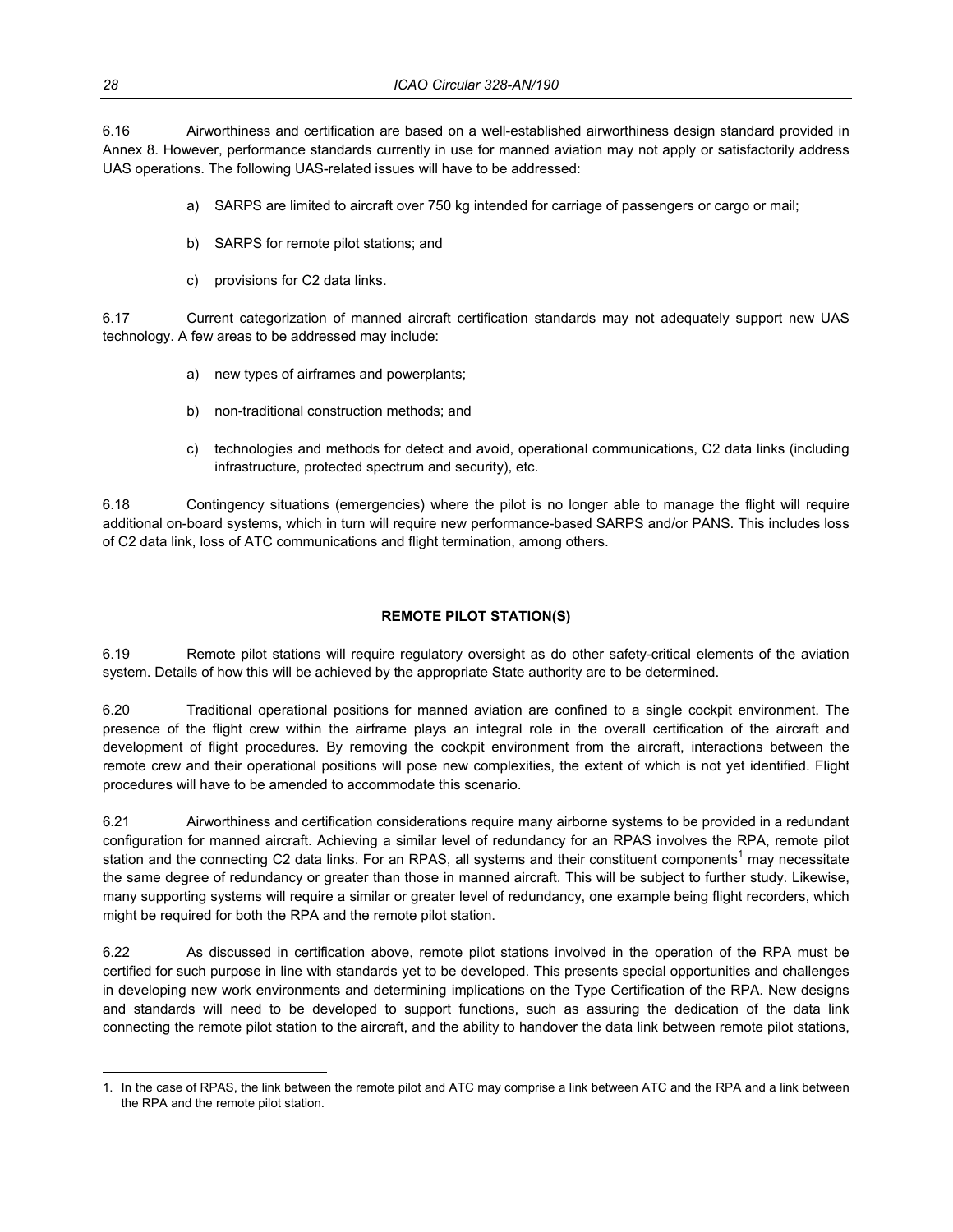along with many more. Situations like these will involve technology and equipment not traditionally assessed in the current airworthiness process.

6.23 Regarding the subject of continuing airworthiness, the remote pilot station should be treated similarly to the RPA. Additionally, due to the operational nature of the RPAS on long-haul flights, the option of "In Flight Maintenance" should be studied. It can be foreseen that the remote pilot station intended for later stages of the flight could be taken out of service after the RPA has initiated its flight, a situation which would not necessarily prevent the RPA from continuing. If the remote pilot station can be returned to service or an alternate one used, the flight may be unaffected.

## **NATIONALITY AND REGISTRATION MARKS**

6.24 Annex 7 — *Aircraft Nationality and Registration Marks*, specifies the minimum Standards for the display of aircraft marks to indicate appropriate nationality and registration. It is important for UA to comply with aircraft marks so the UA can be identified in cases where they come in close proximity to other aircraft, are intercepted, or land at aerodromes other than the designated landing site.

6.25 Some UA may have difficulty meeting the readily identified mark requirement as well as the height requirements for both lighter-than-air and heavier-than-air aircraft as the airframe may be too small. Exemptions for marks or alternative systems, such as labelling already used for aircraft parts that adequately allow identification may be required for small UA. Requirements for changes to Annex 7 SARPs as regards to their applicability to UA will be considered in due time.

# **RADIO NAVIGATION AIDS AND AIRBORNE NAVIGATION EQUIPMENT**

6.26 As a general statement, all aircraft, whether manned or unmanned, must meet the navigation performance requirements for the specific airspace in which they will operate.

6.27 RPA that utilize VLOS as the basis for navigation would not require an on-board means for determining position or the ability to fly an instrument approach. Operations of these aircraft are usually conducted under VMC to ensure the remote pilot can maintain continuous and direct visual observation of the RPA and its surrounding environment.

6.28 RPA that traverse several airspace volumes may operate for the most part under IFR. Such RPA will have to meet the communications, navigation, and surveillance requirements and have an appropriate aircraft operational certification associated with the airspace.

6.29 In cases where small RPA have a requirement to fly beyond VLOS, they will need a means to meet navigation capabilities for the airspace within which they are operating. This could involve an alternate means of achieving the navigation performance.

#### **SURVEILLANCE SYSTEMS**

6.30 Unless exempted by the appropriate authorities, all UA will likely be required to be equipped with pressurealtitude reporting transponders which operate in accordance with the relevant provisions in Annex 10, Volume IV — *Surveillance and Collision Avoidance Systems*.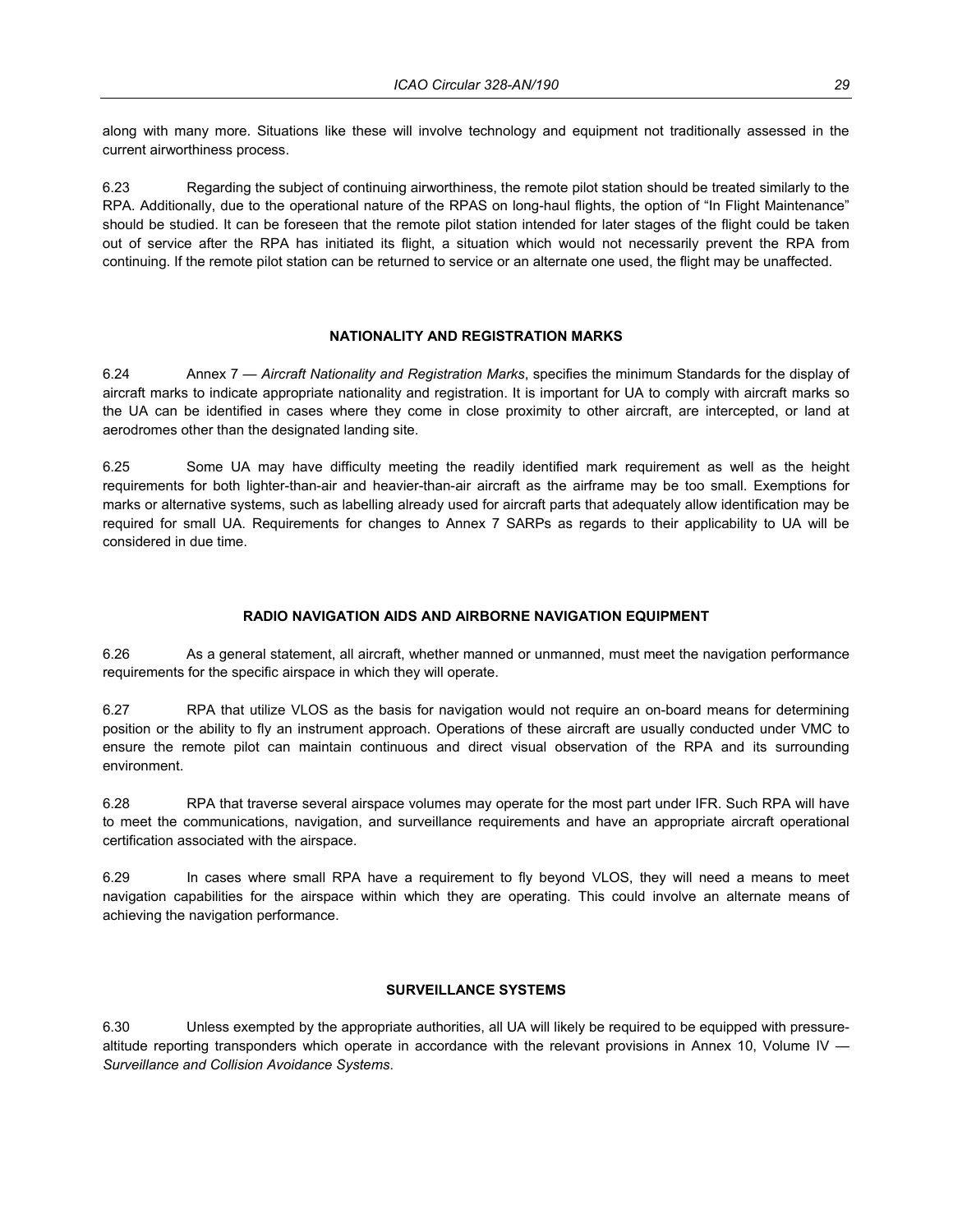6.31 Additionally, other means of surveillance (automatic dependent surveillance — broadcast (ADS-B) or other derived positional information) may enable UA to meet the ATS surveillance requirements to the same level as mandated for manned aircraft.

6.32 Smaller, lighter transponders are being developed which may allow small UA to be appropriately equipped.

## **AERONAUTICAL COMMUNICATIONS**

6.33 The information exchange between ATC and the remote pilot will likely require the same levels of reliability, continuity and integrity, referred to as QOS, that are required to support operations with manned aircraft in the airspace in which a UA is intended to operate.

6.34 The exchange of control information between the aircraft and its remote pilot station will require an extremely high level of availability, reliability, continuity and integrity. The determination of required communication performance and associated QOS levels will be based on functionality considering the level of ATS being provided.

6.35 The handover of piloting functionality will require the development of technical protocols to support this. These protocols must also support the operational procedures for the handover of piloting responsibility.

6.36 The time taken for a controller or pilot to transmit a message and receive an answer varies considerably depending on the communications medium used. In oceanic airspace it may be acceptable to transmit a request and receive a reply within a matter of minutes (e.g. HF or SATCOM) whereas operations in terminal areas and congested en-route airspace require instantaneous radiotelephony response times (e.g. VHF). The RPA has increased time built-in to any communication transaction as a function of the message being retransmitted from the aircraft to the remote pilot (or vice versa) and back along the same route to ATC. This transaction time could cause increased blocked transmissions and unacceptable delays in receiving and reacting to ATC clearances and instructions.

6.37 ATM requirements associated with acceptability (or otherwise) of such transaction times are expected to be the subject of specific communication performance requirements which will be vested in the RPA airworthiness certification and operational approvals.

6.38 To operate in controlled airspace, the remote pilot must have not only a C2 data link with the aircraft, but also a voice and/or data link (as appropriate for the airspace/operation) between the remote pilot station and the relevant ATS unit. Studies have demonstrated that different technical solutions may exist, taking into consideration the envisaged operation, altitude and range of the RPA. In most cases, the ATS communications are relayed through the aircraft, making use of a voice/data link between the RPA and the remote pilot station. In other cases, the connection with ATC can be established via a ground wired interface between the ATS unit and the remote pilot station, relayed through ground-based radio stations or via satellite. The options are spelled out below:

> a) In order for the RPA/remote pilot station to comply with the current infrastructure and communicate with service providers via air-to-ground, several issues will need to be addressed regarding additional equipage, transaction times, contingency capabilities, security, procedures, etc. Standards may need to be developed for the new equipment and the spectrum they will operate within. Some of this work has now been initiated within the International Telecommunication Union (ITU) with a request for the accommodation of aeronautical safety type (AM(R)S, AMS(R)S, ARNS) spectrum to support this function. A methodology has been adopted which focuses on analysing and defining the problem and presenting a recommendation at the WRC-2012. The adopted approach was selected as the one which has the least impact on the service providers as communication will be mostly transparent to manned aviation.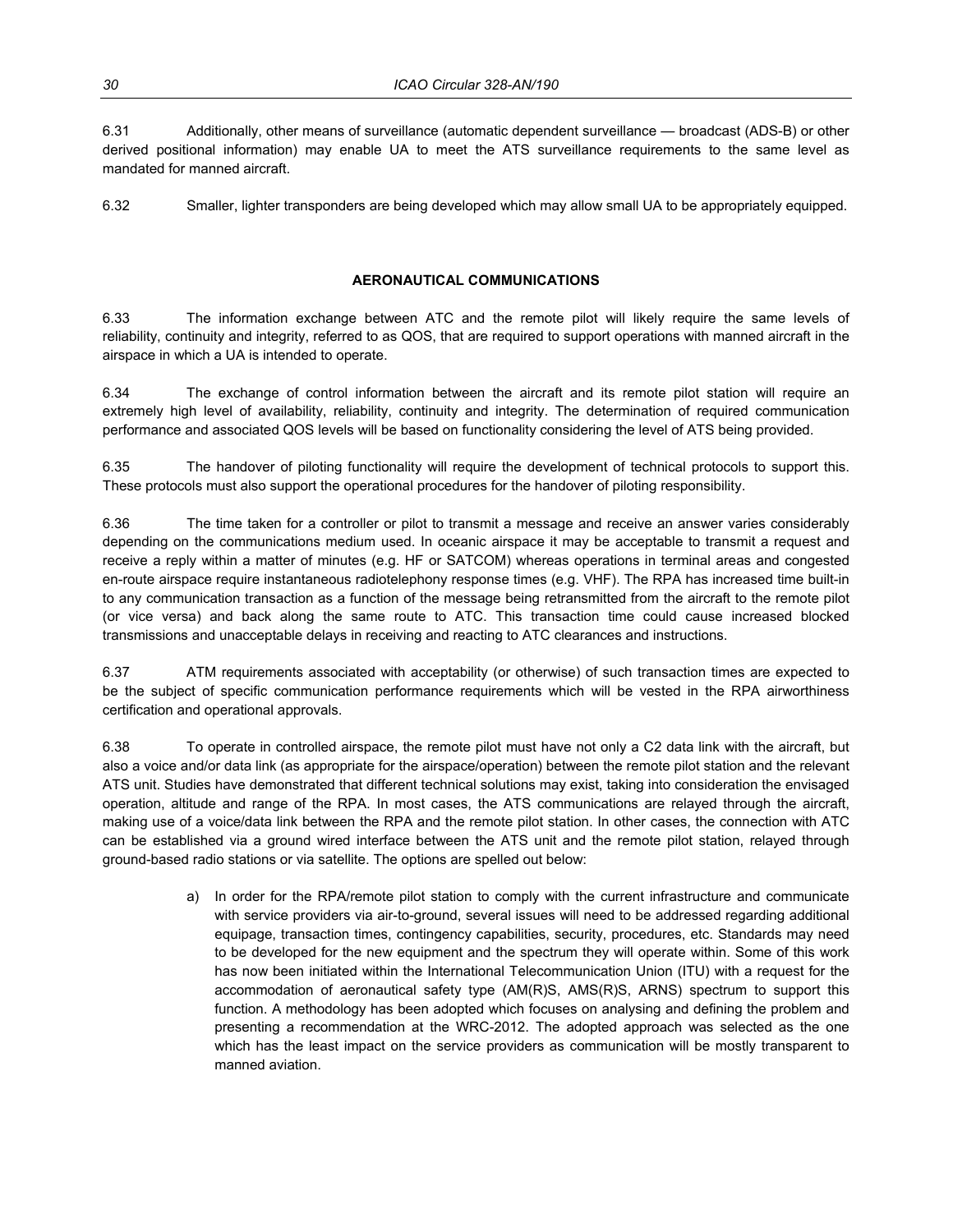b) In the second approach, remote crews have the unique opportunity to take advantage of ground-toground infrastructures to communicate with the ATS provider. This approach presents a complex issue for both the users and the service providers in that current ground-based systems do not support this type of communication for routine services. If this approach is utilized, Standards would need to be developed for the equipment that will manage the communication pathway between the remote crew and the air traffic controller. Likewise, new procedures will need to be developed alongside the introduction of any new equipment. The telecommunications service providers would have to develop new systems and communication infrastructures. UAS operators would need to furnish remote pilot stations with appropriate equipment to link with this new infrastructure, as would the ATS providers.

6.39 Due to the nature of aeronautical VHF communications, the VHF frequency is shared by all aircraft within range. The common audio supports a limited but beneficial level of situational awareness for flight crews and remote crews. This is a feature of the first approach.

6.40 Rather than mandating a specific technical solution using a specific communication architecture, the efficacy of the design chosen must be demonstrated by the applicant when requesting an airworthiness certification. Furthermore, approval to operate in any given airspace would have to consider whether the communication architecture meets the needs of the ATS provider.

6.41 Either of the two approaches given above will, in all likelihood, be affected by the medium-term planning of the NextGen (United States) and SESAR (European Union) modernization efforts, which rely heavily on an integrated network for digital communications. It is possible that this combined effort may provide efficient solutions for both air-toground and ground-to-ground communications between the remote crews and ATS providers.

6.42 Small UA may have difficulty carrying a VHF radio to support ATS communication and to meet the requirements for emergency services and communications at outlying locations. In some cases, these communications can be achieved with the remote pilot utilizing a portable radio for communications, if agreement is reached with the designated authorities to permit this solution. These radios would still likely have to meet Annex 10 spectrum and frequency requirements, despite not being carried on the aircraft.

6.43 It may be difficult or even impossible for small RPA to continuously monitor the aeronautical emergency frequency 121.5 MHZ when operating in areas where this requirement exists, the implications of which are currently being assessed.

#### **AERONAUTICAL RADIO FREQUENCY SPECTRUM**

6.44 It is essential that any ATC communication relay between the RPA and the remote pilot meet the performance requirement applicable for that airspace and/or operation, as determined by the appropriate authority. As with manned aviation and to reduce the potential of external interference, this will necessitate the use of designated frequency bands, i.e. those reserved for aeronautical safety and regularity of flight under AM(R)S, AMS(R)S, ARNS and ARNSS allocations as defined in the ITU Radio Regulations. These regulations dispose that these bands require special measures to ensure their freedom from harmful interference. As such they are not available for non safety-related activities, with few exceptions.

6.45 Furthermore, it is essential that any communication between the remote pilot station and RPA for C2 meet the performance requirement applicable for that airspace and/or operation, as determined by the appropriate authority. This too necessitates use of the designated frequency bands reserved for aeronautical safety and regularity of flight.

6.46 Long-range high altitude long endurance RPA can cover great distances and cross national boundaries during their missions. These aircraft will need VHF voice/data radios meeting spectrum requirements to talk or transmit data with ATS. They will also need very long-range communications, such as SATCOM, between the aircraft and remote pilot who may be thousands of kilometres away. SATCOM may be an appropriate solution for these operations, although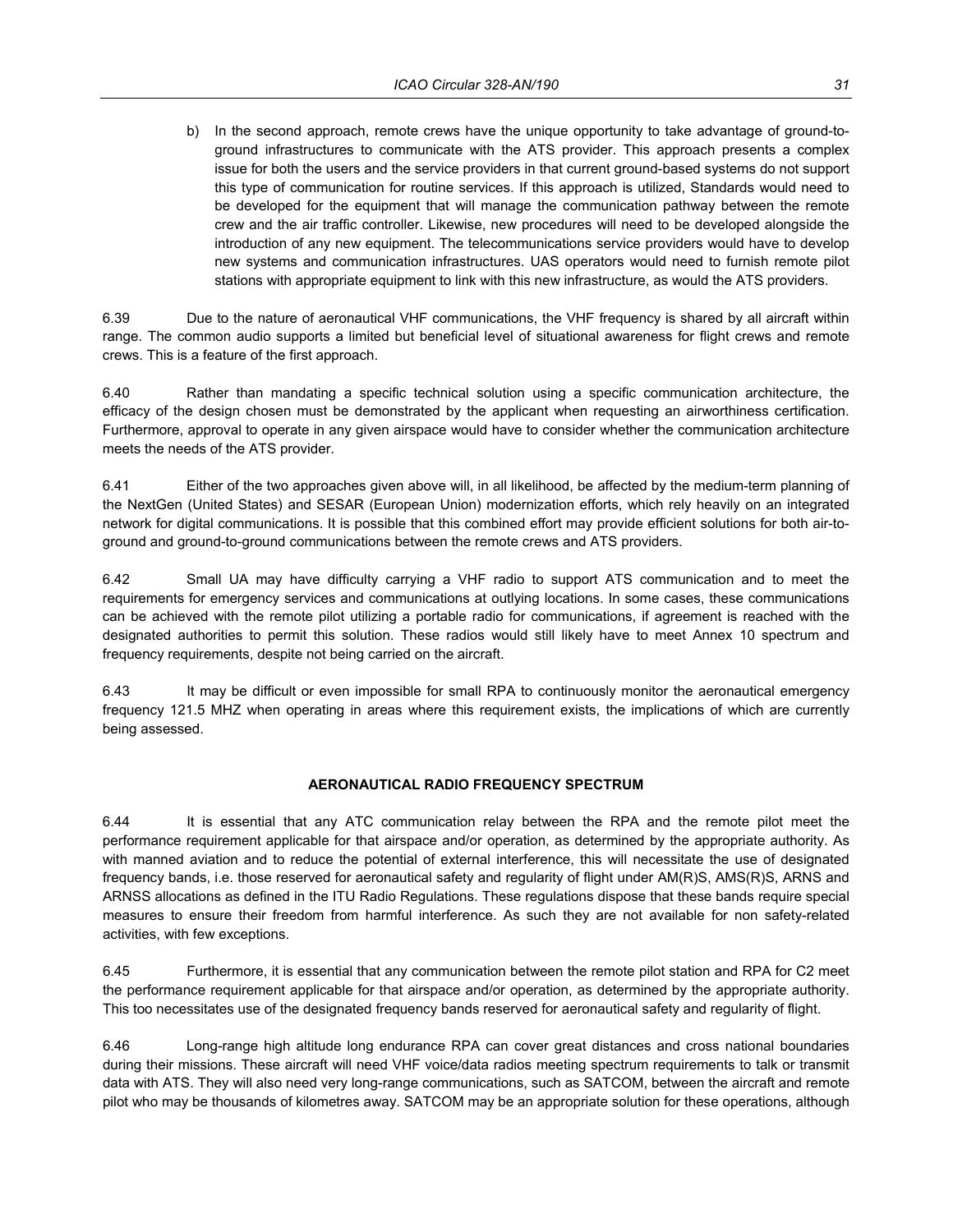there may be a need for a redundant means of communications to be in place, in particular for those circumstances where SATCOM shadows exist, precluding effective real-time communication capability. There may be an additional requirement for frequencies and spectrum for these long-range communications.

## **AERONAUTICAL CHARTS**

6.47 Additional symbology pertinent for UAS operations may be needed. Remote pilots may have greater dependency on aeronautical information conveyed on charts to maintain their situational awareness of the airspace in which they are operating or on the aerodrome surface movement areas. As experience is gained in this arena, the full subject of aeronautical information as it pertains to UAS operations will be considered.

## **ENVIRONMENTAL PROTECTION**

6.48 Annex 16 — *Environmental Protection*, Volume I — *Aircraft*, defines the requirements for aircraft noise as applicable to aircraft which are issued with a Certificate of Airworthiness and are engaged in international operations.

6.49 The UA may or may not be operated out of traditional airports where compliance with noise standards would be required. Operations may occur in ad hoc or semi-prepared locations that are away from populated areas, giving argument to whether noise requirements would apply.

6.50 Noise requirements for current aircraft categories will apply to UA assuming similar airframes and propulsion systems are used.

6.51 Engine emission standards as specified in Annex 16, Volume II — *Aircraft Engine Emissions* apply to UA assuming similar products are used. As new products and aircraft come into use, it may become apparent that additional noise and emission standards are necessary.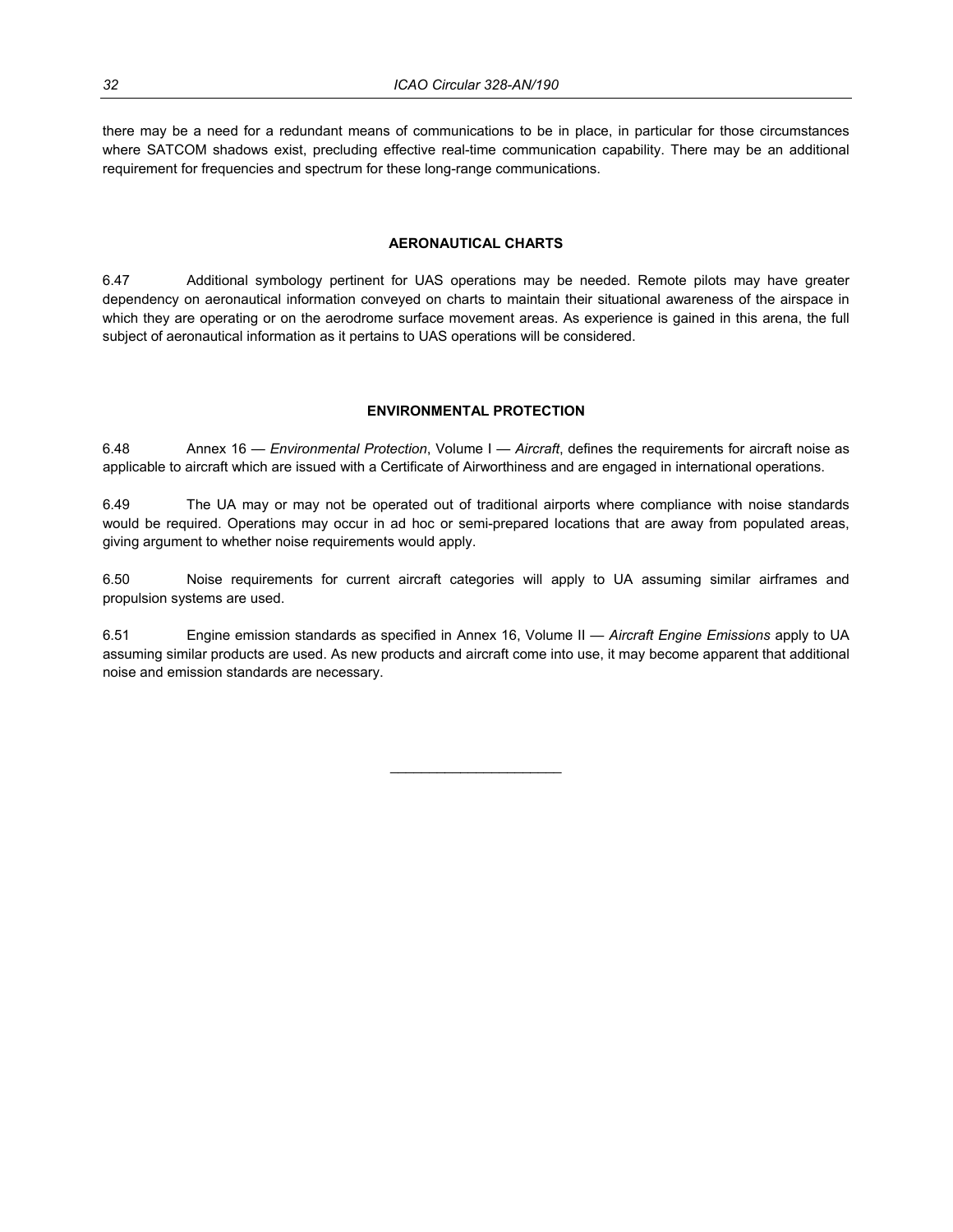# **Chapter 7**

# **PERSONNEL**

# **PERSONNEL LICENSING**

7.1 Annex 1 — *Personnel Licensing*, establishes the minimum training, operation and licensing standards to be met by aviation personnel involved in international air navigation.

7.2 The issuance of licences in accordance with Article 32 of the Chicago Convention provides the State of Registry a measure of control over whom may be involved, and under what conditions, as flight crew or in the maintenance of manned aircraft operating internationally. The introduction of RPA operations brings new dimensions to licenses for remote pilots and other members of the remote crew in that they are outside the scope of Article 32. First among these is a question as to whether the remote pilot is affiliated primarily with the RPA or the remote pilot station. If the decision is made that the primary relationship is between the remote pilot and the remote pilot station, the conclusion may be reached that the State of the remote pilot station rather than the State of Registry of the RPA, if different, would grant the licence. The implications of this new dimension will have to be assessed in detail before a decision can be reached. In either case, the RPA and the remote pilot station would be considered as a unit by the designated licensing authority.

7.3 Licensing authorities and medical examiners will have to consider the location and configuration of the remote pilot station (e.g. in a building, vehicle-based, ship-based, airborne, handheld, large suite) when issuing remote pilot licenses. The type of RPA (e.g. aeroplane, helicopter, powered-lift) a remote pilot is authorized to pilot and any related privileges the license holder may exercise will have to be stipulated.

7.4 Unusual Human Factors, including sensory deprivation or motions inconsistent with the aircraft being piloted, may place unique physical or mental demands on the remote pilot. Some remote pilots may only be required and trained for take-off/launch and landing/recovery. Other remote pilots may only need to be trained for en-route flight responsibilities excluding take-offs and landings.

7.5 With reference to the present definition of "aircraft certificated for single-pilot operation", a similar definition for "aircraft certificated for remote pilot operation" may be considered for RPA operations.

7.6 The RPA operating internationally is distinct and different from the operation of manned aircraft in a number of significant ways. For example, the remote pilot licence will be issued to an individual who will not be with the aircraft as it arrives in a foreign State. Authorities in the destination State will not have direct personal contact with the remote pilot or members of the remote crew.

7.7 A major change to current provisions in Annex 1, which envisions aircraft with the pilots on board, is the addition of a remote pilot station and its links with the aircraft. The principal factors which must be considered are remote pilot skill, knowledge, training and medical fitness to ensure they are commensurate with the particular license or rating being sought by the pilot candidate.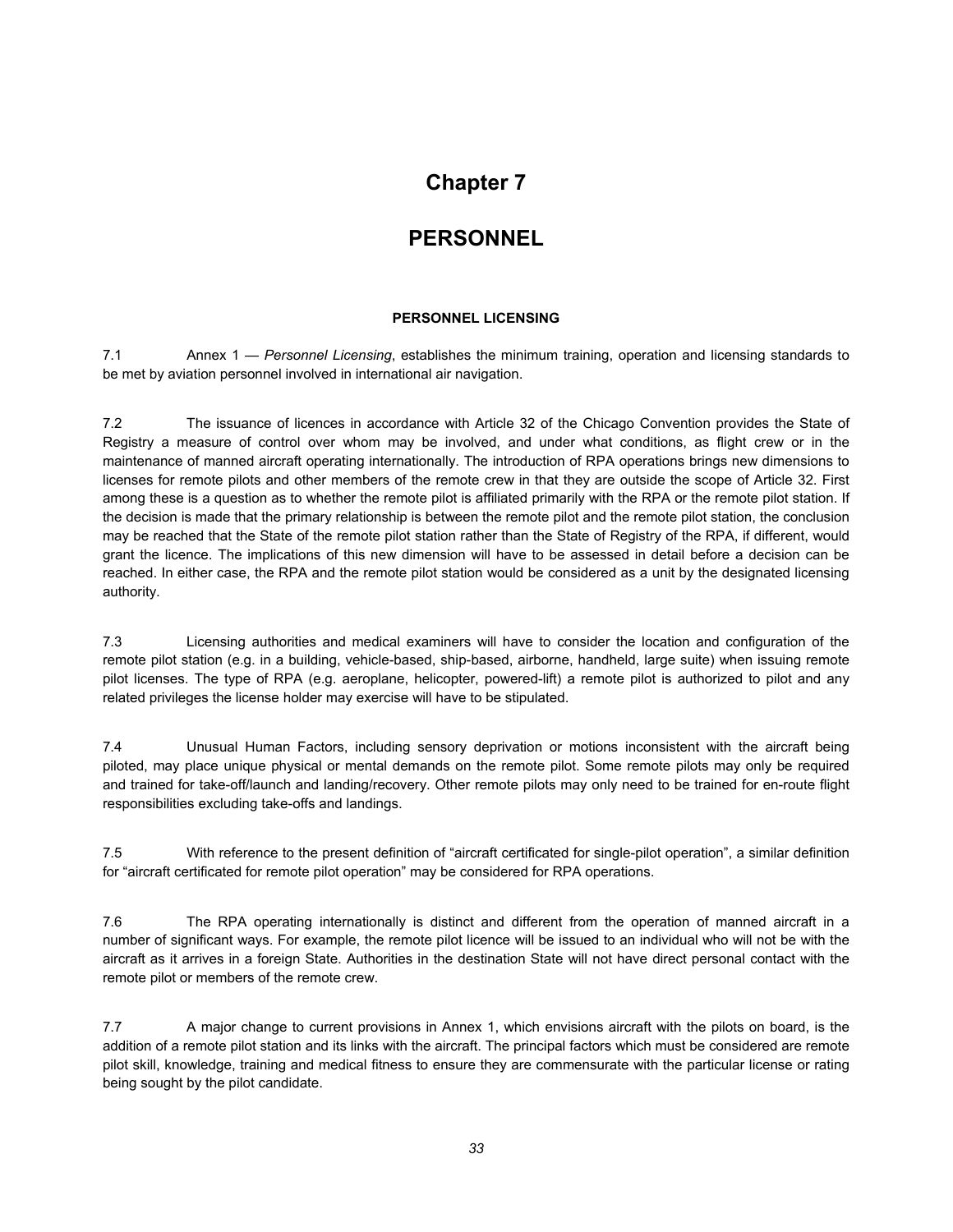# **LICENSING AND TRAINING FOR PILOTS AND OTHER MEMBERS OF THE REMOTE CREW**

7.8 Remote pilots and other members of the remote crew shall be trained and licensed in accordance with Annex 1*.*

7.9 Licensing and training requirements will be developed similar to those for manned aviation and will include both the aeronautical knowledge and operational components. Specific adjustments may be needed considering the particular and unique nature and characteristics of the remote pilot station environment and RPA applications (from both a technical and flight operations perspective, e.g. VLOS or beyond VLOS) as well as aircraft type (e.g. aeroplane, helicopter). In that context, qualifications for certain categories of remote crew (e.g. VLOS helicopter) may be significantly different from those pertaining to the traditional qualifications pertaining to manned aviation.

7.10 On the basis of the foregoing, current and previous notional designations for personnel piloting RPA will need to be replaced with applicable terms as contained in Annex 1, appropriately modified to indicate their position being external to the aircraft, such as "remote pilot", "remote navigator" and/or "remote engineer", each of which is a member of the remote crew. A new crew position unique to some VLOS operations is "RPA observer", an individual who, by visual observation of the RPA, assists the remote pilot in the safe conduct of the flight. Additional crew positions unique to remote pilot station/RPA operations may be identified over time. These new positions will need to be incorporated into Annex 1 for international standardization.

## **LICENSING AND TRAINING FOR AIR TRAFFIC CONTROLLERS**

7.11 Licensing of air traffic controllers will not be affected by UAS. However, when UAS are introduced within an ATC environment, additional training requirements specific to different types of UAS characteristics could be required for ATC personnel including, inter alia, performance, behaviour, communication, operating limitations and emergency procedures.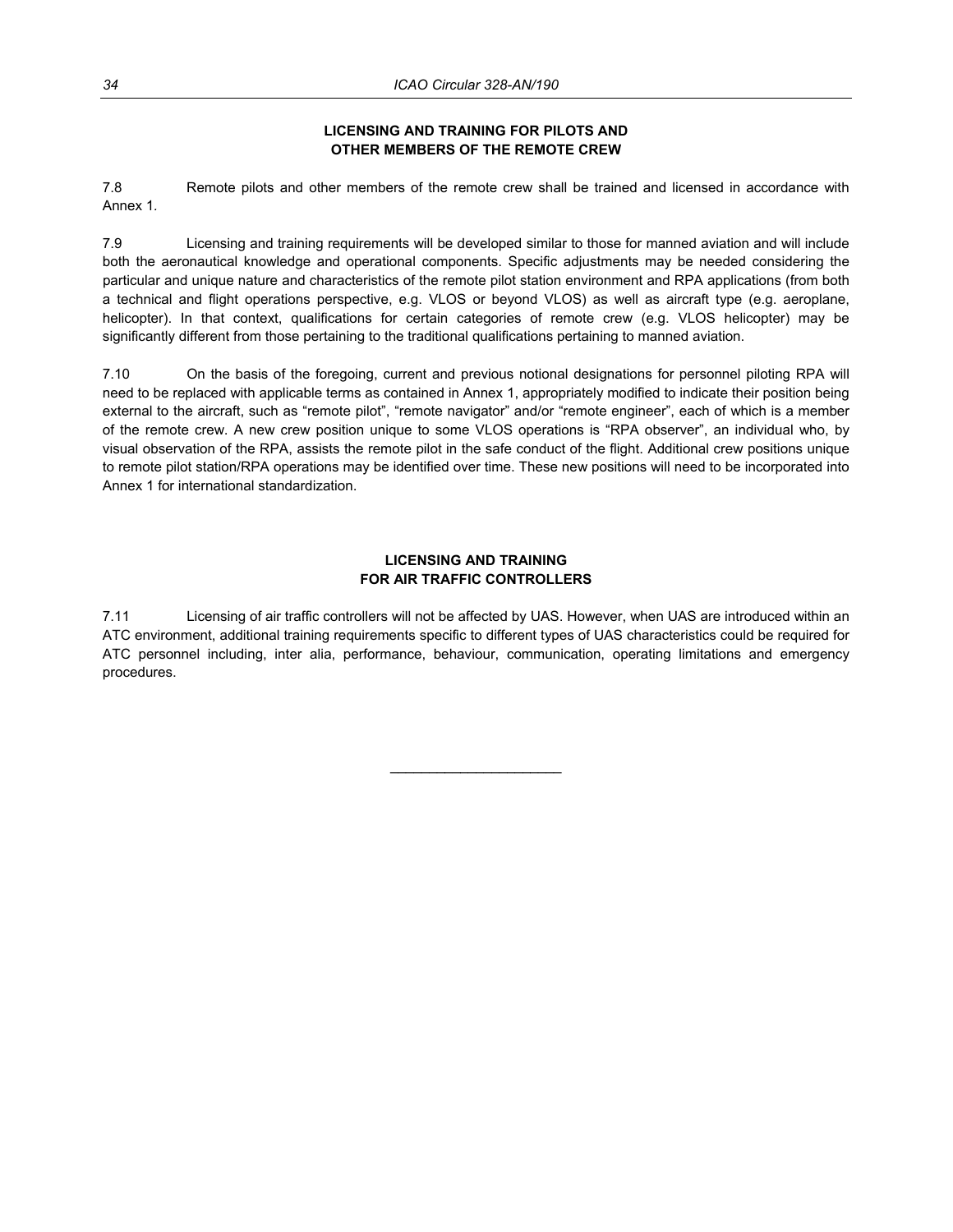# **Appendix**

# **EXAMPLES OF STATE/REGIONAL UAS INITIATIVES**

## **GENERAL**

1. This Appendix provides examples of policy and current practices being used by various CAAs at the regional<sup>1</sup> or national level. These examples are relevant to this circular and may provide guidance to other CAAs when drafting their own regulations or guidance material.

## **LEGAL**

- 2. A number of CAAs have adopted the policy that UAS must meet the equivalent levels of safety as manned aircraft. UAS operations must be as safe as manned aircraft insofar as they must not present a hazard to persons or property on the ground or in the air that is any greater than that attributable to the operation of manned aircraft of equivalent class or category. In general, UAS should be operated in accordance with the rules governing the flight of manned aircraft and meet equipment requirements applicable to the class of airspace within which they intend to operate. UAS must be able to comply with ATC instructions.
- 3. It is United States policy that introduction of UAS into the national airspace system (NAS) does not harm nor put undue burden on the existing system and users of the system, and the inability of UAS, with current technology, to comply with basic requirements such as the need to see and avoid other traffic means that UAS access to the NAS is necessarily very limited.
- 4. In the United States, the process for acquiring an Experimental Airworthiness Certificate for UAS operations is specified in FAA Order 8130.34 and in Interim Operational Approval Guidance Document 08-01.
- 5. A group of national authorities (JARUS) under the leadership of The Netherlands and in cooperation with EASA are developing harmonized operational and technical regulations for "light" (i.e. less than 150 kg) UAS. The group dealing with technical requirements is focusing on establishing certification specifications for various types of aircraft, starting with light unmanned rotorcrafts. A group is also working on licensing requirements.
- 6. For civil UA above 150 kg, a Type Certificate issued by EASA is normally required in the EU based on the applicable policy Doc E.Y013-01 (issued 25-08-2009). Furthermore, EASA plans to propose common EU rules for operations and flight crews of these UAS by 2014.
- 7. *EUROCAE WG-73* is recognized as the European UAS expert group to propose technical inputs to EASA for additional airworthiness criteria and/or special conditions that have not been detailed in the earlier rule-making proposals.

 $\overline{a}$ 

<sup>1.</sup> For example, the European Aviation Safety Agency (EASA) in the European Union (EU).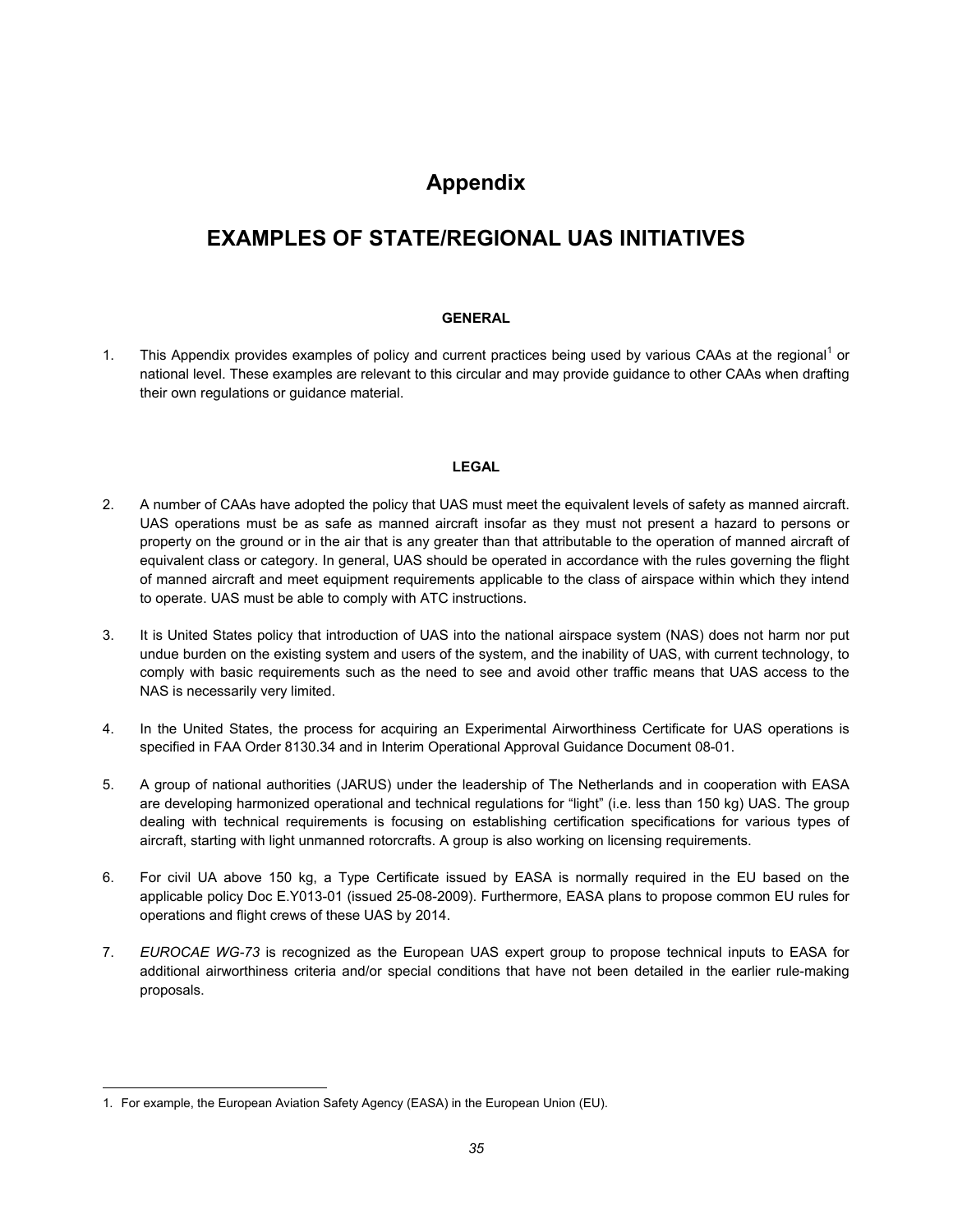- 8. *RTCA SC 203* is recognized as the United States UAS expert group to propose technical inputs to the FAA for additional airworthiness criteria and/or special conditions that have not been detailed in the earlier rule-making proposals.
- 9. The NATO UAV Flight in Non-Segregated Airspace Working Group (FINAS WG) recommends and documents NATO-wide guidelines to allow the cross-border operation of UAVs (sic) in non-segregated airspace. To date, the FINAS WG has provided NATO Standardization Agreements (STANAGs) on Recommended Guidance for the Training of Designated UAV Operators [pilots] and UAV System Airworthiness Requirements<sup>2</sup> (USAR). The latter is intended primarily for the airworthiness certification of fixed-wing military UAVs with a maximum take-off weight between 150-20 000 kg.

# **ENVIRONMENTAL CONSIDERATIONS**

- 10. No reviews have been conducted for determination for the need for noise and emissions control with respect to UAS. However it is generally accepted that the existing noise and emissions standards for manned aircraft should be applied to UAS.
- 11. UA can be made lighter and smaller than the aircraft currently being used for many operations thus making them more fuel efficient, producing less carbon dioxide emissions and less noise.
- 12. Comparisons between a small single-engine, manned aeroplane and a small UA show that the UA will, on average, use a tenth of the fuel, produce a tenth as much  $CO<sub>2</sub>$ , have noise levels 6 to 9 dB lower and operate five to ten times as long.
- 13. The link below shows a comparison between a Cessna Skylane and a UA with a 10 kg payload:

http://www.barnardmicrosystems.com/L4E\_environment.htm

# **RADIO NAVIGATION AIDS AND AIRBORNE NAVIGATION EQUIPMENT**

14. The United States has established the policy that UAS operations must be transparent and seamless. This implies that UAS will meet navigation performance specifications for the type of operation and for the airspace in which it will be operated. Consequently, RTCA, in collaboration with EUROCAE, is developing minimum aviation system performance standards (MASPS) for UAS operations.

# **SURVEILLANCE AND COLLISION AVOIDANCE**

15. In the United States, large UA that are allowed access to non-segregated airspace are required to have a transponder on board. These UA do not have ACAS systems, or if they are equipped, are prohibited from being used. Smaller UA are generally required to fly line-of-sight from the pilot. These UAS do not normally have transponders and usually have a separate visual observer to accomplish detect (see) and avoid and collision avoidance responsibilities.

 $\overline{a}$ 

<sup>2.</sup> STANAG 4671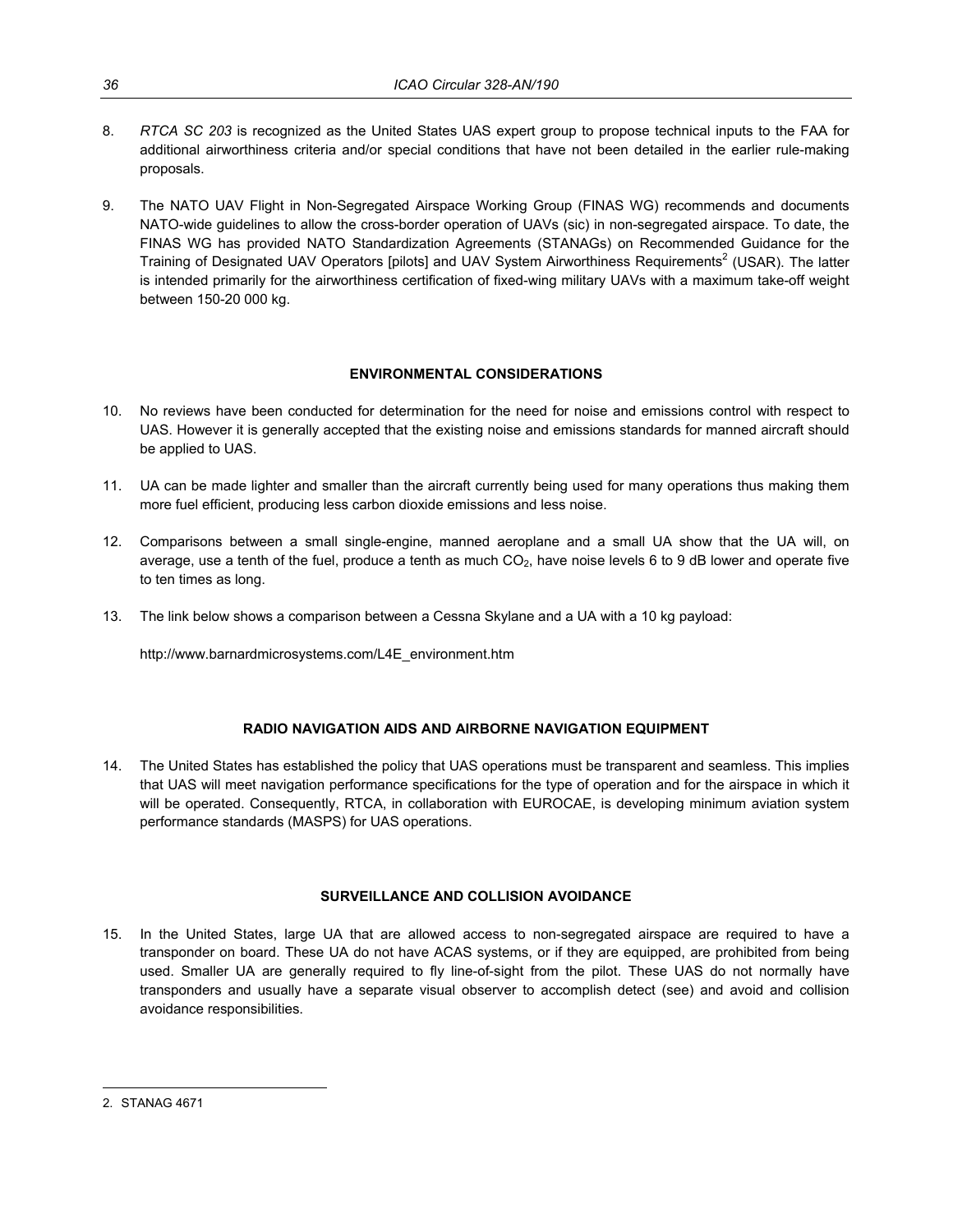16. Russia has developed equipment and carried out test flights for surveillance and control of UAS (take-off weight of 350 kg, single engine turbojet, speed of 700 km/h, and ceiling of 9 km). Surveillance operations, based on ADS-B and C2 based on CPDLC were carried out using VHF data link Mode 4 transponders. Russia is considering the use of ADS-B and VDL Mode 4 as a means to manage UAS flights in civil airspace.

#### **AIR TRAFFIC SERVICES**

- 17. The United States prescribes the following guidance in determining procedures for loss of C2 data link: "In all cases, the UAS must be provided with a means of automatic recovery in the event of a lost link. There are many acceptable approaches to satisfy the requirement. The intent is to ensure airborne operations are predictable in the event of lost link". ATC/pilot voice communication continues to be required for UAS in all airspace and operations, as appropriate, and in a manner transparent to the controller.
- 18. CAP 772, the United Kingdom UAS policy and guidance document, recognizes that specific ATS integration issues do exist and that operational procedures will need to be developed to facilitate the provision of ATS to UAS. Notwithstanding, unless special provision is made with the ATS unit handling the UAS activity, the provision of a service to a UAS must be seamless for both air traffic controller and pilot. In other words, the same communications methods, rules and procedures apply. Accordingly, UAS must be able to comply with instructions from the ATS provider applicable to the class of airspace within which they intend to operate, and within a timescale comparable to that of a manned aircraft.

#### **AERODROMES**

- 19. According to the United Kingdom CAA CAP 722, the aerodrome license holder is required to demonstrate how the safety of those aircraft requiring the use of a licensed aerodrome will be assured when UAS operations are permitted at that aerodrome. The aerodrome license holder should provide an operating manual or other documents pertaining to the operation of UAS at that aerodrome, to ensure that risks from all aspects of the intended UAS operation are assessed and mitigated. Finally, it is essential that those managing UAS operations be familiar with the relevant rules and procedures applicable at the aerodrome from which they operate.
- 20. Australian CASA Regulations (CASR Part 101) consolidate the rules governing all unmanned aeronautical activities into one body of legislation. Whilst the focus of the regulations is not entirely UAS-related, Subpart 101.F covers the operation of a large UAS and the operation of a small UAS for purposes other than sport or recreation. This is supported by advisory circulars which provide guidance to controllers and manufacturers of UAS in the operation and construction of UAS and the means whereby they may safely and legally operate UAS within Australian airspace.

#### **AERONAUTICAL TELECOMMUNICATION PROCEDURES**

- 21. Currently within the United States unmanned aircraft operating in controlled airspace on an IFR clearance are required to maintain communications with the appropriate ATC facility. Where UAS are not able to accommodate traditional air-to-ground communications with ATC, alternate methods are developed and required as part of the authorization.
- 22. Additionally, communication among the flight crew, including with those having visual observer responsibilities, is also mandated. This replicates the communication that occurs among the flight crew for manned operations.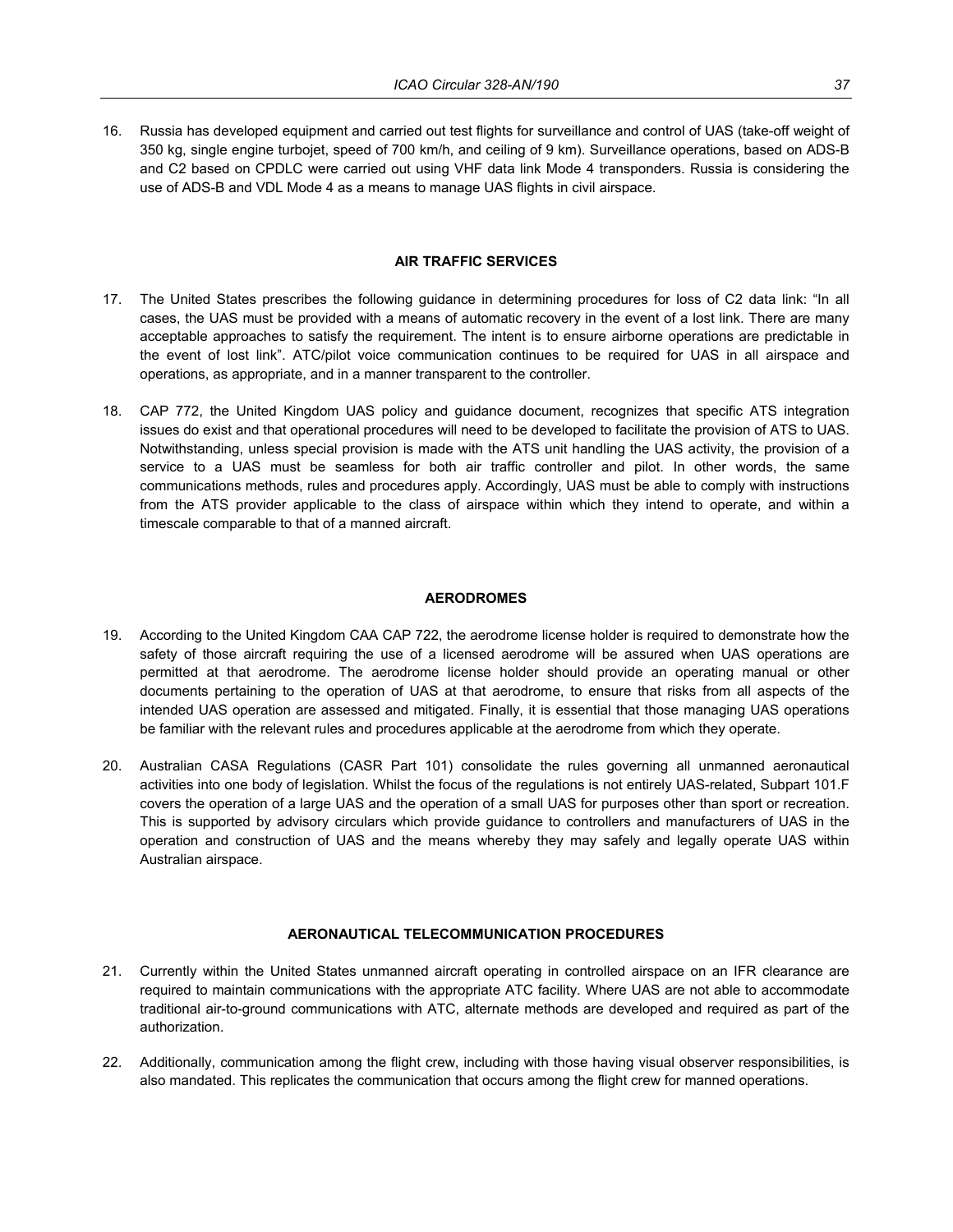23. Current navigation systems that rely on ground-based aids are not utilized because the weight of the on-board equipment cannot be accommodated by most unmanned aircraft designs. GNSS or direct pilot visual observances are predominantly used.

**— END —**